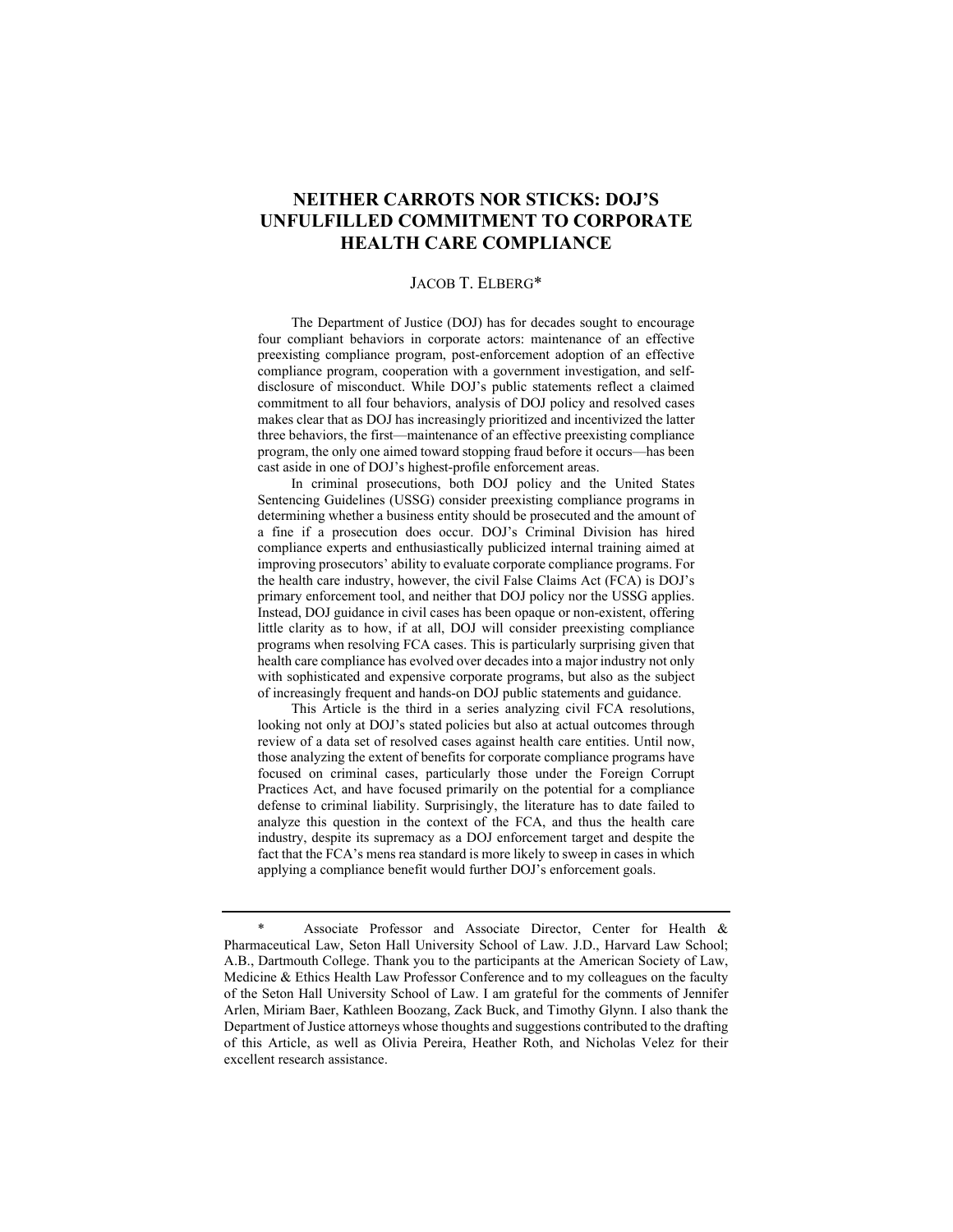## 692 WISCONSIN LAW REVIEW

 With health care enforcement gaining increased attention in the wake of government spending relating to COVID-19 and additional visibility into DOJ settlement policy now possible due to a change in the tax code, DOJ's current failure to reward preexisting compliance programs in FCA resolutions puts DOJ's enforcement goals at risk, potentially demotivating corporate actors and adding to skepticism about DOJ's motivations and the legitimacy of the enforcement regime, as it prevents DOJ from separating the most culpable corporate actors from those less worthy of condemnation. It is also a missed opportunity, as the large quantity of health care resolutions provides the potential for industry to learn from others' compliance successes and failures and for DOJ to encourage advancements as it claims to desire to do.

|     |                                                           | . 692<br>                                                 |  |  |  |
|-----|-----------------------------------------------------------|-----------------------------------------------------------|--|--|--|
| L.  | DOJ Policy Regarding the Impact of Preexisting Compliance |                                                           |  |  |  |
|     |                                                           |                                                           |  |  |  |
|     |                                                           | A. Principles of Federal Prosecution of Business          |  |  |  |
|     |                                                           |                                                           |  |  |  |
|     | <b>B.</b>                                                 |                                                           |  |  |  |
|     |                                                           |                                                           |  |  |  |
| Π.  |                                                           |                                                           |  |  |  |
|     |                                                           | A. The FCA Is the Government's Primary Health Care        |  |  |  |
|     |                                                           |                                                           |  |  |  |
|     | <b>B.</b>                                                 |                                                           |  |  |  |
| Ш.  | DOJ Policy Regarding the Impact of Preexisting Compliance |                                                           |  |  |  |
|     |                                                           |                                                           |  |  |  |
|     |                                                           |                                                           |  |  |  |
|     |                                                           |                                                           |  |  |  |
| IV. |                                                           | DOJ's Failure to Specifically Reward Compliance in Civil  |  |  |  |
|     |                                                           |                                                           |  |  |  |
|     |                                                           | A. Failure to Capitalize on Noneconomic Incentives to     |  |  |  |
|     |                                                           |                                                           |  |  |  |
|     |                                                           | B. Undermining Perceptions of Fairness and Legitimacy 724 |  |  |  |
|     | $C_{\cdot}$                                               | The Civil Problem Extends Beyond Civil Cases 726          |  |  |  |
|     | D.                                                        | A Missed Opportunity to Educate Industry  727             |  |  |  |
| V.  |                                                           |                                                           |  |  |  |
|     |                                                           | A. Challenges to Rewarding Preexisting Compliance         |  |  |  |
|     |                                                           |                                                           |  |  |  |
|     |                                                           |                                                           |  |  |  |
|     |                                                           |                                                           |  |  |  |

#### **INTRODUCTION**

For decades, the Department of Justice (DOJ) sought to encourage four compliant behaviors in corporate actors: maintenance of an effective preexisting compliance program, post-enforcement adoption of an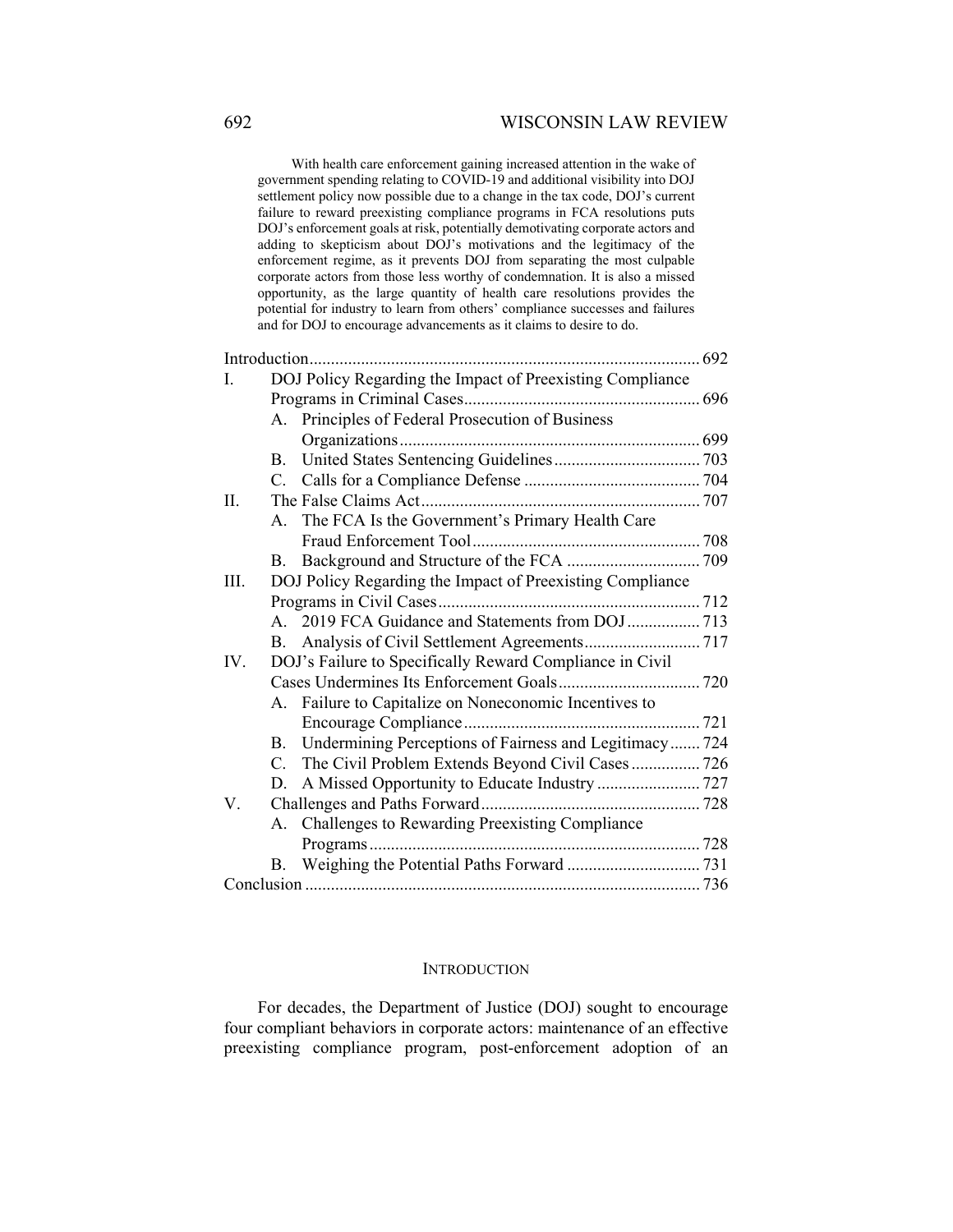effective compliance program, cooperation with a government investigation, and self-disclosure of misconduct. While DOJ's public statements reflect a claimed commitment to all four behaviors, analysis of DOJ policy and resolved cases makes clear that as DOJ has increasingly prioritized and incentivized the latter three behaviors, the first maintenance of an effective preexisting compliance program, the only one aimed toward stopping fraud before it occurs—has seemingly been cast aside in enforcement actions against health care entities.

Through repeated public statements and formal criminal policy, DOJ has repeatedly and increasingly sought to encourage corporate entities to invest in internal compliance not only by threatening severe sanctions if wrongdoing occurs, but also by affirmatively rewarding organizations that maintain effective programs. Recognizing that entities are often better than government enforcers at stopping misconduct before it occurs<sup>1</sup> and that achieving just resolutions may require declining to bring cases based on respondeat superior against entities that appear to have put in best efforts to prevent wrongdoing, DOJ has clear guidance in criminal prosecutions to consider preexisting compliance programs when determining whether a business entity should be prosecuted and the amount of any potential fine.<sup>2</sup> The latter is reinforced by the United States Sentencing Guidelines.<sup>3</sup>

But criminal prosecution is not DOJ's weapon of choice in the fight against health care fraud, and the criminal guidance is inapplicable to the civil False Claims Act (FCA)—DOJ's primary mechanism for prosecuting wrongdoing by health care companies. While in civil cases DOJ guidance has been opaque or non-existent, offering little clarity as to how, if at all, DOJ considers preexisting compliance programs when resolving FCA cases, a review of DOJ policy, as well as an in-depth analysis of more than 300 FCA resolutions involving health care entities over the past three years, reveals that DOJ not only fails to reward organizations for maintaining effective compliance programs, but also fails to separate truly bad corporate actors from good corporate citizens.

It is important that this Article's findings not be misunderstood. Substantial motivation remains for organizations to invest in compliance. At the most basic economic level, good compliance makes good business sense to reduce the chances of facing government enforcement action, even if the compliance program itself does not generate specific and direct mitigation from DOJ. The reduction in fraud—and thus organizational exposure from investing in compliance—may itself be sufficient to create an economic incentive to do so. But there is more to motivation than

 <sup>1.</sup> Jennifer Arlen & Reinier Kraakman, *Controlling Corporate Misconduct: An Analysis of Corporate Liability Regimes*, 72 N.Y.U. L. REV. 687, 693 (1997).

<sup>2.</sup> *See* U.S. Dep't of Just., Just. Manual § 9-28.300 (2020); *id.* § 9-28.500 (2008).

 <sup>3.</sup> U.S. SENT'G GUIDELINES MANUAL § 8C2.5(f) (U.S. SENT'G COMM'N 2021).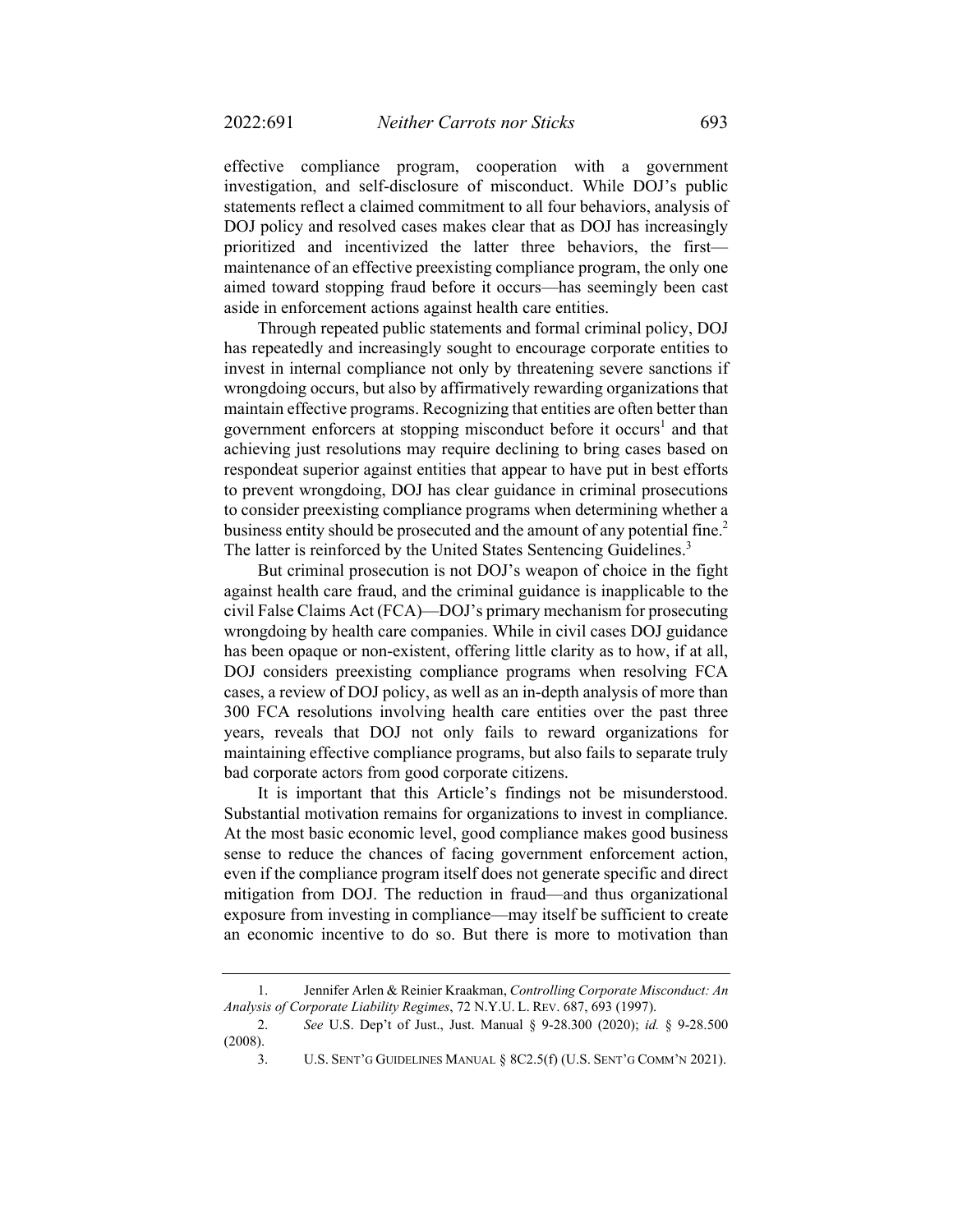economic incentives, and DOJ has more at stake in crafting policy than in ensuring there are sticks and carrots in place.

In *A Path to Data-Driven Health Care Enforcement* and *Health Care Fraud Means Never Having to Say You're Sorry*, analysis of newly unearthed data provided insight into DOJ's long-secret FCA settlement practices and identified threats to the credibility of DOJ's health care enforcement regime.<sup>4</sup> This Article, the third in the series, calls into question whether in reality DOJ's actions match its public statements and claims of sharing and rewarding the values of organizations committed to compliance.

The question of what impact a preexisting compliance program should have in a potential corporate prosecution is not new. Most notably, debate surrounding a potential statutory compliance defense to prosecution has continued, led by those who criticize the current reliance on prosecutorial discretion in criminal cases as insufficient.<sup>5</sup> Scholars, current and former DOJ officials, industry representatives, and whitecollar practitioners have debated the need for a compliance defense in congressional hearings, law review articles, and elsewhere.<sup>6</sup> Yet no attention has been given to the issue in the civil context despite the fact that it represents the core of DOJ's health care enforcement regime, and DOJ policy in civil cases provides significantly less benefit than those viewed by critics of criminal policy as insufficient. While attention has focused on policy impacting a small number of Foreign Corrupt Practices Act prosecutions each year, it has eluded a policy impacting more than one hundred civil enforcement actions against health care entities, despite their recovering billions of dollars annually and, according to DOJ, being responsible for billions more in fraud avoided through deterrence.<sup>7</sup>

 <sup>4.</sup> Jacob T. Elberg, *A Path to Data-Driven Health Care Enforcement*, 2020 UTAH L. REV. 1169 [hereinafter Elberg, *A Path to Data-Driven Health Care Enforcement*]; Jacob T. Elberg, *Health Care Fraud Means Never Having to Say You're Sorry*, 96 WASH. L. REV. 371 (2021) [hereinafter Elberg, *Health Care Fraud Means Never Having to Say You're Sorry*].

 <sup>5.</sup> *See, e.g.*, Mike Koehler, *Revisiting a Foreign Corrupt Practices Act Compliance Defense*, 2012 WIS. L. REV. 609, 611–12, 658–59 (arguing in favor of an FCPA compliance defense in order to better incentivize more robust corporate compliance, reduce improper conduct, and best advance FCPA's objective of reducing bribery).

 <sup>6.</sup> *See, e.g.*, *Foreign Corrupt Practices Act: Hearing Before the Subcomm. on Crime, Terrorism, and Homeland Sec. of the H. Comm. on the Judiciary*, 112th Cong. 19– 20 (2011) [hereinafter *Foreign Corrupt Practices Act Hearing*] (testimony of the Hon. Michael Mukasey, Former Att'y Gen. of the United States, Partner, Debevoise & Plimpton LLP); Ellen S. Podgor, *A New Corporate World Mandates a "Good Faith" Affirmative Defense*, 44 AM. CRIM. L. REV. 1537, 1537 (2007) ("[C]orporations with the best of motives, with the best of efforts, and with the utmost in 'due diligence' can still find themselves the subject of criminal prosecution.").

 <sup>7.</sup> Press Release, U.S. Dep't of Just., Justice Department Recovers over \$2.2 Billion from False Claims Act Cases in Fiscal Year 2020 (Jan. 14, 2021) [hereinafter DOJ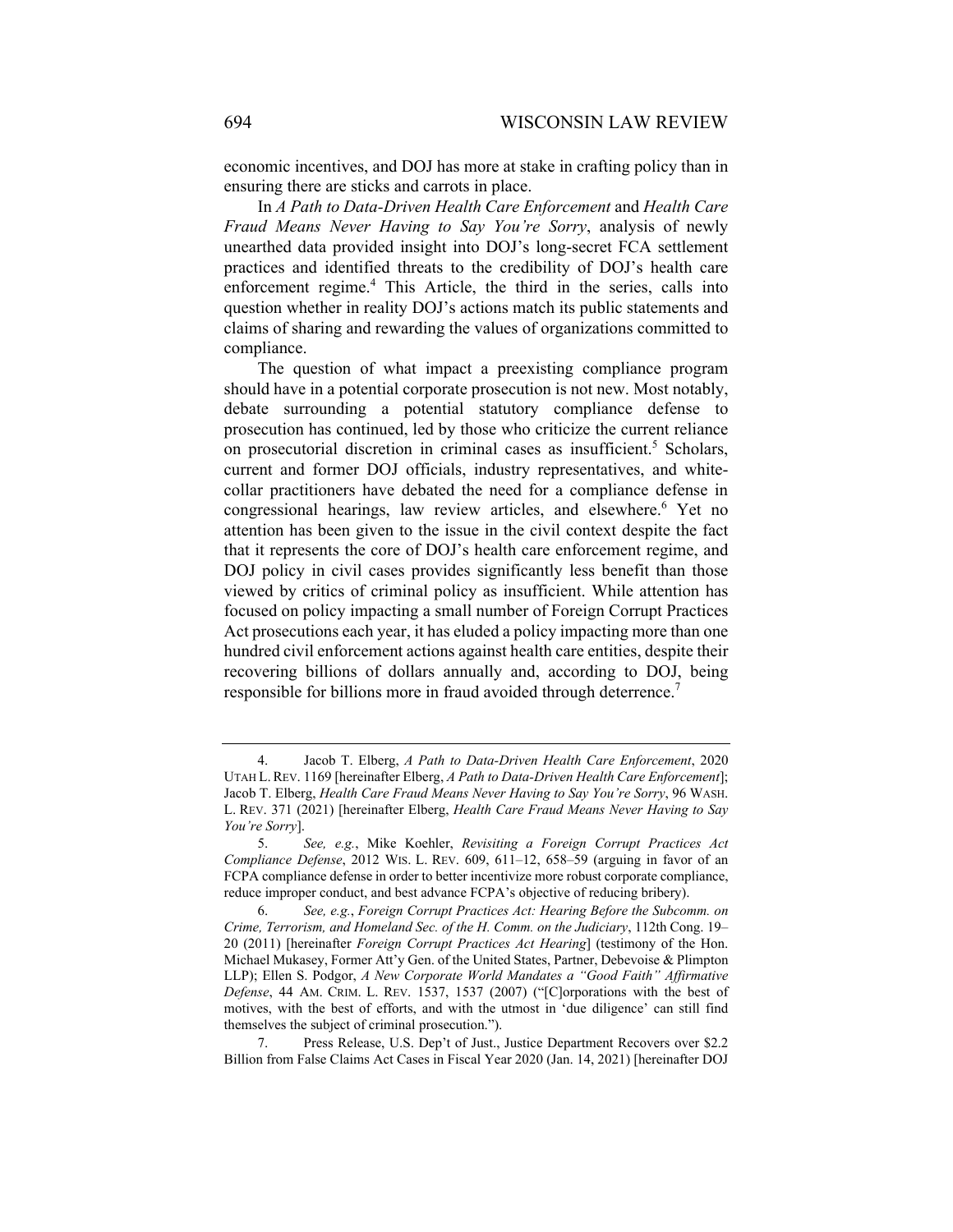With DOJ's Criminal Division increasingly touting the importance of compliance programs, $8$  the Civil Division for the first time offering increased transparency regarding its FCA policy,<sup>9</sup> and DOJ proclaiming that the FCA will be at the center of its efforts to address COVID-19 related fraud, $10$  DOJ's civil policy toward compliance programs can no longer avoid attention.

Part I examines DOJ's policies for considering preexisting compliance programs in the context of criminal investigations and prosecutions, laying out the rationale for DOJ's long-held and recently increasing commitment to incentivizing organizations to invest in compliance, including by committing to analyze and reward preexisting compliance programs. Part II provides an overview of the civil FCA, including the impact of respondeat superior and the FCA's lenient mens rea standard. It explains the FCA's critical role in health care enforcement, providing the necessary background for Part III's analysis of the role of preexisting compliance programs in the FCA system. Part III looks both at DOJ guidance regarding the role of compliance programs in FCA resolutions and at an empirical analysis using a data set of resolved cases against health care entities. Both lead to the conclusion that DOJ fails to reward preexisting compliance programs or to publicly separate which corporate defendants are truly bad actors from those that are good corporate citizens despite some level of wrongdoing for which the entity is responsible under respondeat superior.

Part IV examines the consequences of DOJ's failure to identify whether FCA defendants had in place effective preexisting compliance programs and to issue rewards or punishments based on that analysis. Beyond a missed opportunity to economically incentivize desired behavior, DOJ's practice in this area threatens perceptions of the fairness

Jan. 14, 2021, Press Release], https://www.justice.gov/opa/pr/justice-department-recoversover-22-billion-false-claims-act-cases-fiscal-year-2020 [https://perma.cc/P24M-DR4Z].

 <sup>8.</sup> *See, e.g.*, Matthew S. Miner, Deputy Assistant Att'y Gen., U.S. Dep't of Just., Remarks at the 29th Annual National Institute on Health Care Fraud, (May 9, 2019), https://www.justice.gov/opa/speech/deputy-assistant-attorney-general-matthew-s-minergives-remarks-29th-annual-national [https://perma.cc/XXN6-YEXK] ("[I]t only makes sense for us to incentivize, and where possible, reward companies that invest in compliance. After all, companies with well-designed and fully-resourced compliance programs are able to detect misconduct early on and, in some cases, prevent the misconduct altogether.").

 <sup>9.</sup> Press Release, U.S. Dep't of Just., Department of Justice Issues Guidance on False Claims Act Matters and Updates Justice Manual (May 7, 2019) [hereinafter 2019 FCA Guidance], https://www.justice.gov/opa/pr/department-justice-issues-guidancefalse-claims-act-matters-and-updates-justice-manual [https://perma.cc/4VW9-TRYL]; U.S. Dep't of Just., Just. Manual § 4-4.112 (2019).

 <sup>10.</sup> Michael D. Granston, Deputy Assistant Att'y Gen., U.S. Dep't of Just., Remarks at the ABA Civil False Claims Act and Qui Tam Enforcement Institute (Dec. 2, 2020), https://www.justice.gov/opa/speech/remarks-deputy-assistant-attorney-generalmichael-d-granston-aba-civil-false-claims-act [https://perma.cc/TZY8-R3AH].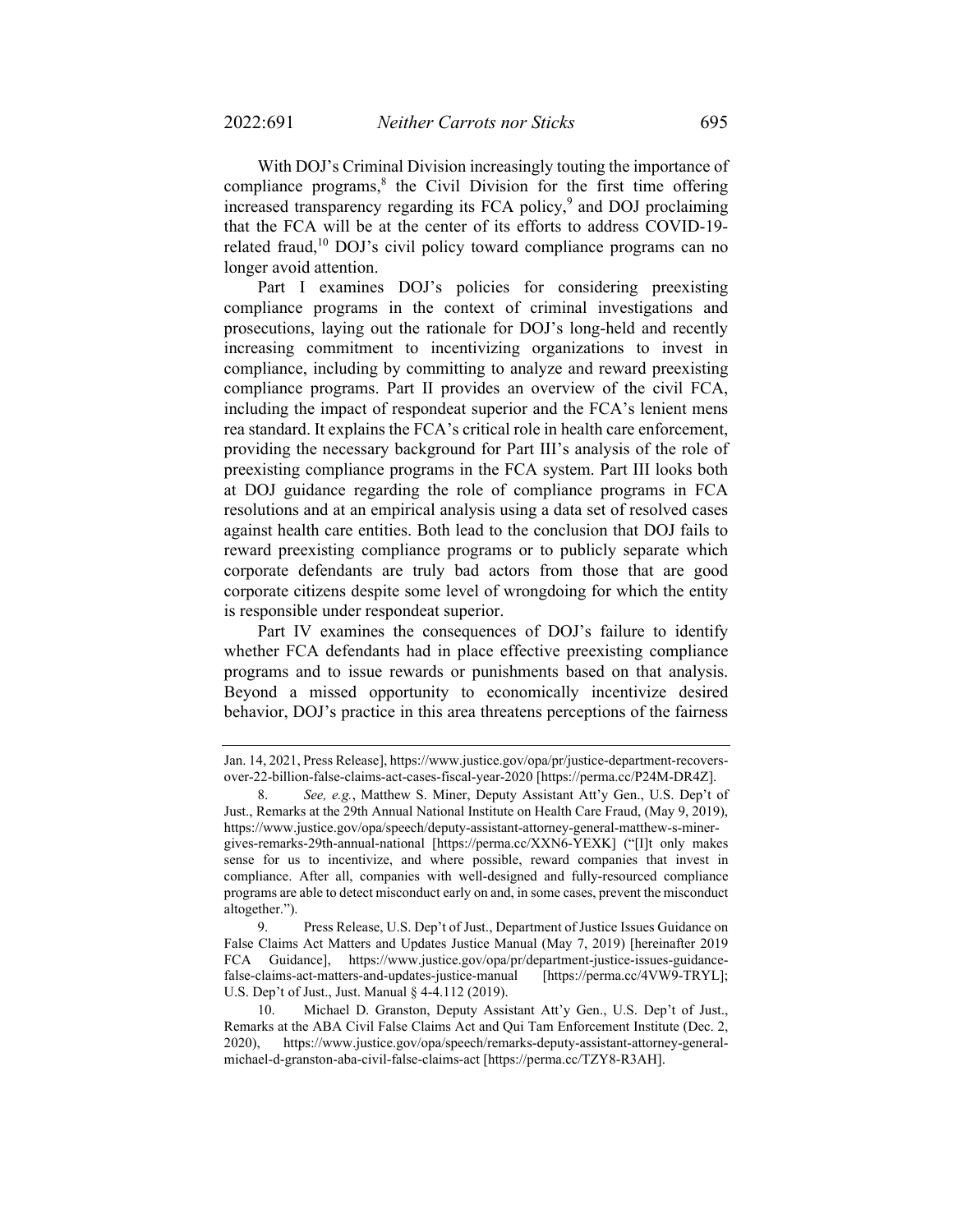and legitimacy of the FCA enforcement regime (essentially, DOJ's health care enforcement regime) and fails to capitalize on individuals' desire to do the right thing apart from any potential profit motive.

Part V details challenges to DOJ efforts to change its policies and practices in this area and, with those challenges in mind, examines potential solutions. This Article concludes that DOJ would be best served by employing a team of compliance experts to analyze requests for mitigation based on an organization's compliance program—a structure that borrows from the Civil Division's practice of considering ability-topay settlements and the Criminal Division's recent practice of hiring compliance experts to review corporate compliance programs.

## I. DOJ POLICY REGARDING THE IMPACT OF PREEXISTING COMPLIANCE PROGRAMS IN CRIMINAL CASES

DOJ has made clear that it is "in the business of promoting compliance programs."<sup>11</sup> This Part examines DOJ's statements and policies regarding the impact of preexisting compliance programs when considering criminal misconduct, as well as the rationales behind those statements and policies. It details decades of DOJ policy in favor of evaluating and considering compliance programs and the extent to which those policies track theories of corporate punishment and incentivization. It then examines DOJ's system of substantial consideration and benefits based on compliance programs and concludes by describing criticism from scholars, policymakers, and practitioners who argue that the benefits should go further by including a statutory compliance defense to prosecution.

The question of whether, and how much, to take an organizational defendant's compliance program into account when deciding how to resolve a case against the organization springs from two sources: one retribution-based and the other rooted in deterrence.

From a retributive perspective, the state of an organization's compliance program at the time of the misconduct is important because of the sweeping power of respondeat superior and the limitations of compliance programs. As a pure matter of law, under respondeat superior, an organization is liable for the misconduct of its employee if the employee was acting within their apparent authority and acted with an intention of aiding the corporation—even if the actor's primary intention was directly contrary to the organization's policies—with no requirement that the organization in any way encouraged, condoned, or rewarded the

 <sup>11.</sup> Claire McCusker Murray, Principal Deputy Assoc. Att'y Gen., U.S. Dep't of Just., Remarks at the Compliance Week Annual Conference (May 20, 2019), https://www.justice.gov/opa/speech/remarks-principal-deputy-associate-attorney-generalclaire-mccusker-murray-compliance [https://perma.cc/87ZH-UF69].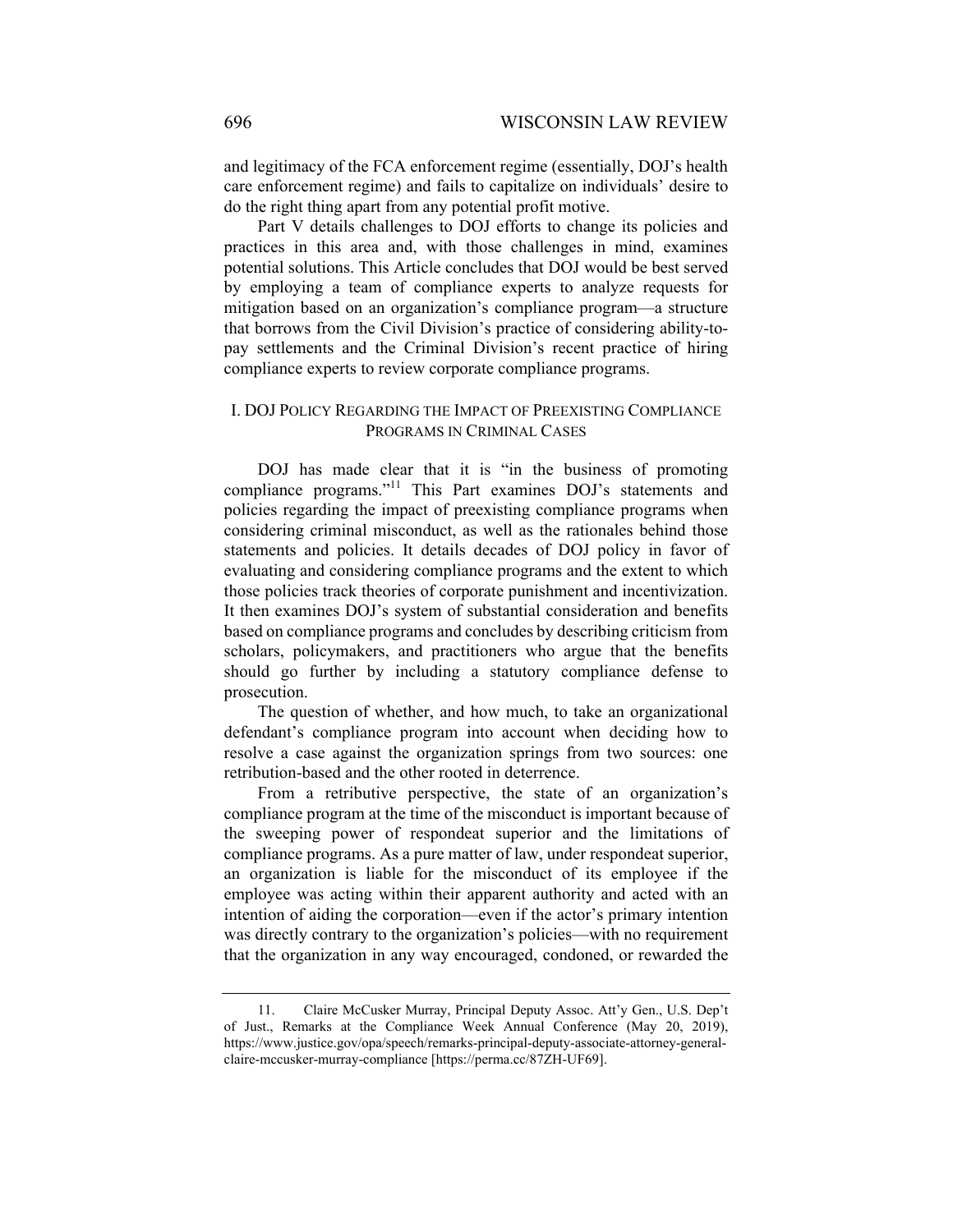misconduct.<sup>12</sup> At the same time, while they are believed to significantly decrease misconduct,<sup>13</sup> even compliance programs that are "effective"<sup>14</sup> are not expected to prevent all wrongdoing.15 Organizations, DOJ, and the U.S. Sentencing Commission understand that corporations with compliance programs that satisfy rigorous standards will never be perfect.<sup>16</sup>

In combination, the sweeping power of respondeat superior and the limitations of compliance programs mean that, under the law, a sincere and profound commitment to compliance will not universally protect an organization. Put simply, even a good corporate citizen that does everything it can to prevent misconduct will be liable if a rogue employee acts to enrich the corporation in order to enrich themself (for example, by defrauding the government in order to increase sales and increase their personal commission). Thus, without a mechanism for a company's preexisting compliance program to derail or diminish the extent of government enforcement, enforcement without retributive justification will inevitably occur.<sup>17</sup>

From a deterrence perspective, compliance programs effectively supplement the government's enforcement efforts because they themselves are intended to deter wrongdoing. Given superior access and

 <sup>12.</sup> *See* V.S. Khanna, *Corporate Criminal Liability: What Purpose Does It Serve?*, 109 HARV. L. REV. 1477, 1489–90 (1996); *United States v. Basic Constr. Co.*, 711 F.2d 570, 573 (4th Cir. 1983) ("[A] corporation may be held criminally responsible for antitrust violations committed by its employees if they were acting within the scope of their authority, or apparent authority, and for the benefit of the corporation, even if . . . such acts were against corporate policy or express instructions.").

 <sup>13.</sup> Rod J. Rosenstein, Deputy Att'y Gen., U.S. Dep't of Just., Keynote Address at NYU Program on Corporate Compliance & Enforcement (Oct. 6, 2017), https://wp.nyu.edu/compliance\_enforcement/2017/10/06/nyu-program-on-corporatecompliance-enforcement-keynote-address-october-6-2017/ [https://perma.cc/QYT4- T7FU] ("Compliance programs promote [DOJ's] primary goal, which is to deter wrongdoing.").

 <sup>14. &</sup>quot;Effective" is the word used in the U.S. Sentencing Guidelines, as well as by DOJ in the Justice Manual and in guidance issued in 2020 regarding how the Criminal Division will evaluate compliance programs. U.S. SENT'G GUIDELINES MANUAL § 8C2.5(f)(1) (U.S. SENT'G COMM'N 2021); U.S. Dep't of Just., Just. Manual § 9-28.800 (2019); CRIM. DIV., U.S. DEP'T OF JUST., EVALUATION OF CORPORATE COMPLIANCE PROGRAMS 1, 14 (2020), https://www.justice.gov/criminalfraud/page/file/937501/download [https://perma.cc/5Q2N-QMLN].

 <sup>15.</sup> DOJ has acknowledged this reality, including in the Justice Manual that "the Department recognizes that no compliance program can ever prevent all criminal activity by a corporation's employees." U.S. Dep't of Just., Just. Manual § 9-28.800 (2019).

See id.; U.S. SENT'G GUIDELINES MANUAL § 8C2.5(f)(1) (providing for a reduced penalty at sentencing for an organizational defendant based on its "effective" compliance program at the time of the misconduct, thus implicitly acknowledging that programs can be effective despite misconduct having taken place).

 <sup>17.</sup> Whether that mechanism should come through prosecutorial discretion or a statutory defense has been the subject of substantial debate. *See infra* Section I.C.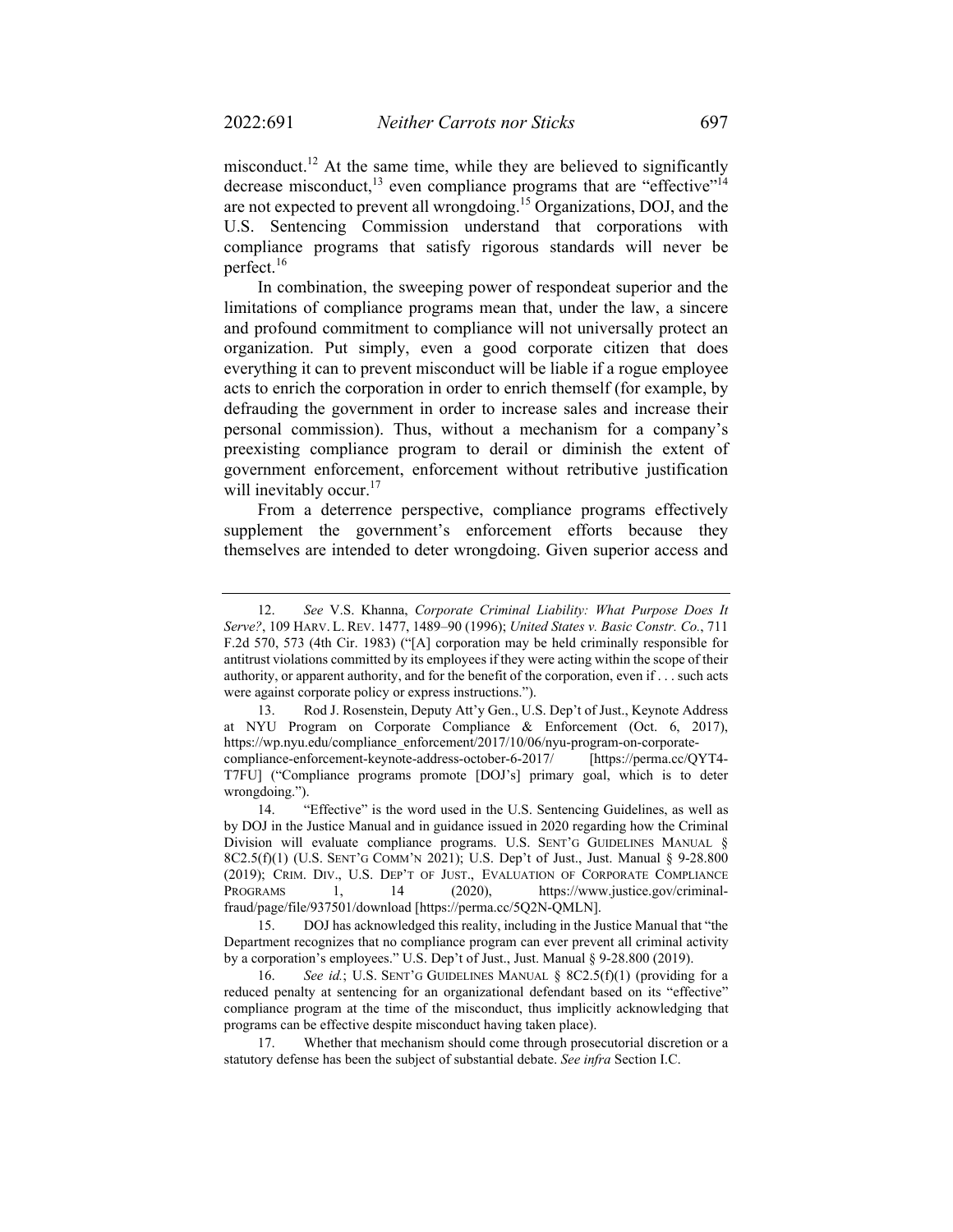insider knowledge, "firms often will be better than government officials at monitoring or investigating agent misconduct."<sup>18</sup> Firms' decided advantages lead DOJ to take action to promote compliance programs beyond simply encouraging companies to adopt them to stop misconduct and thus avoid potentially substantial penalties from government enforcement.<sup>19</sup> Because preventing misconduct from occurring is DOJ's primary goal, DOJ has recognized that deterrence can be increased not only by making organizations fear sanctions, but also by encouraging organizations to police themselves through rigorous compliance programs.20 With that in mind, DOJ has long taken the position that organizations should be explicitly and directly incentivized to invest in compliance in order to stop misconduct before it occurs.<sup>21</sup>

 20. *See* Jeff Sessions, Att'y Gen., U.S. Dep't of Just., Remarks at Ethics and Compliance Initiative Annual Conference (Apr. 24, 2017), https://www.justice.gov/opa/speech/attorney-general-jeff-sessions-delivers-remarksethics-and-compliance-initiative-annual [https://perma.cc/89N6-RUKK] ("[Misconduct] is what your work seeks to prevent, by building strong cultures of compliance within your companies to deter illegal and unethical conduct. We applaud those efforts. Our department would much rather have people and companies obey the law and do the right thing, so we don't have to see them in court.").

<sup>18.</sup> Arlen & Kraakman, *supra* note 1, at 693.

 <sup>19.</sup> *See id.* at 692–93. From an organization's perspective, the threat of government enforcement with substantial penalties creates a powerful economic incentive to adopt an effective compliance program even without DOJ providing additional benefit for adoption of a compliance program or additional penalty for lack of a program. Even if the economic incentive for adoption of a compliance program is only indirect—spending money on a compliance program will reduce misconduct and thus reduce potential enforcement sanctions—it may still be powerful. But DOJ has made clear its desire to go further and add carrots to its pile of sticks. *Id.* 

 <sup>21.</sup> Jennifer Arlen and Reinier Kraakman have offered analysis in support of an additional need for DOJ to reward effective compliance programs. *See* Arlen & Kraakman, *supra* note 1, at 745–51. In their work examining various corporate liability regimes, Arlen and Kraakman note that primary enforcement mechanisms through which entity liability deters misconduct include "lead[ing] companies to institute 'preventive measures' that deter" and "induc[ing] the firm to undertake a variety of actions that increase the probability that wayward agents will be sanctioned, which we term 'policing measures.'" *Id.* at 692–93. Both are part of an effective compliance program. Arlen and Kraakman argue persuasively, however, that from an incentive perspective they are distinct. In a system (such as respondeat superior) under which an organization is held responsible for the wrongdoing of its employees even if the organization has not violated a duty, the organization will be incentivized by fear of sanctions to appropriately invest in preventative measures. But the organization may be discouraged from investing in policing measures, as discovering misconduct may lead the organization to be sanctioned for wrongdoing the government may otherwise have never discovered. *See id.* at 707–08; Jennifer Arlen, *The Potentially Perverse Effects of Corporate Criminal Liability*, 23 J. LEGAL STUD. 833, 842– 43 (1994).

Arlen and Kraakman thus call for a system that, in general terms, takes the same approach as DOJ and the U.S. Sentencing Guidelines—rewarding organizations for instituting effective compliance programs by reducing the sanction against them. *See* Arlen &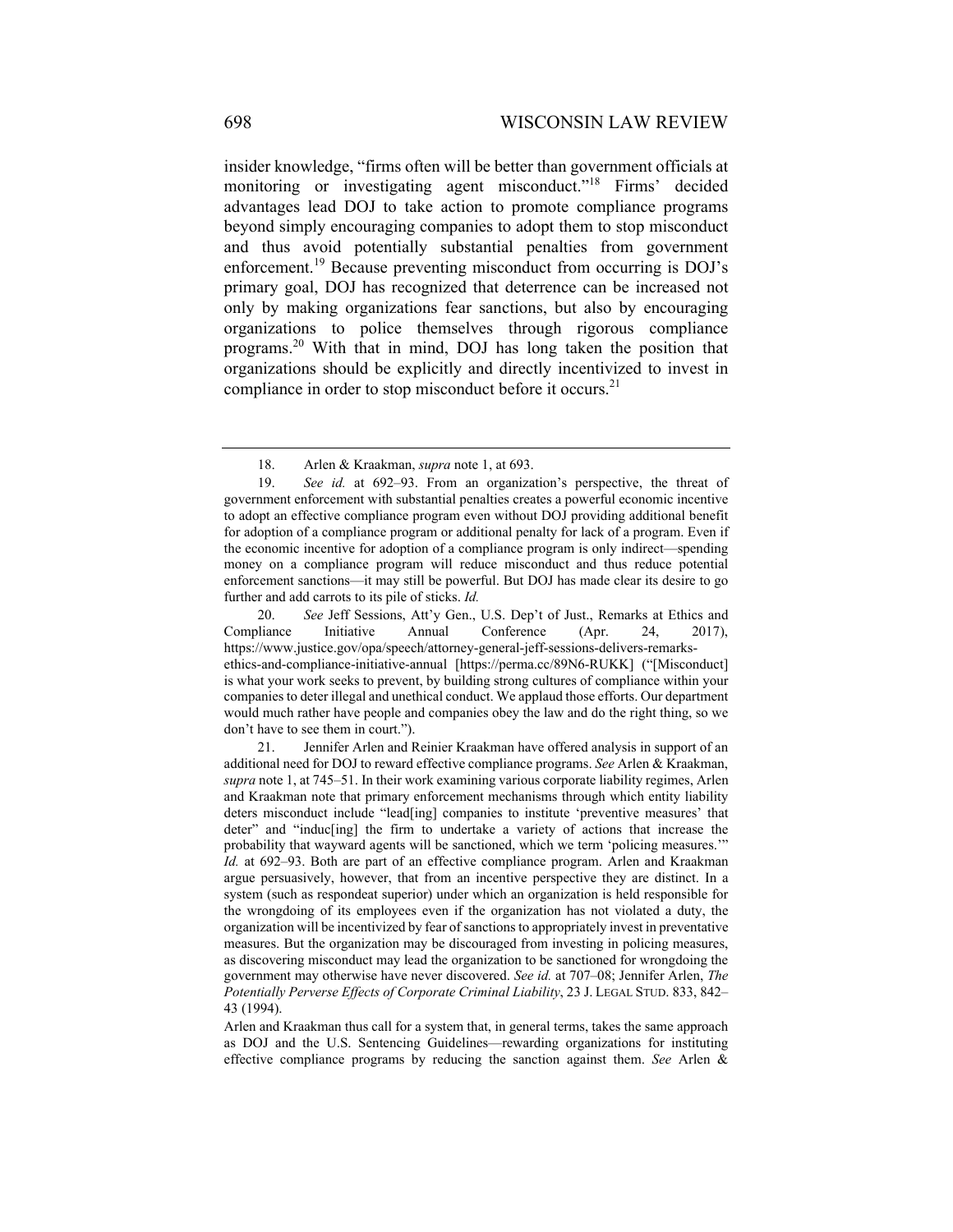DOJ has both acknowledged the potentially overinclusive nature of respondeat superior and pointed to the deterrent benefits of rewarding compliance both in public statements and official policy, with both rationales contributing to DOJ's consistent messaging surrounding the importance of rewarding organizations that maintain effective compliance programs—even in cases in which misconduct occurs despite those efforts.<sup>22</sup>

#### *A. Principles of Federal Prosecution of Business Organizations*

DOJ's Principles of Federal Prosecution of Business Organizations describes the factors prosecutors must consider when investigating and deciding whether to charge, as well as when negotiating potential resolutions.23 The Corporate Prosecution Principles has been contained in the Justice Manual (JM) since  $2008<sup>24</sup>$  It is thus publicly available and regularly mark the framework for defense attorneys' presentations to prosecutors and for internal memoranda by DOJ prosecutors seeking approval to charge or resolve cases.<sup>25</sup>

The Corporate Prosecution Principles section of the JM notes that "the prosecutor must weigh all of the factors normally considered in the sound exercise of prosecutorial judgment: the sufficiency of the evidence; the likelihood of success at trial; the probable deterrent, rehabilitative, and other consequences of conviction; and the adequacy of noncriminal approaches."26 But the section also notes that there are additional factors present when considering business organizations.<sup>27</sup> The section goes on to list eleven, including the following: "the adequacy and effectiveness of the

 23. *See* U.S. Dep't of Just., Just. Manual § 9-28.300 (2020). This Article refers to the subsections within U.S. Dep't of Just., Just. Manual § 9-28.000 as the "Corporate Prosecution Principles." For a more fulsome discussion of the history and evolution of the Corporate Prosecution Principles, see Elberg, *A Path to Data-Driven Health Care Enforcement*, *supra* note 4, at 1172–75.

 24. *Justice Manual*, U.S. DEP'T OF JUST., https://www.justice.gov/jm/justicemanual [https://perma.cc/9HFJ-VX32] (last visited Mar. 17, 2022) ("The JM was previously known as the United States Attorneys' Manual (USAM). It was comprehensively revised and renamed in 2018."). For simplicity, this Article refers to the document as the "JM" even when referring to time periods during which the document was known as the "USAM."

Kraakman, *supra* note 1, at 745. For a detailed discussion of the DOJ and U.S. Sentencing Guidelines, see *infra* Sections I.A–B.

 <sup>22.</sup> *See* U.S. Dep't of Just., Just. Manual § 9-28.500 (2008); *see also* Sessions, *supra* note 20 ("[Misconduct] is what your work seeks to prevent, by building strong cultures of compliance within your companies to deter illegal and unethical conduct. We applaud those efforts. Our department would much rather have people and companies obey the law and do the right thing, so we don't have to see them in court.").

 <sup>25.</sup> *See* U.S. Dep't of Just., Just. Manual § 9-28.200 (2020).

 <sup>26.</sup> *Id.* § 9-28.300.

 <sup>27.</sup> *Id.* § 9-28.300(A).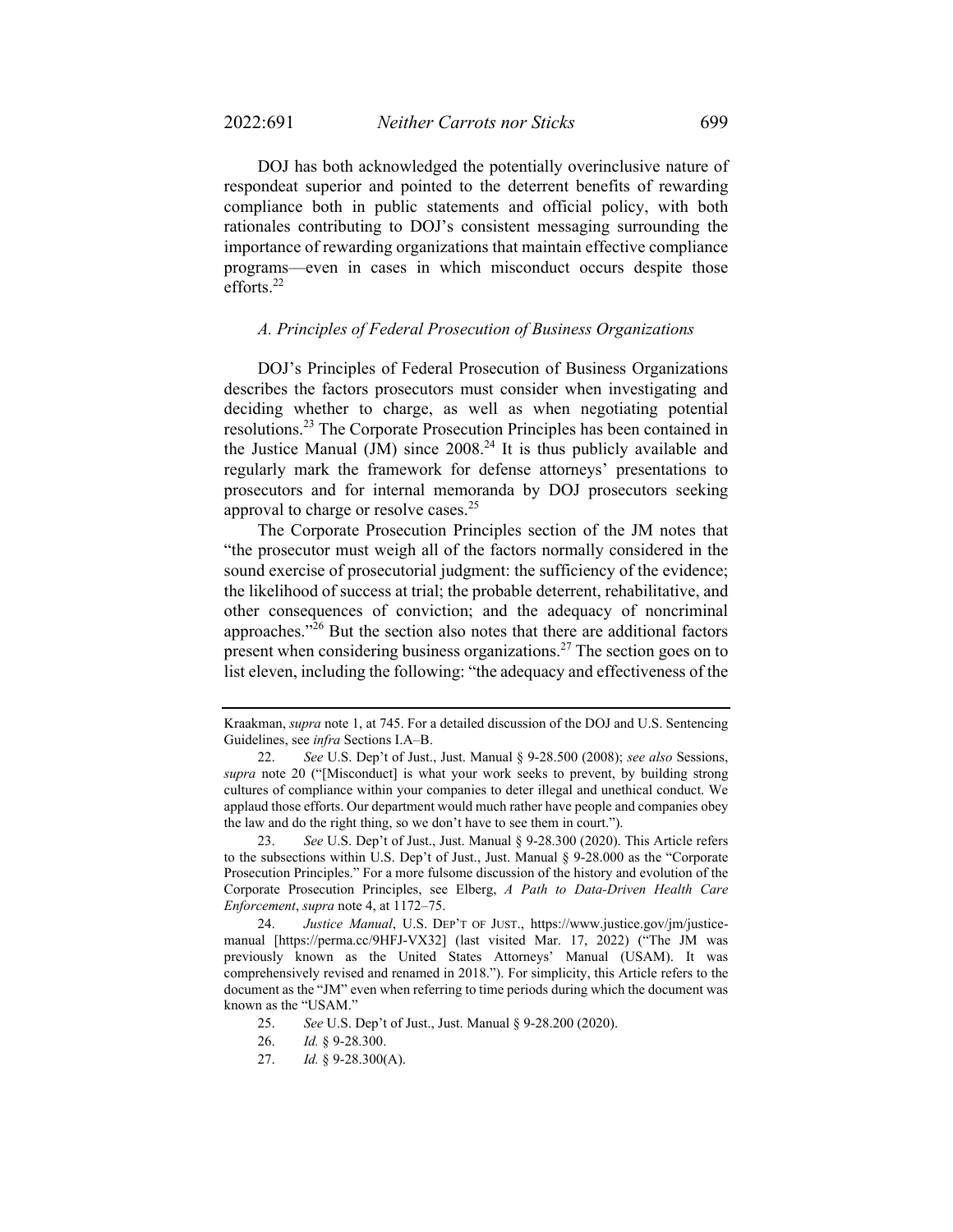corporation's compliance program at the time of the offense, as well as at the time of the charging decision."<sup>28</sup>

Noting that failure to do so would lead to unjust results given respondeat superior, DOJ officially requires criminal prosecutors to consider the existence and effectiveness of a putative corporate defendant's preexisting compliance program when determining whether and in what form to prosecute.<sup>29</sup> The policy also instructs prosecutors that "it may not be appropriate to impose liability upon a corporation, particularly one with a robust compliance program in place, under a strict *respondeat superior* theory for the single isolated act of a rogue employee." $30$ 

The JM goes on to provide further details about the compliance program factor, making clear that the existence of an effective preexisting compliance program does not automatically create a defense to criminal liability but that it "may result in a decision to charge only the corporation's employees and agents or to mitigate charges or sanctions against the corporation."31

DOJ officials have emphasized the significance of this factor repeatedly in public statements over more than two decades. In 1999 then deputy attorney general Eric Holder described it as "long-standing policy" of DOJ to "look favorably on providers that implement effective compliance programs . . . . .<sup>332</sup> A decade later, Acting Deputy Attorney General Gary Grindler described pre-existing compliance programs as "one of the most important factors that we consider under the [Corporate

- 29. *Id.* § 9-28.300 (2020).
- 30. *Id.* § 9-28.500 (2008).
- 31. *Id*. § 9-28.800(B) (2019).

 <sup>28.</sup> *Id.* § 9-28.300(A)(5). The DOJ amended the Corporate Prosecution Principles in 2019 to make explicit that prosecutors could consider the adequacy and effectiveness of the corporation's compliance program not only at the time of the offense, but also at the time of the charging decision. Prior to this amendment, the factor read, "[T]he existence and effectiveness of the corporation's pre-existing compliance program." *Id.* (2015). Why such an amendment was necessary is unclear, as the earlier version already instructed prosecutors to consider "*the corporation's remedial actions, including any efforts to implement an effective corporate compliance program or to improve an existing one*, to replace responsible management, to discipline or terminate wrongdoers, to pay restitution, and to cooperate with the relevant government agencies." *Id.* § 9-28.300(A)(7) (emphasis added). That language remains part of the Corporate Prosecution Principles. Regardless, the requirement that DOJ consider a corporation's preexisting compliance program has remained in place since the implementation of the Corporate Prosecution Principles. *Id.* (2020).

 <sup>32.</sup> *See* Eric H. Holder, Jr., Deputy Att'y Gen., U.S. Dep't of Just., Remarks to the American Hospital Association (Feb. 1, 1999), https://www.justice.gov/archive/dag/speeches/1999/holderahaspeech.htm [https://perma.cc/FBJ7-AL76].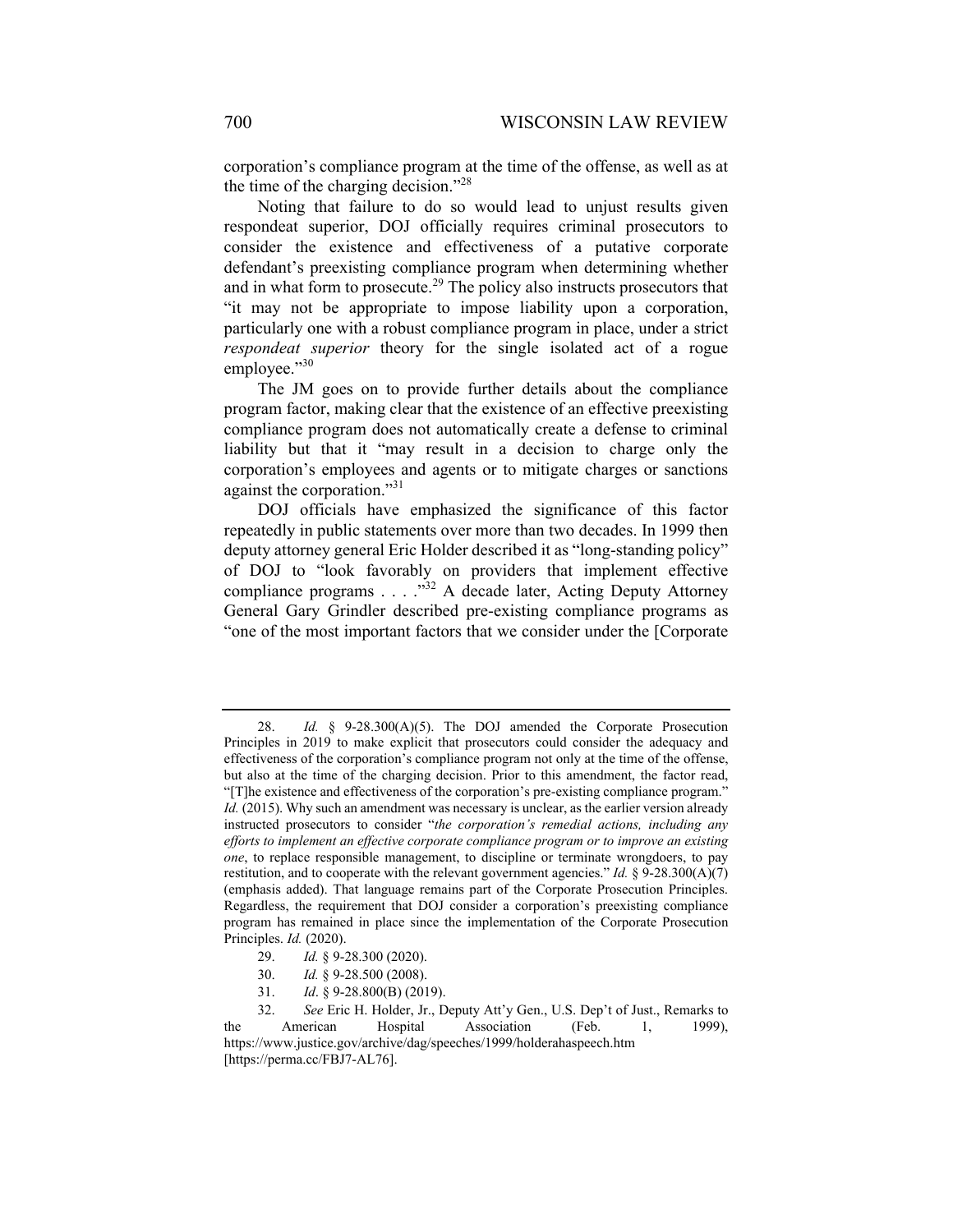Prosecution Principles]."33 After nearly another decade, Deputy Assistant Attorney General Matthew Miner echoed the sentiment, stating that "it only makes sense for us to incentivize and, where possible, reward companies that invest in compliance. After all, companies with welldesigned and fully-resourced compliance programs are able to detect misconduct early on and, in some cases, prevent the misconduct altogether."<sup>34</sup>

Notably, DOJ has made clear its intention to use both the carrot of credit and the stick of harsher punishment to reward companies that invest in compliance programs and punish those that do not. As recently as October 2021, Deputy Attorney General Lisa Monaco assured an audience of white-collar defense counsel of the following:

[C]ompanies serve their shareholders when they proactively put in place compliance functions and spend resources anticipating problems. They do so both by avoiding regulatory actions in the first place and receiving credit from the government. Conversely, we will ensure the absence of such programs inevitably proves a costly omission for companies who end up the focus of department investigations.<sup>35</sup>

Particularly over the past decade, DOJ has stepped up its focus on compliance programs, both in terms of articulating expectations to industry and seeking to improve DOJ's ability to distinguish between more and less impressive programs. In 2015, DOJ's Criminal Fraud Section retained Hui Chen as a full-time compliance expert.<sup>36</sup> In announcing her hiring, DOJ noted,

Among her duties as a consulting expert, Chen will provide expert guidance to Fraud Section prosecutors as they consider the enumerated factors in the [Corporate Prosecution

 <sup>33.</sup> Gary G. Grindler, Acting Deputy Att'y Gen., U.S. Dep't of Just., Remarks at the 2010 Compliance Week Conference (May 25, 2010), https://www.justice.gov/opa/speech/acting-deputy-attorney-general-gary-g-grindlerspeaks-2010-compliance-week-conference [https://perma.cc/BF47-QUEX].

 <sup>34.</sup> Miner, *supra* note 8.

 <sup>35.</sup> Lisa O. Monaco, Deputy Att'y Gen., U.S. Dep't of Just., Remarks at the ABA's 36th National Institute on White Collar Crime (Oct. 28, 2021), https://www.justice.gov/opa/speech/deputy-attorney-general-lisa-o-monaco-giveskeynote-address-abas-36th-national-institute [https://perma.cc/YV6X-YN27].

<sup>36.</sup> *See* Laura Jarrett, *Justice Department Anti-Fraud Expert Resigns, Disturbed by Trump's 'Stunning' Conduct*, CNN (July 4, 2017, 7:38 PM), https://www.cnn.com/2017/07/04/politics/justice-hui-chen-resignation/index.html [https://perma.cc/MW66-8KHR] ("Chen served as the [Justice Department's] then newly created 'compliance counsel' in the fraud section on a contractor basis since November 2015.").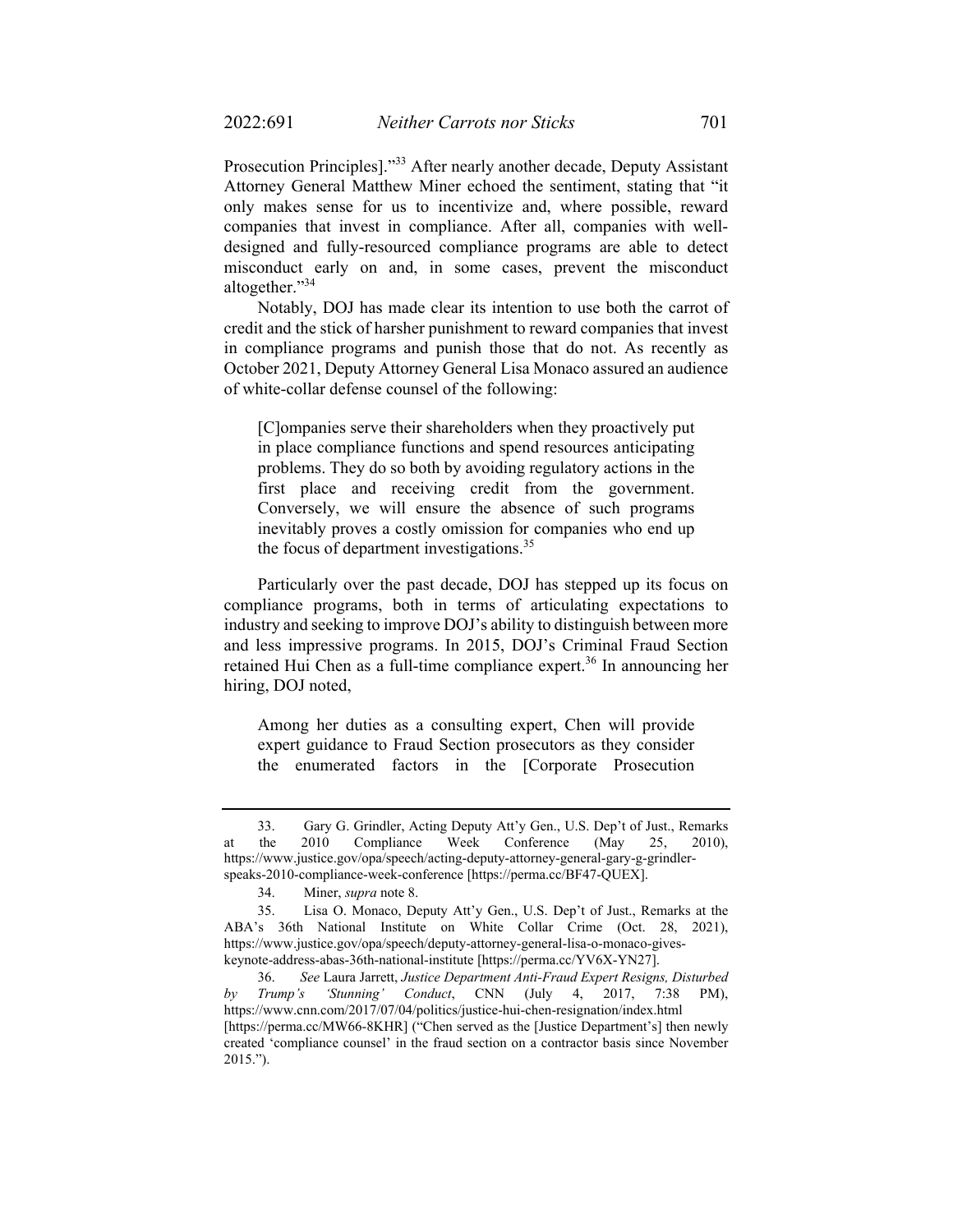Principles], including the existence and effectiveness of any compliance program that a company had in place at the time of the conduct giving rise to the prospect of criminal charges  $\ldots$ <sup>37</sup>

In February 2017, with Chen's guidance, DOJ's Criminal Division published guidance as to what DOJ looks for in evaluating corporate compliance programs; the Criminal Division published an updated version of that guidance in April 2019 and then again in June 2020.<sup>38</sup> DOJ made clear that it was not issuing the guidance solely to aid corporations in their efforts at crafting compliance programs, but to provide transparency into DOJ's efforts to judge the merits of compliance programs.<sup>39</sup>

In October 2018, DOJ announced a program to create "a workforce better steeped in compliance issues across the board," through a "combination of diverse hiring and the development of targeted training programs,"40 in lieu of hiring a replacement for Chen, who resigned in mid-2017.41 In February 2021, however, DOJ hired a new compliance specialist within the Criminal Fraud Section's Strategy, Policy, and Training Unit.<sup>42</sup>

 <sup>37.</sup> Press Release, U.S. Dep't of Just., New Compliance Counsel Expert Retained by the DOJ Fraud Section (Nov. 3, 2015), https://www.justice.gov/criminalfraud/file/790236/download [https://perma.cc/977C-XSG2].

 <sup>38.</sup> *See* CRIM. DIV., U.S. DEP'T OF JUST., *supra* note 14, at 1–17.

 <sup>39.</sup> Shortly after issuing the 2019 updates to the Evaluation of Corporate Compliance Programs document, Deputy Assistant Attorney General Matthew Miner noted, "Given the important role of assessing compliance programs in connection with corporate enforcement, we are also strengthening our tools and collective ability to assess the adequacy of the compliance programs." Miner, *supra* note 8.

 <sup>40.</sup> Brian A. Benczkowski, Assistant Att'y Gen., U.S. Dep't of Just., Remarks at NYU School of Law Program on Corporate Compliance and Enforcement Conference on Achieving Effective Compliance (Oct. 12, 2018), https://www.justice.gov/ opa/speech/assistant-attorney-general-brian-benczkowski-delivers-remarks-nyu-schoollaw-program [https://perma.cc/C6J7-T58F].

 <sup>41.</sup> Following her resignation, Chen issued a statement referencing the administration of President Donald Trump: "Trying to hold companies to standards that our current administration is not living up to was creating a cognitive dissonance that I could not overcome." Joe Mont, *Why Hui Chen Left the Justice Department*, COMPLIANCE WK. (July 5, 2017, 7:45 AM), https://www.complianceweek.com/why-hui-chen-left-thejustice-department/9501.article [https://perma.cc/M9ST-T49F].

 <sup>42.</sup> *See* Dylan Tokar, *Justice Department's Foreign Bribery Unit Adds Prosecutors, Compliance Expertise*, WALL ST. J. (Mar. 8, 2021, 5:30 AM), https://www.wsj.com/articles/justice-departments-foreign-bribery-unit-adds-prosecutorscompliance-expertise-11615199402 [https://perma.cc/F634-6UXA] (noting the hiring of Lauren Kootman, "along with the other attorneys in the strategy unit, appears to fill a hole in the fraud section left by the departure of Hui Chen").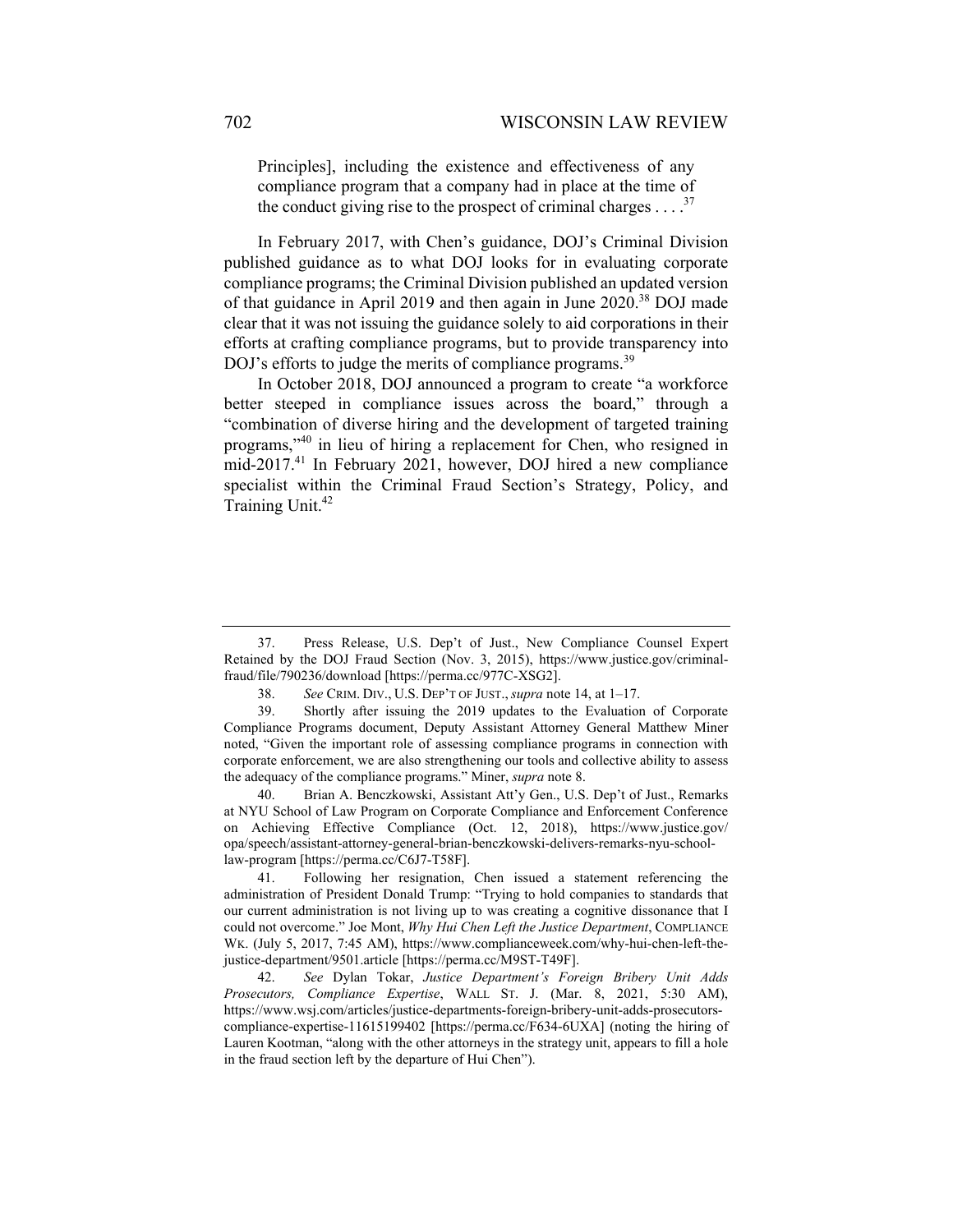#### *B. United States Sentencing Guidelines*

Where a criminal prosecution does take place, the U.S. Sentencing Guidelines are even more explicit than the Corporate Prosecution Principles in rewarding a business organization's preexisting effective compliance program. While the Corporate Prosecution Principles are factors for prosecutors to consider, the U.S. Sentencing Guidelines for Organizations, issued in 1991, provide for a concrete and substantially reduced fine for having an effective preexisting compliance and ethics program.<sup>43</sup>

This mitigation comes as part of the U.S. Sentencing Guidelines' effort at individualized sentencing for entities—an effort to "consider what made one entity more culpable than another beyond just considering the nature of the crime charged."44 Rachel Barkow has attributed this desire on the part of the Sentencing Commission to a belief that respondeat superior made it necessary "to take extra care to consider the company's relationship to" the crimes committed by its agents, leading to a Sentencing Guideline framework she views as more focused on culpability when sentencing entities than sentencing individuals.<sup>45</sup> This effort in the context of organizational sentencing translates into calculation of a Culpability Score for the entity being sentenced.<sup>46</sup>

The U.S. Sentencing Guidelines' "Determining the Fine" section uses a series of factors to arrive at the Culpability Score, which then translates to a minimum (as low as 0.05) and maximum (as high as 4.0) fine multiplier, each of which is multiplied by the base fine (frequently the gain to the organization from the offense or the loss from the offense caused by the organization) to create the minimum and maximum of the guideline fine range. $47$ 

The U.S. Sentencing Guidelines include preexisting compliance programs as a stand-alone basis for a deduction to the Culpability Score:

 <sup>43.</sup> U.S. Dep't of Just., Just. Manual § 9-28.200 (2020) (noting that prosecutors have "substantial latitude in determining when, whom, how, and even whether to prosecute for violations of federal criminal law"); U.S. SENT'G GUIDELINES MANUAL § 8C2.5(f) (U.S. SENT'G COMM'N 2021).

 <sup>44.</sup> Rachel E. Barkow, *Using the Corporate Prosecution and Sentencing Model for Individuals: The Case for a Unified Federal Approach*, 83 LAW & CONTEMP. PROBS. 159, 166–67 (2020).

 <sup>45.</sup> *Id.* at 168–69.

 <sup>46.</sup> *See* U.S. SENT'G GUIDELINES MANUAL § 8C2.5(b) (U.S. SENT'G COMM'N 2021).

 <sup>47.</sup> *Id.* § 8C2.4–2.7.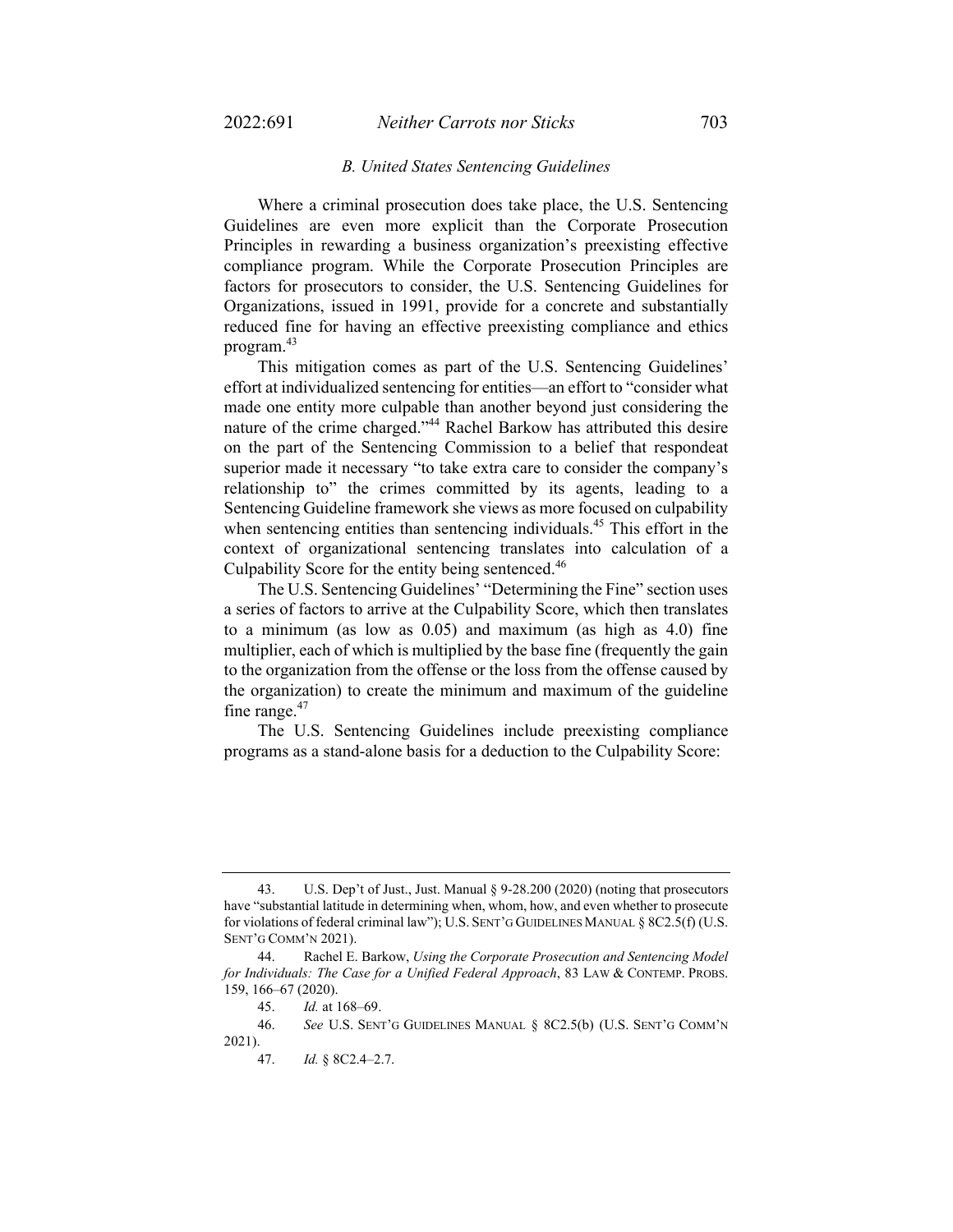(f) Effective Compliance and Ethics Program

(1) If the offense occurred even though the organization had in place at the time of the offense an effective compliance and ethics program . . . subtract **3** points.48

A deduction based on having an effective preexisting compliance program can easily reduce the amount of a fine by tens or even hundreds of millions of dollars in a criminal sentencing. Based on the Minimum and Maximum Multipliers listed in the U.S. Sentencing Guidelines Manual, a three-point deduction would reduce the minimum multiplier by 0.6 and the maximum multiplier by  $1.2^{49}$  Thus, for example, if the defendant organization was determined to have gained \$100 million from the offense, the guideline fine range would be reduced by \$60 to \$120 million were the organization determined to have had an effective compliance and ethics program in place at the time of the offense.

The presence or absence of an effective compliance program has been called "a centerpiece of the Organizational Guidelines," and the framework is credited with incentivizing organizations to invest in compliance programs to the point that it led to the creation of the compliance industry.<sup>50</sup>

Barkow suggests that the U.S. Sentencing Guidelines' focus on culpability in corporate cases may be attributable to a greater focus on deterrence as compared to a greater focus on retribution when sentencing individuals, drawing a direct line for both the Sentencing Commission and DOJ between deterrence theory and rewarding effective compliance programs.<sup>51</sup>

Notably, the U.S. Sentencing Guidelines fine analysis is used not only by judges when determining a corporate sentence after a conviction, but also routinely by DOJ when resolving a case via plea, Deferred Prosecution Agreement (DPA), or Non-Prosecution Agreement (NPA), regardless of whether DOJ seeks court approval of the resolution.<sup>52</sup>

#### *C. Calls for a Compliance Defense*

DOJ prosecutors must consider the existence of a compliance program when deciding whether to prosecute a business organization and must consider the concrete benefits for having a compliance program

 <sup>48.</sup> *Id.* § 8C2.5(f)(1).

 <sup>49.</sup> *Id.* § 8C2.6.

 <sup>50.</sup> Barkow, *supra* note 44, at 168 (citing Diana E. Murphy, *The Federal Sentencing Guidelines for Organizations: A Decade of Promoting Compliance and Ethics*, 87 IOWA L. REV. 697, 710–11 (2002)).

 <sup>51.</sup> *Id.* at 171–72.

 <sup>52.</sup> *See, e.g.*, Deferred Prosecution Agreement at 8–9, *United States v. TechnipFMC plc*, No. 19-CR-278 (E.D.N.Y. June 25, 2019).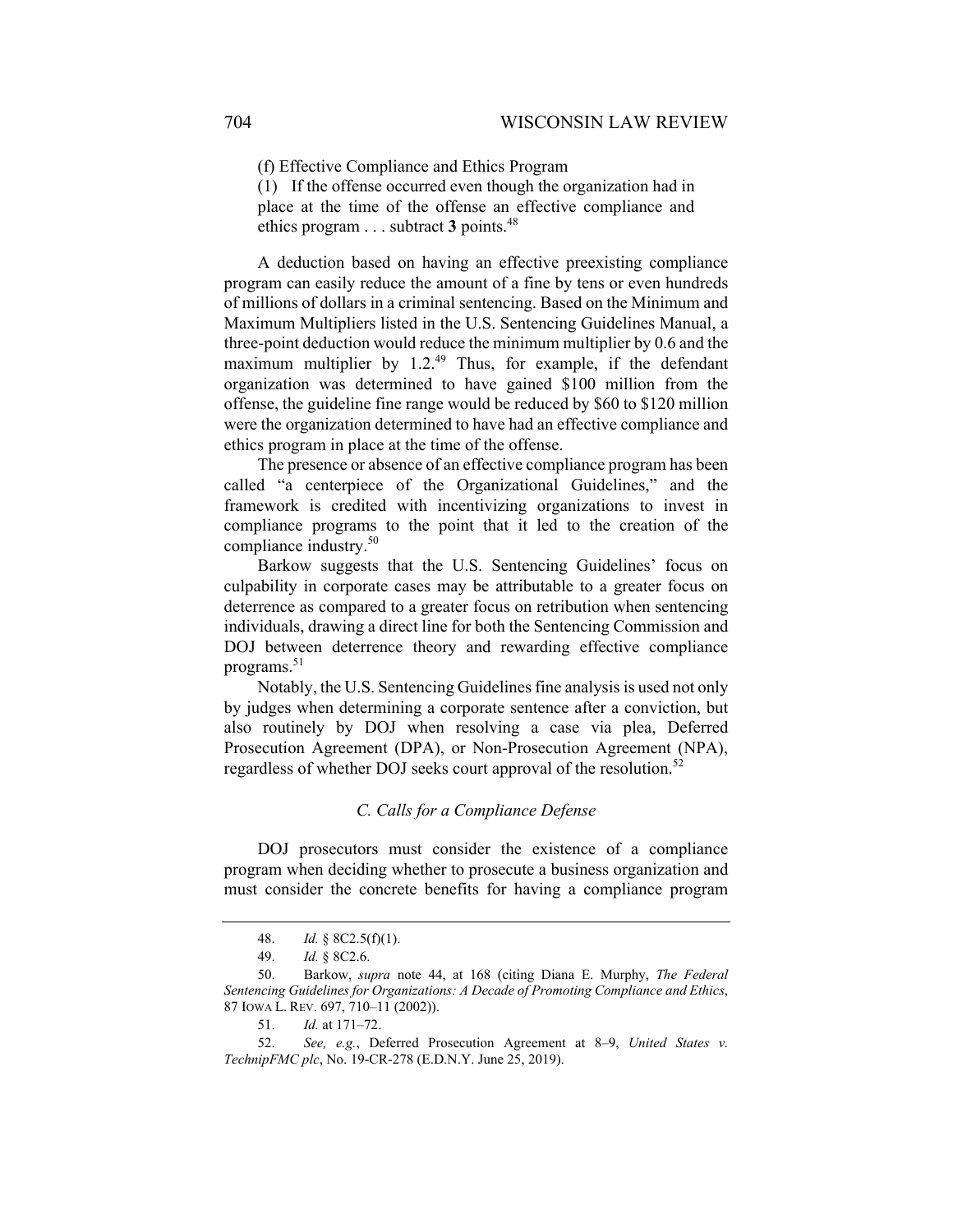when determining a corporate fine.<sup>53</sup> Still, scholars, policymakers, and practitioners, including numerous former DOJ officials, have advocated for an increased benefit—a compliance defense under which an entity would no longer be legally liable for the wrongdoing of its employees if the entity could establish that it had an effective compliance program in place at the time of the misconduct.<sup>54</sup>

Part of this advocacy rests on the reality that while DOJ recognizes that some misconduct by corporate employees may not be appropriate for corporate prosecution because the organization did its best to discourage and prevent misconduct, under the current system the decision not to prosecute is left to what has been described as "unlimited prosecutorial discretion."55 The Corporate Prosecution Principles, while enumerating the various factors prosecutors consider, also make clear that "[p]rosecutors have substantial latitude in determining when, whom, how, and even whether to prosecute for violations of federal criminal law."<sup>56</sup> The Principles also make clear that they

provide only Department of Justice guidance. They are not intended to, do not, and may not be relied upon to create any rights, substantive or procedural, enforceable at law by any party in any matter civil or criminal. Nor are any limitations hereby placed on otherwise lawful litigative prerogatives of the Department of Justice.<sup>57</sup>

 <sup>53.</sup> *See* U.S. Dep't of Just., Just. Manual § 9-28.300 (2020); *id.* § 92-28.800 (2019); U.S. SENT'G GUIDELINES MANUAL § 8C2.5(f) (U.S. SENT'G COMM'N 2021).

 <sup>54.</sup> *See, e.g.*, Podgor, *supra* note 6, at 1537–38 ("[C]orporations with the best of motives, with the best of efforts, and with the utmost in 'due diligence' can still find themselves the subject of criminal prosecution."); Koehler, *supra* note 5, at 611–12 (arguing in favor of an FCPA compliance defense to better "incentivize more robust corporate compliance, reduce improper conduct, and best advance the FCPA's objective of reducing bribery"); Jon Jordan, *The Adequate Procedures Defense Under the UK Bribery Act: A British Idea for the Foreign Corrupt Practices Act*, 17 STAN. J.L. BUS. & FIN. 25, 28 (2011) (analyzing, with prior work experience as a senior investigations counsel with the U.S. Securities and Exchange Commission's Foreign Corrupt Practices Act Unit, the UK Bribery Act and proposing a similar defense under the FCPA); F. Joseph Warin, Daniel P. Chung & Melissa L. Farrar, *Renewing the Call for a Compliance Defense to the Foreign Corrupt Practices Act*, CORP. DISPUTES, July–Sept. 2014, at 2, 3, 6, *reproduced online by* CORP. DISPUTES, https://www.gibsondunn.com/wpcontent/uploads/documents/publications/WarinChungFarrar-

RenewingCallForComplianceDefence.pdf [https://perma.cc/RG3R-EKKC]; ANDREW WEISSMANN & ALIXANDRA E. SMITH, RESTORING BALANCE: PROPOSED AMENDMENTS TO THE FOREIGN CORRUPT PRACTICES ACT 11–14 (2010).

 <sup>55.</sup> *Foreign Corrupt Practices Act Hearing*, *supra* note 6, at 23–24 (testimony of the Hon. Michael Mukasey, Former Att'y Gen. of the United States, Partner, Debevoise & Plimpton LLP).

<sup>56.</sup> U.S. Dep't of Just., Just. Manual § 9-28.200 (2020).

 <sup>57.</sup> *Id.* § 9-28.1600 (2015).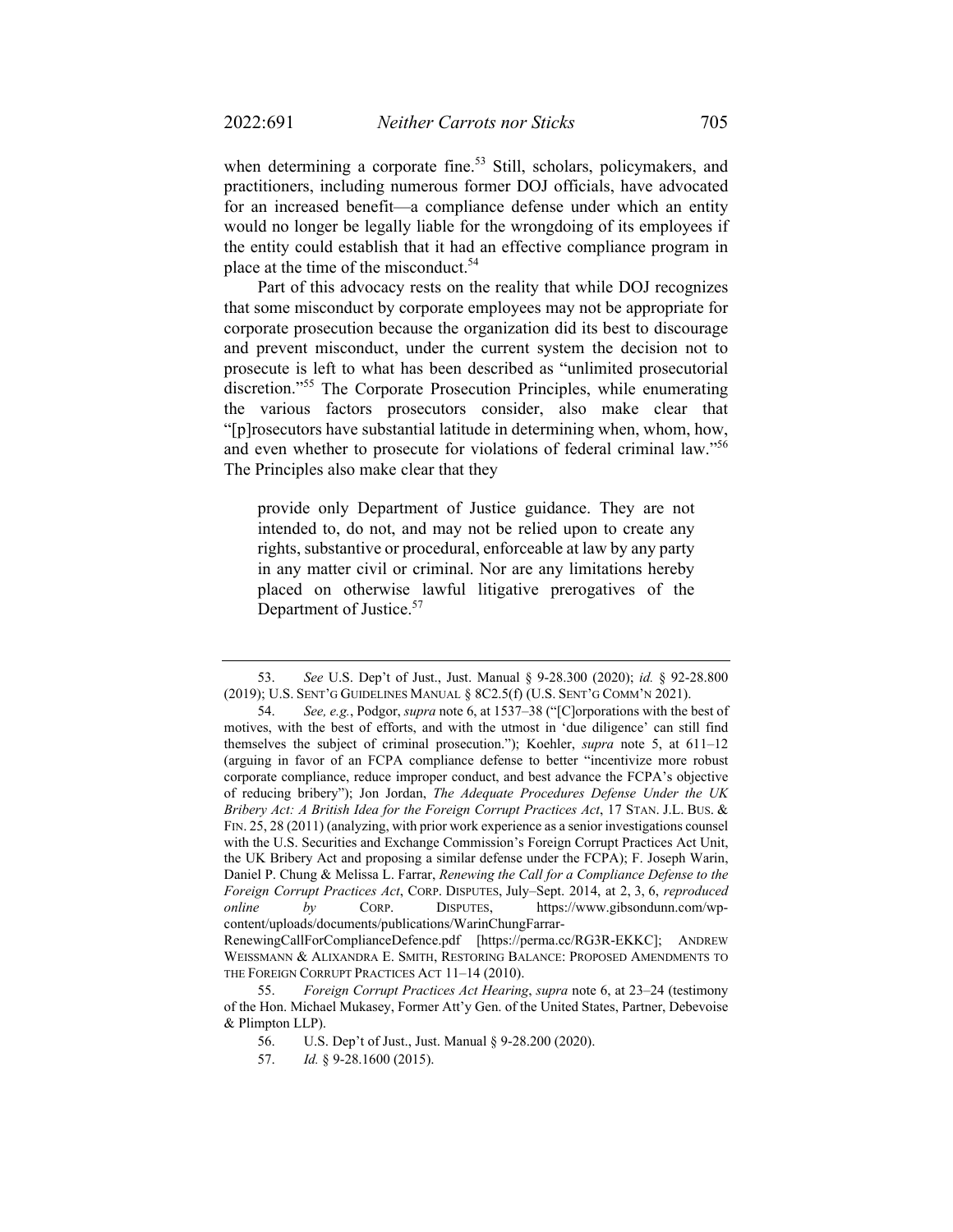Put simply, while a prosecutor would run afoul of DOJ guidance if they failed to consider an entity's compliance program when making a charging decision, a corporate defendant has no recourse if DOJ takes the position that prosecution remains appropriate even if the entity's compliance program was perfect and the misconduct was undertaken by rogue employees.<sup>58</sup>

Against that backdrop, many have argued that organizational defendants should not be reliant on DOJ exercising discretion and that there should instead be a statutory compliance defense. Much of the advocacy in this area has centered on the Foreign Corrupt Practices Act.<sup>59</sup> Former attorney general Michael Mukasey argued for a statutory compliance defense before Congress, which he described as "an affirmative defense that would allow companies to rebut criminal liability for violations if the people responsible evaded compliance measures that were otherwise reasonably designed to identify and prevent such violations."<sup>60</sup>

Others, including DOJ officials, have argued against the creation of a compliance defense.<sup>61</sup> Notably, in arguing that a statutory compliance

 60. *Id.* at 20. Mukasey sought to draw a parallel with Title 7 of the Civil Rights Act of 1964, noting the affirmative defense available in hostile work environment cases if a company has, among other things, an antidiscrimination policy and provides a way for employees who have been subject to workplace discrimination to receive redress. *See id.*  at 19–20. More recently, advocates for a compliance defense have pointed to the United Kingdom's adoption of it. *See* Bribery Act 2010, c. 23, § 7(2) (UK). The UK passed its compliance defense act in 2010—prior to the 2011 congressional hearing at which former attorney general Michael Mukasey and others testified—but it did not take effect until after the congressional hearing. The UK Bribery Act provides for a compliance defense if a defendant organization is able to satisfy criteria set out by the United Kingdom's Ministry of Justice. *See* MINISTRY OF JUST., THE BRIBERY ACT 2010: GUIDANCE 20–31 (2011), http://www.justice.gov.uk/downloads/legislation/bribery-act-2010-guidance.pdf [https://perma.cc/KKR8-QMBG] (discussing six principles to be considered in analyzing

a compliance program).

 <sup>58.</sup> Given respondeat superior, it is quite possible that evidence of an organizational defendant's effective compliance program would be excluded from trial as irrelevant, and in any event it would not, under current law, provide a basis for acquittal. *See id.* § 9-28.500 (2008).

 <sup>59.</sup> *See, e.g.*, *Foreign Corrupt Practices Act Hearing*, *supra* note 6, at 19–20 (testimony of the Hon. Michael Mukasey, Former Att'y Gen. of the United States, Partner, Debevoise & Plimpton LLP); *see also id.* at 74 (testimony of Shana-Tara Regon, Director, White Collar Crime Pol'y, Nat'l Ass'n of Crim. Def. Laws.) ("[F]rom NACDL's point of view, we would like to foster fairness in the criminal justice system, and having a prosecutor also sort of be judge and jury and being the sole person in that calculation making the determination of how valuable the compliance defense is isn't quite fair.").

 <sup>61.</sup> *See, e.g.*, *Foreign Corrupt Practices Act Hearing*, *supra* note 6, at 58–59 (testimony of Greg Andres, Acting Deputy Assistant Att'y Gen., Crim. Div., U.S. Dep't of Just.) (arguing against creation of a compliance defense and noting concern that it "could lead to paper compliance; that is, a company having a compliance program on paper that is not rigorous and doesn't help to prevent bribery"); DAVID KENNEDY & DAN DANIELSEN, BUSTING BRIBERY: SUSTAINING THE GLOBAL MOMENTUM OF THE FOREIGN CORRUPT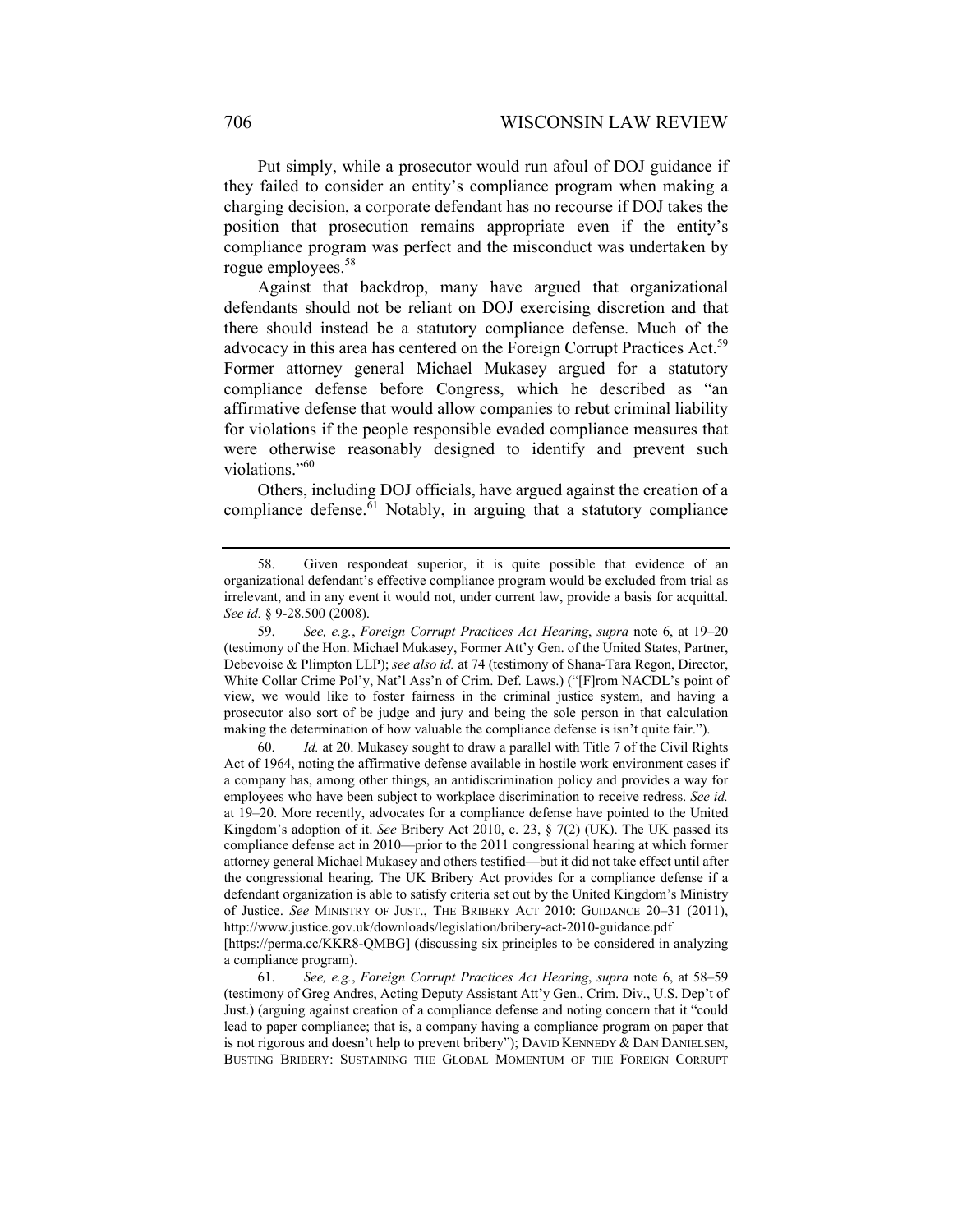defense is not necessary or advisable, DOJ officials have stressed that DOJ does take into account and reward compliance programs. Deputy Assistant Attorney General Greg Andres testified before Congress, "[W]e already take into consideration a company's compliance program. We take it into consideration and review it, and it is a serious consideration."62

Scholars, current and former DOJ officials, practitioners, and Congress all have spiritedly debated the appropriateness of a compliance defense in criminal cases. This discussion has focused on the FCPA, where there are at most ten cases per year, and with the operating assumption that even without such a defense, DOJ considers and frequently rewards corporate compliance programs. $63$  Yet, to date, there has been no meaningful discussion of the need for even a compliance *benefit*—never mind a defense—in the more than one hundred FCA cases resolved each year against health care organizations.

#### II. THE FALSE CLAIMS ACT

As debate remains over whether there is a need for a complete compliance defense in criminal cases, there is no dispute that a benefit for maintaining an effective preexisting compliance program is called for under DOJ criminal policy. Notably, however, that DOJ policy applies only to criminal cases, a fact of particular significance in the area of health care fraud, where DOJ's enforcement efforts originate almost entirely from civil FCA cases. While, in criminal, cases questions remain about the extent of the compliance benefit and the form the benefit should take, there is at least clarity that DOJ intends to reward compliance programs. In civil cases, there is no such clarity: an examination of DOJ's stated policy, as well as an analysis of hundreds of civil FCA resolutions over the past three years, sparks doubt as to whether DOJ assigns any preexisting compliance program benefit at all in civil cases.

This Part provides an overview of the civil FCA and its critical role in health care enforcement, providing the necessary background for Part

PRACTICES ACT 6 (2011) (arguing that companies would be able to hide behind "'fig leaf' compliance"); Howard Sklar, *Against an FCPA Compliance Defense*, FORBES (Oct. 18, 2011, 4:32 PM), https://www.forbes.com/sites/howardsklar/2011/10/18/against-an-fcpacompliance-defense/?sh=7870a3fa34b5 [https://perma.cc/4RK4-V6EZ].

 <sup>62.</sup> *Foreign Corrupt Practices Act Hearing*, *supra* note 6, at 58–59 (testimony of Greg Andres, Acting Deputy Assistant Att'y Gen., Crim. Div., U.S. Dep't of Just.).

 <sup>63.</sup> *See* FRAUD SECTION, U.S. DEP'T. OF JUST., FRAUD SECTION YEAR IN REVIEW 2020, at 10–16 (2021) [hereinafter FRAUD SECTION 2020 YEAR IN REVIEW], https://www.justice.gov/criminal-fraud/file/1370171/download [https://perma.cc/VQB7- 8CE3]; FRAUD SECTION, DEP'T. OF JUST., FRAUD SECTION YEAR IN REVIEW 2019, at 9–17 (2020) [hereinafter FRAUD SECTION 2019 YEAR IN REVIEW], https://www.justice.gov/criminal-fraud/file/1245236/download [https://perma.cc/X53L-Z2WJ].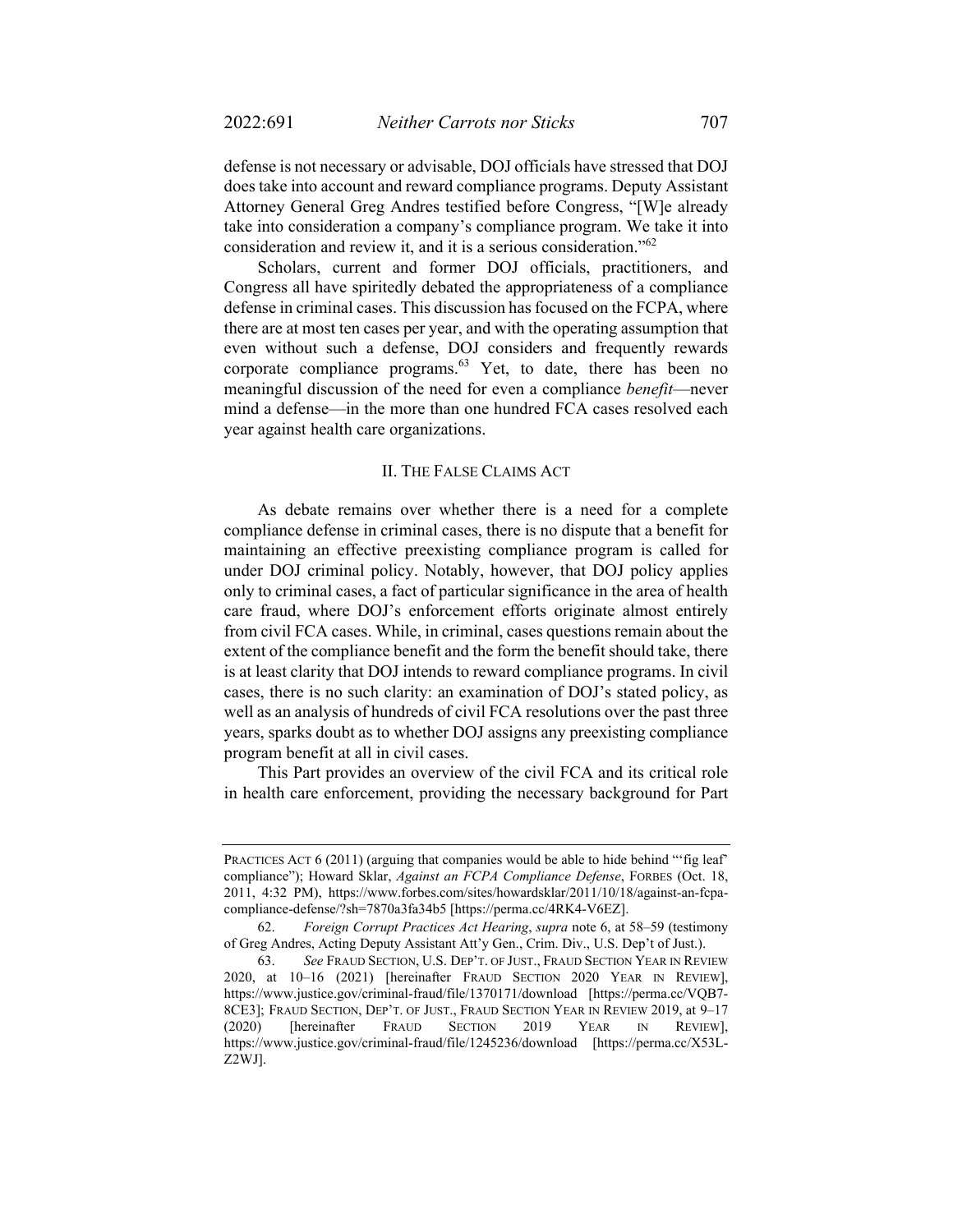III's analysis of the role of preexisting compliance programs in the FCA system.

## *A. The FCA Is the Government's Primary Health Care Fraud Enforcement Tool*

For most industries, DOJ's criminal policies are what matter: criminal prosecutions are DOJ's primary enforcement mechanism.<sup>64</sup> In the health care industry, however, that honor has long been held by civil cases brought under the FCA, "the weapon of choice in the federal government's battle against health care fraud."65 In Fiscal Year 2020, for example, DOJ recovered \$1.8 billion from settlements and judgments in FCA cases involving the health care industry.<sup>66</sup> This followed ten consecutive years during which DOJ's civil health care fraud settlements and judgments exceeded \$2 billion.<sup>67</sup> Between 2010 and 2020, DOJ recovered \$27.2 billion from settlements and judgments in FCA cases involving the health care industry.<sup>68</sup> For decades, FCA recoveries have been DOJ's primary method of targeting organizations for health care enforcement, and that trend is expected to continue. In remarks at the American Health Law Association's annual meeting in June 2021, Deputy Assistant Attorney

 <sup>64.</sup> *See* U.S. Dep't of Just., Just. Manual § 9-28.010 (2015).

 <sup>65.</sup> Jeffrey B. Hammond, *What Exactly Is Healthcare Fraud After the Affordable Care Act?*, 42 STETSON L. REV. 35, 50 (2012); *see also* Lewis Morris & Gary W. Thompson, *Reflections on the Government's Stick and Carrot Approach to Fighting Health Care Fraud*, 51 ALA. L. REV. 319, 327–30 (1999) (referring to the FCA as "the [g]overnment's [p]rimary [w]eapon [a]gainst [f]raud" and pointing to the FCA's *qui tam* provision as a primary reason for its growth); Pamela H. Bucy, *Growing Pains: Using the False Claims Act to Combat Health Care Fraud*, 51 ALA. L. REV. 57, 59–60 (1999) (concluding that the FCA's *qui tam* provision, lower mens rea requirement, and lower burden of proof, combined with the fact that most health care providers have substantial assets, make the FCA a "potent and appropriate weapon to use against fraudulent health care providers"); Timothy Stoltzfus Jost & Sharon L. Davies, *The Empire Strikes Back: A Critique of the Backlash Against Fraud and Abuse Enforcement*, 51 ALA. L. REV. 239, 247 (1999) (noting DOJ's increasing reliance on the FCA to prosecute health care offenses).

U.S. Department of Health and Human Services ("HHS") Office of Inspector General ("OIG") maintains a separate authority to bring civil monetary penalty ("CMP") actions based on a wide range of program violations. . . . However, the size of CMP actions and resulting publicity from those actions has paled in comparison to FCA recoveries.

Elberg, *A Path to Data-Driven Health Care Enforcement*, *supra* note 4, at 1182 n.38. 66. DOJ Jan. 14, 2021, Press Release, *supra* note 7.

 <sup>67.</sup> Press Release, U.S. Dep't of Just., Justice Department Recovers over \$3 Billion from False Claims Act Cases in Fiscal Year 2019 (Jan. 9, 2020), https://www.justice.gov/opa/pr/justice-department-recovers-over-3-billion-false-claimsact-cases-fiscal-year-2019 [https://perma.cc/MJK6-VVEK].

 <sup>68.</sup> *Id.*; CIV. DIV., U.S. DEP'T OF JUST., FRAUD STATISTICS—HEALTH AND HUMAN SERVICES (2020), https://www.justice.gov/opa/pressrelease/file/1354316/download [https://perma.cc/2LFF-XXGL].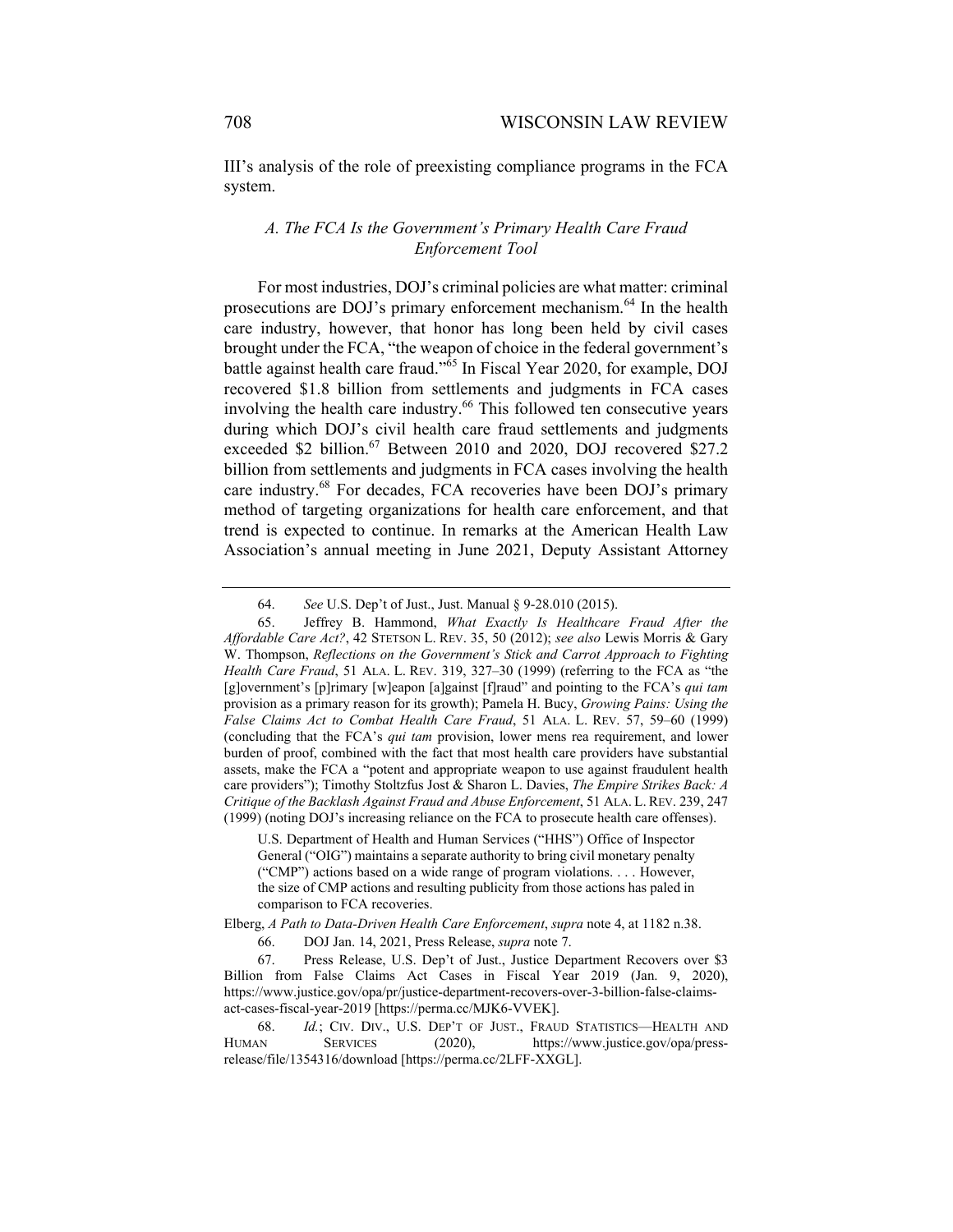General Michael Granston observed that DOJ opened 580 new FCA cases involving health care fraud in  $2020$ —a new record.<sup>69</sup>

DOJ has noted that, particularly in the health care arena, FCA cases are primary mechanisms not only for punishing misconduct, but also for deterring fraud. In the January 2021 press release announcing the Fiscal Year 2020 recoveries, DOJ noted that "the Department's vigorous pursuit of health care fraud prevents billions . . . in losses by deterring those who might otherwise try to cheat the system for their own gain."<sup>70</sup>

It is thus notable that then deputy attorney general Holder's 1999 statement about DOJ's "long-standing policy" of "look[ing] favorably on providers that implement effective compliance programs" was made in remarks to the American Hospital Association and that Deputy Assistant Attorney General Miner's statement about the policy "only mak[ing] sense for [DOJ] to incentivize and, where possible, reward companies that invest in compliance" was made in remarks to the National Institute on Health Care Fraud, organizations whose members are far more likely to interact with DOJ in the context of an FCA case than a criminal one.<sup>71</sup>

#### *B. Background and Structure of the FCA*

Congress originally enacted the FCA during the Civil War in response to concerns about fraud perpetrated against the government by contractors selling "sick mules, lame horses, sawdust instead of gunpowder, and rotted ships with fresh paint."72 While the FCA remains an important tool for enforcement in government contracting, over the last thirty years the Act has been used primarily to address health care fraud. In Fiscal Year 2020, for example, the \$1.8 billion recovered by DOJ from FCA cases involving the health care industry was roughly eighty-two percent of the \$2.2 billion recovered in total by DOJ from FCA cases.<sup>73</sup> This reality, along with health care's well-developed compliance industry, explains why many of the public statements by DOJ officials about the

 <sup>69.</sup> *See* Lydia Wheeler, *Justice Department Reports Record Number of Health Fraud Cases*, BLOOMBERG L. (June 29, 2021, 4:02 PM), https://news.bloomberglaw.com/health-law-and-business/justice-department-reportsrecord-number-of-health-fraud-cases.

 <sup>70.</sup> DOJ Jan. 14, 2021, Press Release, *supra* note 7.

 <sup>71.</sup> *See* Holder, *supra* note 32; Miner, *supra* note 8.

 <sup>72.</sup> Press Release, U.S. Dep't of Just., Justice Department Recovers over \$2.8 Billion from False Claims Act Cases in Fiscal Year 2018 (Dec. 21, 2018), https://www.justice.gov/opa/pr/justice-department-recovers-over-28-billion-false-claimsact-cases-fiscal-year-2018 [https://perma.cc/G4ER-9WYR].

 <sup>73.</sup> *See* DOJ Jan. 14, 2021, Press Release, *supra* note 7.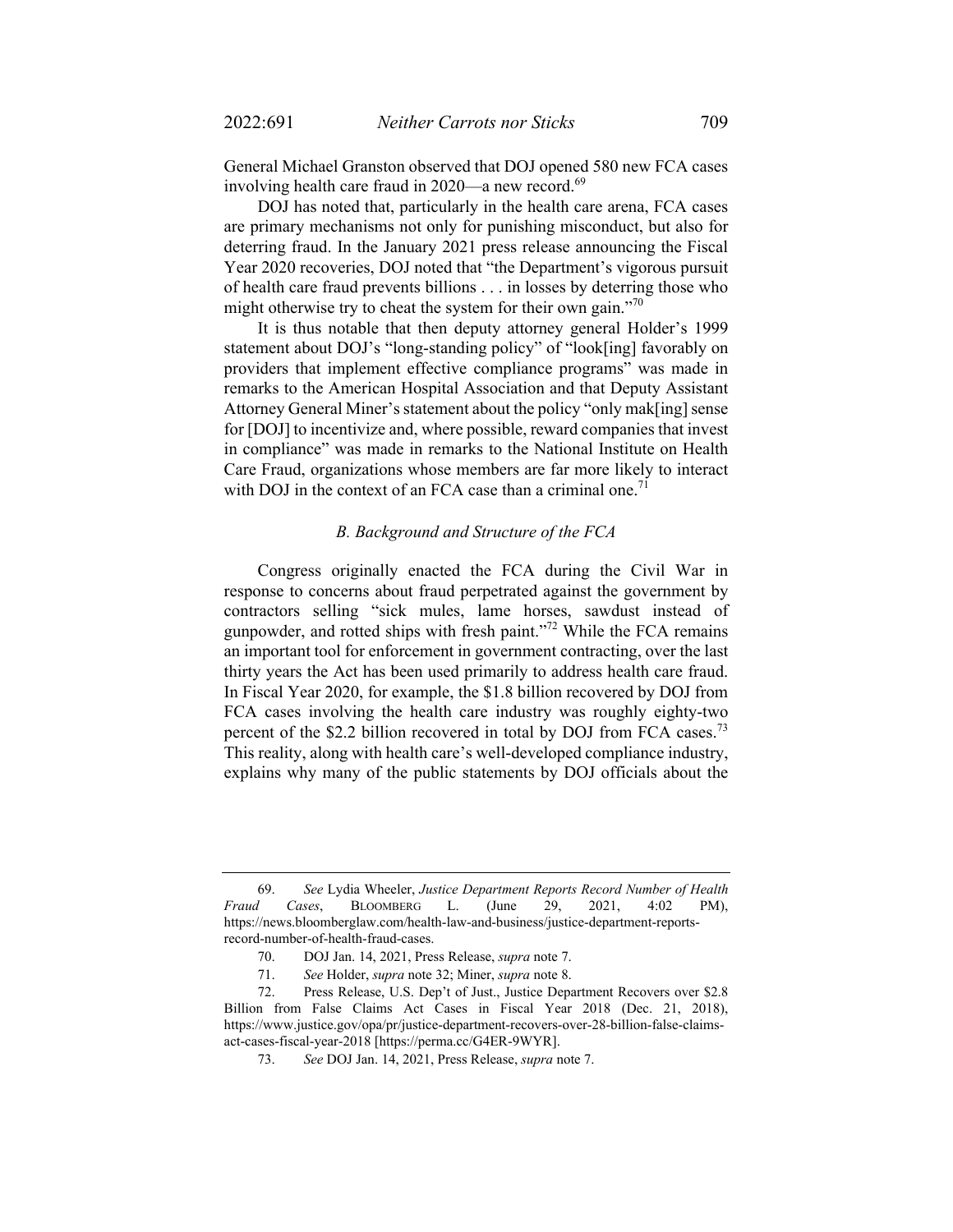importance of compliance programs were made at conferences specifically focused on the health care industry.<sup>74</sup>

The FCA imposes penalties on anyone who "knowingly presents . . . a false or fraudulent claim for payment or approval" to the federal government.75 A violation of the FCA includes four elements: falsity, causation, knowledge, and materiality.<sup>76</sup> Significantly, in the context of the FCA, "knowingly" means that a person "has actual knowledge," "acts in deliberate ignorance of the truth or falsity of the information," or "acts in reckless disregard of the truth or falsity of the information," but this inquiry does not require proof of intent to defraud.<sup>77</sup>

The already-expansive nature of respondeat superior is even more pronounced when combined with the FCA's mens rea requirement.<sup>78</sup> Combining the two, we find that an organization is responsible not only for a rogue employee engaging in intentional conduct, but for an employee whose actions meet nothing more than the "reckless disregard" standard.<sup>79</sup>

The FCA provides that a person who violates the FCA "is liable to the United States Government for a civil penalty of not less than [\$11,665]

delivers-remarks-fdli-enforcement [https://perma.cc/2JVW-KDJQ].

75. 31 U.S.C. § 3729(a)(1)(A).

 76. *See United States ex rel. Petratos v. Genentech Inc*., 855 F.3d 481, 487 (3d Cir. 2017) (first citing *Universal Health Servs., Inc. v. United States ex rel. Escobar*, 576 U.S. 176 (2016) (materiality); and then citing *United States ex rel. Wilkins v. United Health Grp., Inc.*, 659 F.3d 295, 304–05 (3d Cir. 2011) (falsity, causation, knowledge)).

77. 31 U.S.C. § 3729(b)(1)(A)–(B).

 78. *See* Isaac D. Buck, *Enforcement Overdose: Health Care Fraud Regulation in an Era of Overcriminalization and Overtreatment*, 74 MD. L. REV. 259, 285 (2015) (noting that the "relatively low intent requirement" contributes to the broad nature of the FCA).

79. *See id.*

 <sup>74.</sup> *See, e.g.*, Holder, *supra* note 32; Miner, *supra* note 8; Brian A. Benczkowski, Assistant Att'y Gen., U.S. Dep't of Just., Remarks at the 20th Annual Pharmaceutical and Medical Device Compliance Congress (Nov. 6, 2019), https://www.justice.gov/opa/speech/assistant-attorney-general-brian-benczkowskidelivers-remarks-20th-annual-pharmaceutical [https://perma.cc/7XLA-X7TB]; Benjamin C. Mizer, Principal Deputy Assistant Att'y Gen., U.S. Dep't of Just., Remarks at the 16th Pharmaceutical Compliance Congress and Best Practices Forum (Oct. 22, 2015), https://www.justice.gov/opa/speech/principal-deputy-assistant-attorney-generalbenjamin-c-mizer-delivers-remarks-16th [https://perma.cc/LK4T-X7UB]; Jonathan Olin, Deputy Assistant Att'y Gen., U.S. Dep't of Just., Remarks at the Food and Drug Law Institute's Enforcement, Litigation and Compliance Conference (Dec. 9, 2015), https://www.justice.gov/opa/speech/deputy-assistant-attorney-general-jonathan-olindelivers-remarks-food-and-drug-law [https://perma.cc/J9XD-A8QA]; Lanny A. Breuer, Assistant Att'y Gen., U.S. Dep't of Just., Remarks at the American Health Lawyers Association and Health Care Compliance Association's 2011 Fraud and Compliance Forum (Sept. 26, 2011), https://www.justice.gov/opa/speech/assistant-attorney-generallanny-breuer-speaks-american-health-lawyers-association-and [https://perma.cc/RF2Y-GMHR]; Daniel Feith, Deputy Assistant Att'y Gen., U.S. Dep't of Just., Remarks at the FDLI Enforcement, Litigation, and Compliance Conference (Dec. 15, 2020), https://www.justice.gov/opa/speech/deputy-assistant-attorney-general-daniel-feith-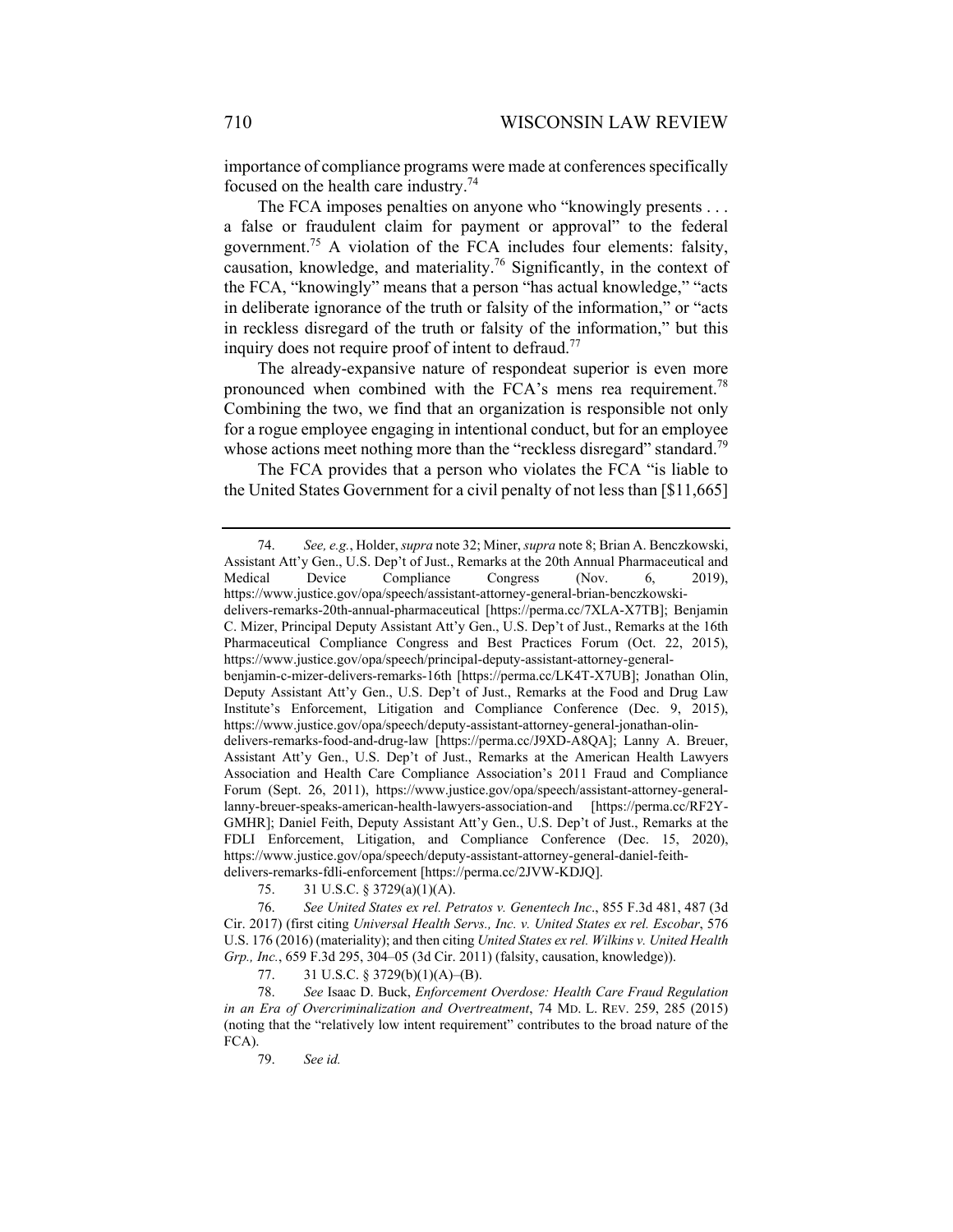and not more than [\$23,331], plus 3 times the amount of damages which the Government sustains because of the act [of the person violating the FCA]."80 Damages (referred to as single damages) are generally the amount of money the United States paid as a result of the false claim.<sup>81</sup> Thus, recovering single damages can be seen as making the government whole.<sup>82</sup> And DOJ is not required to demand treble damages (or penalties) in resolving an FCA case. $\frac{\hat{83}}{8}$  There is no guidance or publicly available information provided by DOJ as to what constitutes a standard settlement or what factors influence what DOJ will demand.<sup>84</sup>

The gap between single damages and maximum recovery (treble damages plus penalties) provides DOJ with an opportunity to offer meaningful rewards for compliant behaviors, such as maintenance of a preexisting compliance program or punishment for failure to maintain a compliance program. Empirical analysis, however, reveals that DOJ has yet to make use of that gap. While DOJ has long trumpeted its ability to obtain treble damages plus penalties, in reality, DOJ offers a tremendous settlement benefit to defendants, making no use of the top end of potential FCA exposure.<sup>85</sup>

[https://perma.cc/96ZL-GARA] (last visited Mar. 20, 2022) ("In settling, DOJ does not insist on treble damages, although it will not acknowledge any specific policy to settle for less than treble damages.").

 <sup>80. 31</sup> U.S.C. § 3729(a)(1); 28 C.F.R. § 85.5 (2020) (providing updated inflation-adjusted figures for penalties after November 2, 2015).

 <sup>81.</sup> *See United States ex rel. Marcus v. Hess*, 317 U.S. 537, 551 (1943) ("The law can provide the same measure of damage for the government as it can for the individual.").

<sup>82.</sup> *Id.* at 551–52. Because of lost interest and other factors, a recovery must be beyond single damages to truly make the government whole. Elberg, *Health Care Fraud Means Never Having to Say You're Sorry*, *supra* note 4, at 380.

 <sup>83.</sup> Elberg, *Health Care Fraud Means Never Having to Say You're Sorry*, *supra* note 4, at 379–80.

 <sup>84.</sup> *See, e.g.*, Brian C. Elmer & Alan W.H. Gourley, *FCA Settlements: A Practical Guide for Defense Counsel*, CROWELL & MORING LLP, https://www.crowell.com/documents/docassocfktype\_presentations\_440.pdf

 <sup>85.</sup> Press Release, U.S. Att'y's Off. E. Dist. of Ky., U.S. Dep't of Just., Medical Equipment Company Agrees to Pay \$5.25 Million to Resolve Allegations of Fraudulent Claims for Compounded Medical Creams (Oct. 22, 2018), https://www.justice.gov/usaoedky/pr/medical-equipment-company-agrees-pay-525-million-resolve-allegations-

fraudulent-claims [https://perma.cc/5MVA-AZMK] (describing treble damages as the "typical[]" liability under the FCA); Elberg, *A Path to Data-Driven Health Care Enforcement*, *supra* note 4, at 1206–07 (Between early 2018 and June 2019, not only did none of the eighty-nine resolutions analyzed involve the imposition of penalties, but none had a multiplier higher than 2.75, only three were above 2.5, and only eleven were above 2.0.); Elberg, *Health Care Fraud Means Never Having to Say You're Sorry*, *supra* note 4, at 380.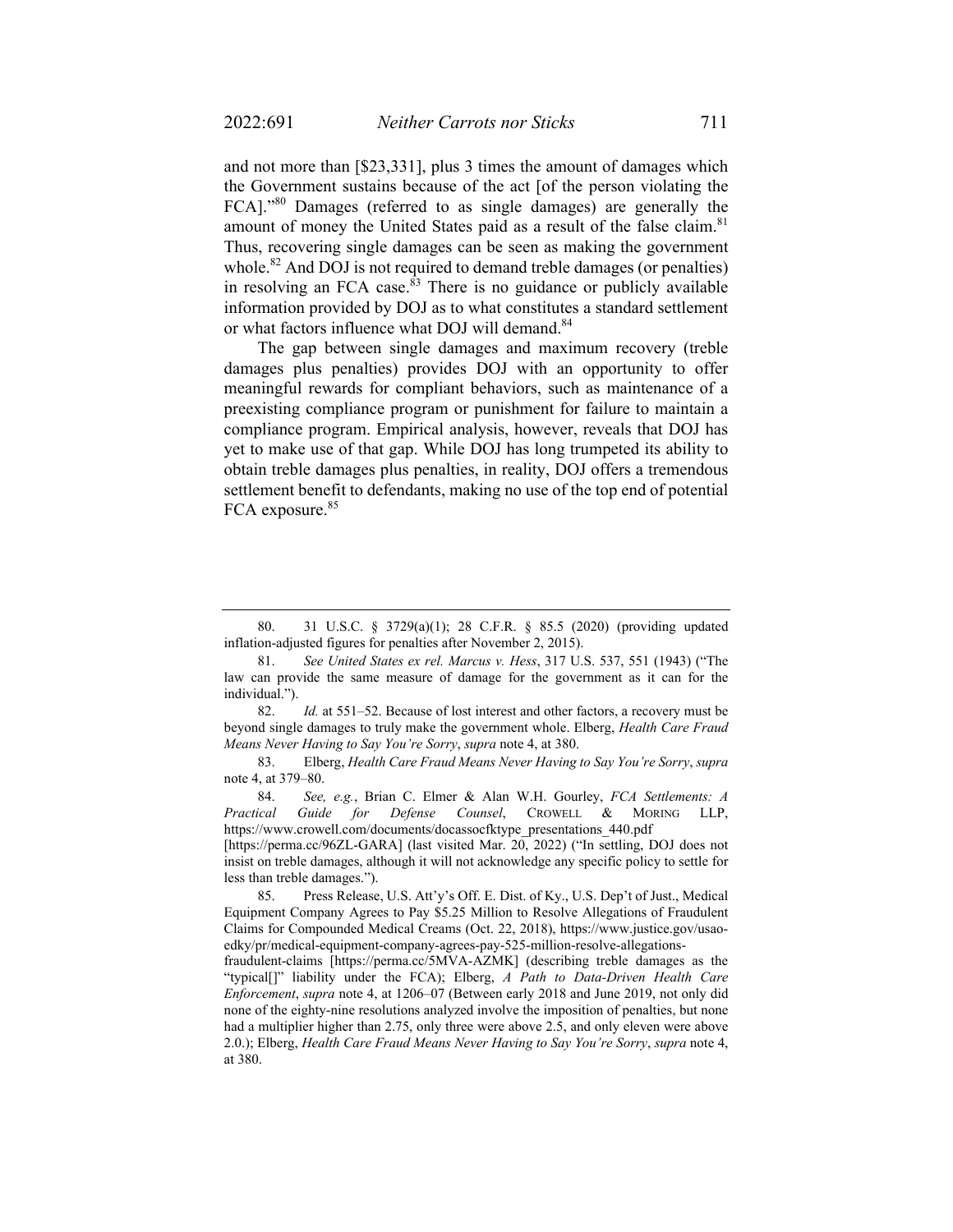## III. DOJ POLICY REGARDING THE IMPACT OF PREEXISTING COMPLIANCE PROGRAMS IN CIVIL CASES

This Part analyzes DOJ policy regarding the impact of an organization's compliance program on resolution of FCA cases, looking at published DOJ guidance and statements, as well as at an empirical analysis of hundreds of FCA resolutions over the past three years.

In contrast to criminal cases, for which the Corporate Prosecution Principles have been in place for decades, until recently there was no guidance as to what factors DOJ takes into account in resolving civil FCA cases. In May 2019, for the first time, DOJ issued formal guidance regarding rewards in FCA cases for what I have termed "compliant behaviors"—maintenance of an effective preexisting compliance program, post-enforcement adoption of an effective compliance program, cooperation with a government investigation, and self-disclosure of misconduct.86 Prior to issuance of the "Guidelines for Taking Disclosure, Cooperation, and Remediation into account in False Claims Act Matters" (2019 FCA Guidance), there was no transparency from DOJ as to whether any compliant-behavior benefits existed at all in the FCA context.<sup>87</sup>

The 2019 FCA Guidance takes on particular significance because there is no civil equivalent to the U.S. Sentencing Guidelines for Organizations. In the criminal context, statutes include a maximum penalty (and in some cases a minimum penalty), and the U.S. Sentencing Guidelines are the true engine for determining actual sentences. Sentencing is thus individualized, particularly for corporations.<sup>88</sup> In the civil context, the FCA states that a defendant who violates the FCA "is liable to the United States Government for a civil penalty of not less than [\$11,181] and not more than [\$22,363], plus 3 times the amount of damages which the Government sustains because of the act [of the person violating the FCA]."89 And where an FCA judgment is determined by a court, that is effectively the end of the analysis: there is no equivalent opportunity at sentencing for a judge to make a determination as to whether the corporate FCA defendant should receive the maximum punishment, as it is not left to the judge's discretion.<sup>90</sup>

In the criminal context, as noted in Section I.B, the U.S. Sentencing Guidelines for Organizations drive DOJ's demands when a case is being

 <sup>86. 2019</sup> FCA Guidance, *supra* note 9; U.S. Dep't of Just., Just. Manual § 4- 4.112 (2019); Elberg, *A Path to Data-Driven Health Care Enforcement*, *supra* note 4, at 1189–91.

 <sup>87.</sup> Elberg, *A Path to Data-Driven Health Care Enforcement*, *supra* note 4, at 1189–91.

 <sup>88.</sup> Barkow, *supra* note 44, at 167.

<sup>89. 31</sup> U.S.C. § 3729(a)(1).

 <sup>90. 28</sup> C.F.R. § 85.5 (2020) (providing updated inflation-adjusted figures for penalties after November 2, 2015).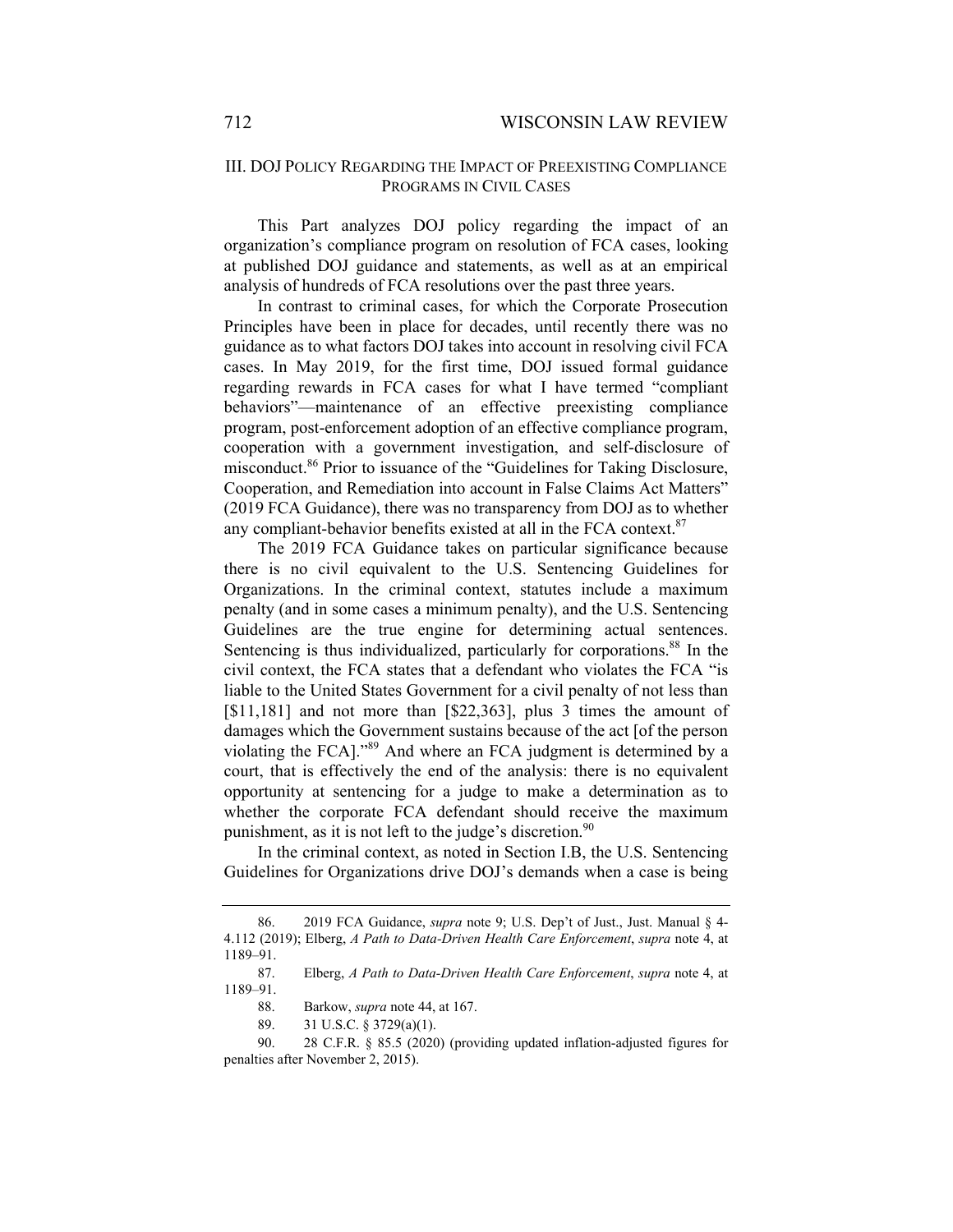resolved without court involvement. But there is no equivalent in FCA cases—other than the 2019 FCA Guidance (to the extent that it does so), there is nothing to take culpability into account when DOJ is determining how much to punish an FCA-violating entity.

### *A. 2019 FCA Guidance and Statements from DOJ*

Like the Corporation Prosecution Principles governing criminal cases, the 2019 FCA Guidance "identif[ies] factors that will be considered" based on compliant behaviors—in the FCA context, a potentially reduced FCA multiplier.<sup>91</sup> The FCA Guidance largely mirrors the Corporate Prosecution Principles, but some exceptions are notable. Of the four compliant behaviors, all four have long been listed in the Corporate Prosecution Principles as "Factors to be Considered" in "reaching a decision as to the proper treatment of a corporate target."<sup>92</sup> Only three appear in the 2019 FCA Guidance as a basis for reduction in the FCA multiplier. $93$ 

| Table 1. DOJ Consideration of Compliant Behaviors-Criminal vs. Civil |  |  |  |
|----------------------------------------------------------------------|--|--|--|
|                                                                      |  |  |  |

| Compliant<br><b>Behavior</b> | Corporate<br><b>Prosecution</b><br><b>Principles</b><br>$(Criminal)^{94}$ | 2019 FCA Guidance<br>$(Civil)^{95}$ |
|------------------------------|---------------------------------------------------------------------------|-------------------------------------|
| Maintenance of               | "5. [T]he adequacy                                                        | [No multiplier benefit]             |
| an effective                 | and effectiveness of                                                      | listed.                             |

 91. U.S. Dep't of Just., Just. Manual § 4-4.112 (2019). Like the Corporate Prosecution Principles, the 2019 FCA Guidance maintains enormous discretion for prosecutors, noting that "[t]he discussion in these guidelines does not limit Department attorneys' discretion to consider all appropriate factors in determining whether and on what basis to resolve an FCA matter." *Id.* The FCA guidance concludes that

[t]he measures set forth in these guidelines are intended solely to guide attorneys for the government in accordance with their statutory responsibilities and federal law. They are not intended to, do not, and may not be relied upon to create a right or benefit, substantive or procedural, enforceable at law by any party.

*Id.* Where the 2019 FCA Guidance does purport to give benefits, it is thus open to the same criticisms levied by those advocating for a compliance defense in criminal cases.

92. U.S. Dep't of Just., Just. Manual § 9-28.300 (2020).

93. *Id.* § 4-4.112 (2019).

 94. All of the numbered sections in this column are listed among "Factors to be Considered" in "reaching a decision as to the proper treatment of a corporate target." *Id.* § 9-28.300 (2020).

 95. All of the references in this column are listed among bases for earning credit, most often in the form of "reducing the penalties or damages multiple sought by the Department." *Id.* § 4-4.112 (2019).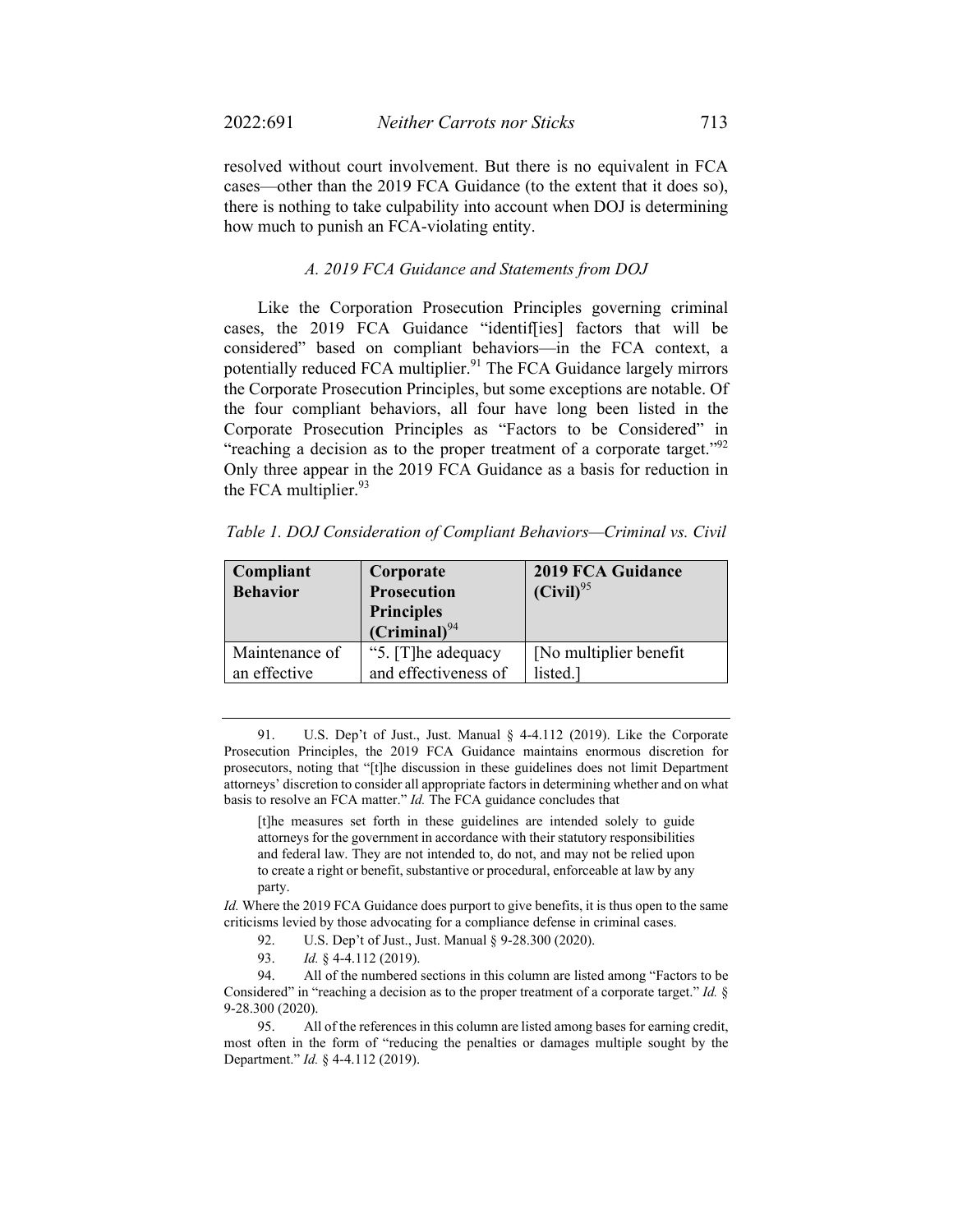| preexisting<br>compliance<br>program<br>Post-<br>enforcement<br>adoption of an<br>effective<br>compliance<br>program | the corporation's<br>compliance program<br>at the time of the<br>offense $\ldots$ ."96<br>"7. [T]he<br>corporation's<br>remedial actions,<br>including but not<br>limited to, any<br>efforts to implement<br>an adequate and<br>effective corporate<br>compliance program<br>or to improve an<br>existing one "97 | "Department attorneys<br>will [] consider whether an<br>entity has taken<br>appropriate remedial<br>actions in response to the<br>FCA violation. Such<br>remedial actions may<br>include implementing<br>or improving an effective<br>compliance program<br>designed to ensure the<br>misconduct or similar<br>problem does not occur |
|----------------------------------------------------------------------------------------------------------------------|-------------------------------------------------------------------------------------------------------------------------------------------------------------------------------------------------------------------------------------------------------------------------------------------------------------------|---------------------------------------------------------------------------------------------------------------------------------------------------------------------------------------------------------------------------------------------------------------------------------------------------------------------------------------|
|                                                                                                                      |                                                                                                                                                                                                                                                                                                                   | again."98                                                                                                                                                                                                                                                                                                                             |
| Cooperation with<br>a government<br>investigation                                                                    | "4. [T]he<br>corporation's<br>willingness to<br>cooperate, including<br>as to potential                                                                                                                                                                                                                           | "[A]n [] entity can earn<br>credit by taking steps to<br>cooperate with an ongoing<br>government<br>investigation." <sup>100</sup>                                                                                                                                                                                                    |
| Self-disclosure<br>of misconduct                                                                                     | "6. [T]he<br>corporation's timely<br>and voluntary<br>disclosure of<br>wrongdoing " <sup>101</sup>                                                                                                                                                                                                                | "Entities [] that make<br>proactive, timely, and<br>voluntary self-disclosure<br>to the Department about<br>misconduct will receive<br>credit during the<br>resolution of a FCA<br>case."102                                                                                                                                          |

Unlike the other three compliant behaviors, the 2019 FCA Guidance treats maintenance of an effective preexisting compliance program differently. It is not listed as a basis for obtaining a reduced multiplier, and

 <sup>96.</sup> *Id.* § 9-28.300 (2020); *see also id.* § 9-28.800 (2015).

 <sup>97.</sup> *Id.* § 9-28.300 (2020); *see also id.* § 9-28.1000 (2015).

 <sup>98.</sup> *Id.* § 4-4.112 (2019).

 <sup>99.</sup> *Id.* § 9-28.300 (2020); *see also id.* § 9-28.700 (2018).

 <sup>100.</sup> *Id.* § 4-4.112 (2019).

 <sup>101.</sup> *Id.* § 9-28.300 (2020); *see also id.* § 9-28.900 (2015).

 <sup>102.</sup> *Id.* § 4-4.112 (2019).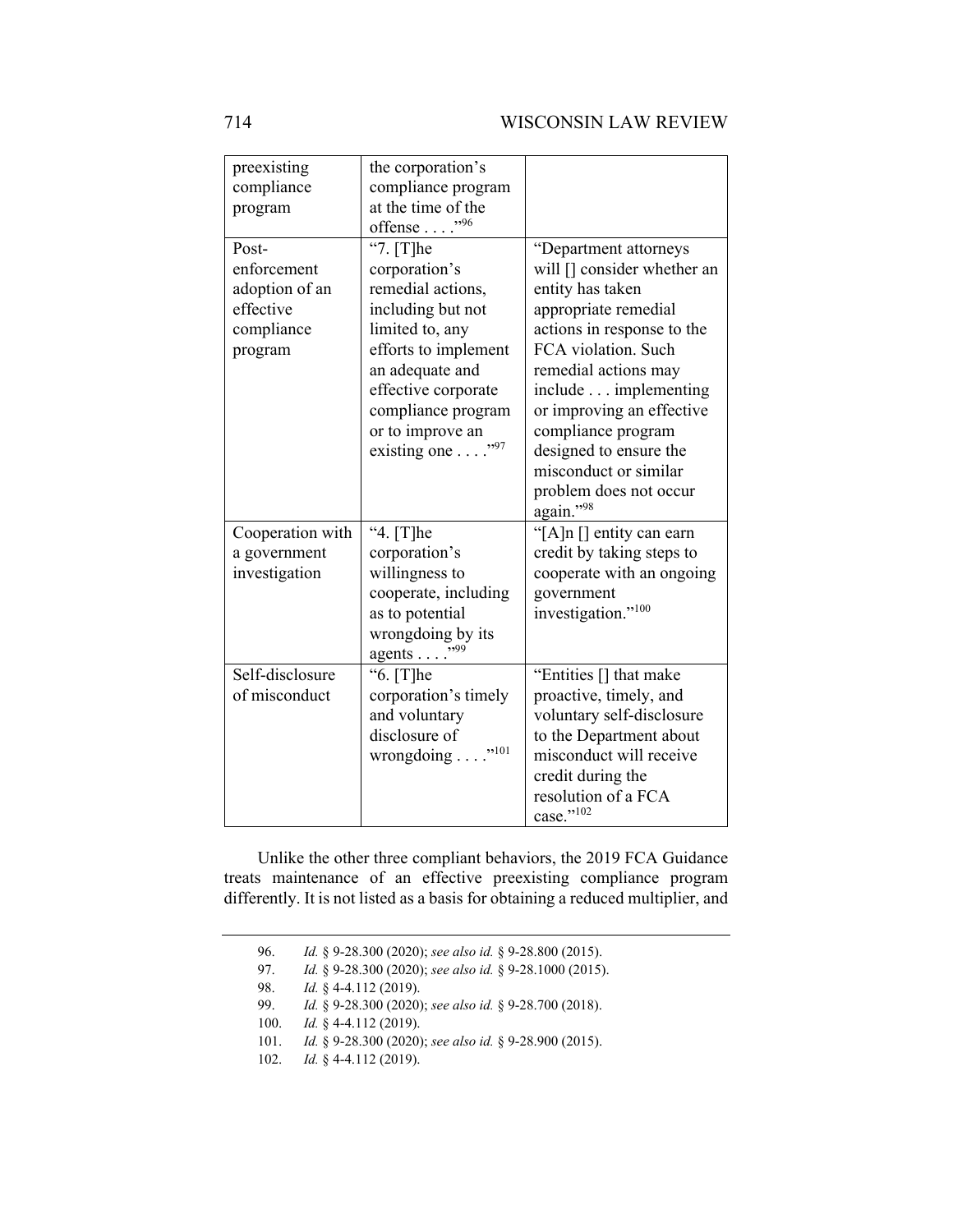it is not even included in the body of the guidance. Instead, a footnote attached to the section announcing a benefit for *post-enforcement* adoption of an effective compliance program notes, "[T]he Department may take into account the prior existence of a compliance program in evaluating a defendant's liability under the False Claims Act. For example, the Department may consider the nature and effectiveness of such a compliance program in evaluating whether any violation of law was committed knowingly."<sup>103</sup> More significant than its placement in a footnote is the form of the potential benefit. Unlike the other three compliant behaviors, under the 2019 FCA Guidance, a preexisting compliance program is not a basis for a reduced multiplier.<sup>104</sup>

Neither the updated Justice Manual language nor the statement from Assistant Attorney General Jody Hunt announcing the changes provides an explanation as to why maintenance of an effective preexisting compliance program—the only one of the four compliant behaviors aimed directly at stopping misconduct before it occurs—is excluded from this benefit.<sup>105</sup> Nor do they provide any explanation as to what the footnote reference is intended to convey. From a legal analysis perspective, the footnote makes little sense. Significantly, the footnote does not suggest DOJ will use the organization's compliance program to evaluate whether an employee's conduct was in fact taken for the benefit of the organization—the typical basis under which evidence of a compliance program would be relevant.<sup>106</sup> Nor does the footnote track language from the Corporate Prosecution Principles noting that "it may not be appropriate to impose liability upon a corporation, particularly one with a robust compliance program in place, under a strict *respondeat superior* theory for the single isolated act of a rogue employee."<sup>107</sup> The Corporate Prosecution Principles language speaks in terms of prosecutorial discretion, while the 2019 FCA Guidance language speaks in terms of legal analysis.

The 2019 FCA Guidance's reference to the question of whether the violation of law was committed "knowingly" suggests the footnote may be making only a minor point—one DOJ has made for more than two decades.<sup>108</sup> Under the FCA, "knowingly" is defined as "ha[ving] actual

 <sup>103.</sup> *Id.* n.1.

 <sup>104.</sup> *See id.* 

 <sup>105.</sup> *See* 2019 FCA Guidance, *supra* note 9; U.S. Dep't of Just., Just. Manual § 4-4.112 n.1 (2019).

 <sup>106.</sup> *See United States v. Beusch*, 596 F.2d 871, 878 (9th Cir. 1979) ("[A] corporation may be liable for acts of its employees done contrary to express instructions and policies, but . . . the existence of such instructions and policies may be considered in determining whether the employee in fact acted to benefit the corporation.").

 <sup>107.</sup> U.S. Dep't of Just., Just. Manual § 9-28.500 (2008).

 <sup>108.</sup> That this is the most likely reading is supported by the similarity in the language to that of then deputy attorney general Eric Holder in a 1998 memorandum. Memorandum from Eric H. Holder, Jr., Deputy Att'y Gen., U.S. Dep't of Just., Guidance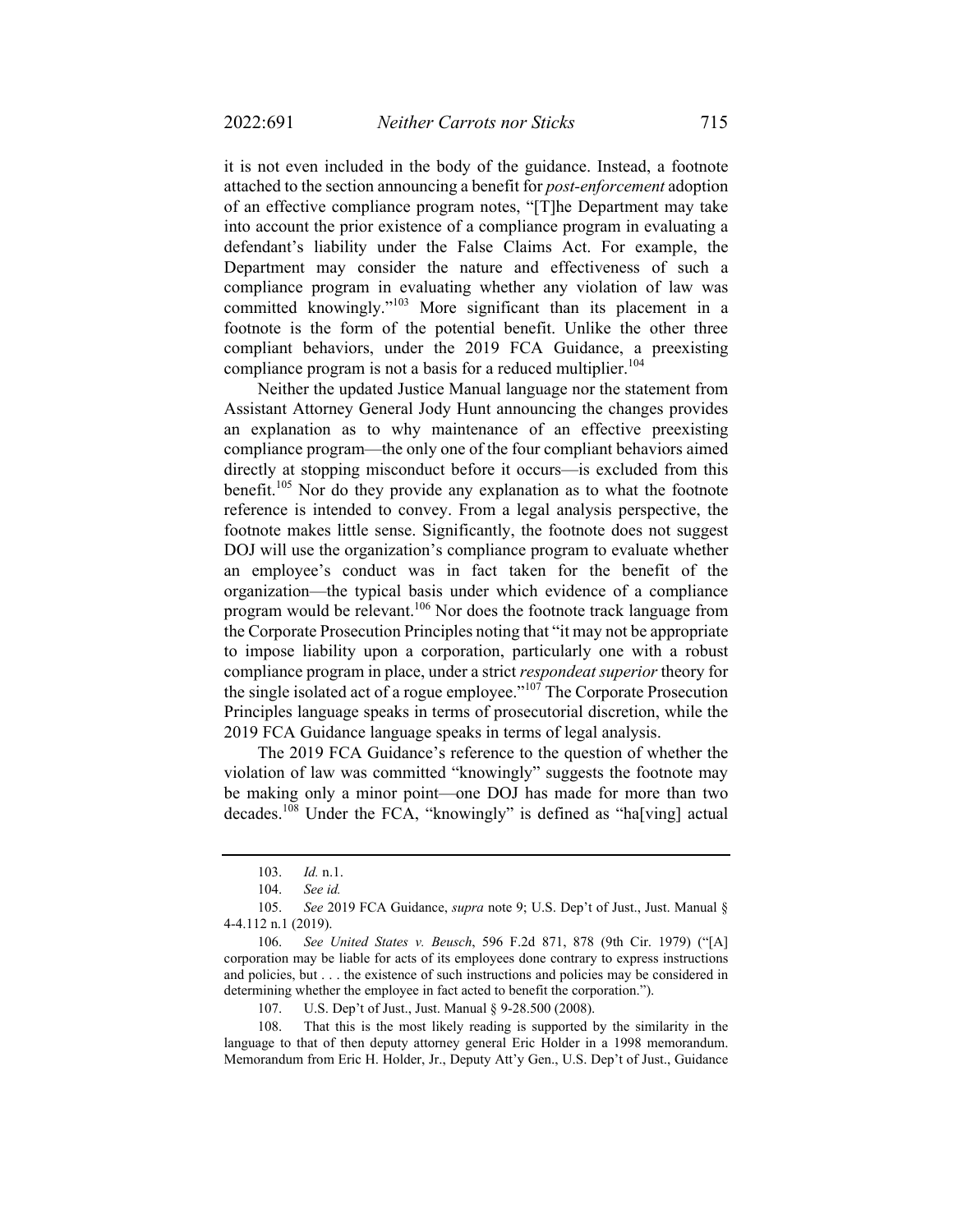knowledge of the information," "act[ing] in deliberate ignorance of the truth or falsity of the information," or "act[ing] in reckless disregard of the truth or falsity of the information."109 Where a case is predicated on the "reckless disregard" standard, it may be that the organization's compliance program would be relevant to show that the organization was not "reckless." This would apply, however, only to that small subset of cases and would be true from the perspective of the legal analysis without any give from  $DOJ<sup>110</sup>$  Under this reading, the footnote solely summarizes the law and does nothing to reward compliance programs not already rewarded by statute.

While seemingly adopting this view in a May 2019 speech, Principal Deputy Associate Attorney General Claire McCusker Murray, whose areas of responsibility included the Civil Division but not the Criminal Division, $111$  assured an audience of compliance professionals that "the Department is in the business of promoting compliance programs and ... [is] doing [things] to get better at that task."<sup>112</sup> McCusker Murray stated that affirmative civil enforcement attorneys "will often take a deep dive into the company's compliance programs" because "a company's compliance efforts [are] relevant to its culpability. For that reason, a fair resolution frequently requires an understanding of the compliance function at the time of the conduct at issue  $\dots$ ."<sup>113</sup>

McCusker Murray went on to link the civil enforcement strategy to the principles laid out in the explicitly criminal Corporate Prosecution Principles. She noted that "about a dozen" attorneys from the Commercial Litigation Branch had attended Criminal Division training to learn about compliance programs in order to "develop expertise" in evaluating such programs, and she suggested the Civil Division would be following the path of the Criminal Division (taken by the Criminal Division in the wake of Hui Chen's resignation) in using hiring and training to improve the Civil Division's compliance program expertise.<sup>114</sup>

As I noted shortly after DOJ issued the 2019 FCA Guidance, it was unclear upon issuance whether the statement was simply DOJ explaining

on the Use of the False Claims Act in Civil Health Care Matters (June 3, 1998), https://www.justice.gov/archives/dag/memo-guidance-use-false-claims-act-civil-health-

care-matters-june-3-1998 [https://perma.cc/EWQ3-63A9] (noting that DOJ lawyers "must . . . evaluate whether [a] health care provider 'knowingly' submitted. . . false claims or 'knowingly' made false statements to get the false claims paid," and that "factors that must be considered" when evaluating whether the knowledge requirement has been satisfied include compliance plans in place, whether they were followed, and the relationship between the existing plans and conduct at issue).

 <sup>109. 31</sup> U.S.C. § 3729(b)(1).

<sup>110.</sup> *See* Bucy, *supra* note 65, at 59.

 <sup>111.</sup> *See* Murray, *supra* note 11.

 <sup>112.</sup> *Id.* 

 <sup>113.</sup> *Id*.

 <sup>114.</sup> *See id.*; Mont, *supra* note 41; Benczkowski, *supra* note 40.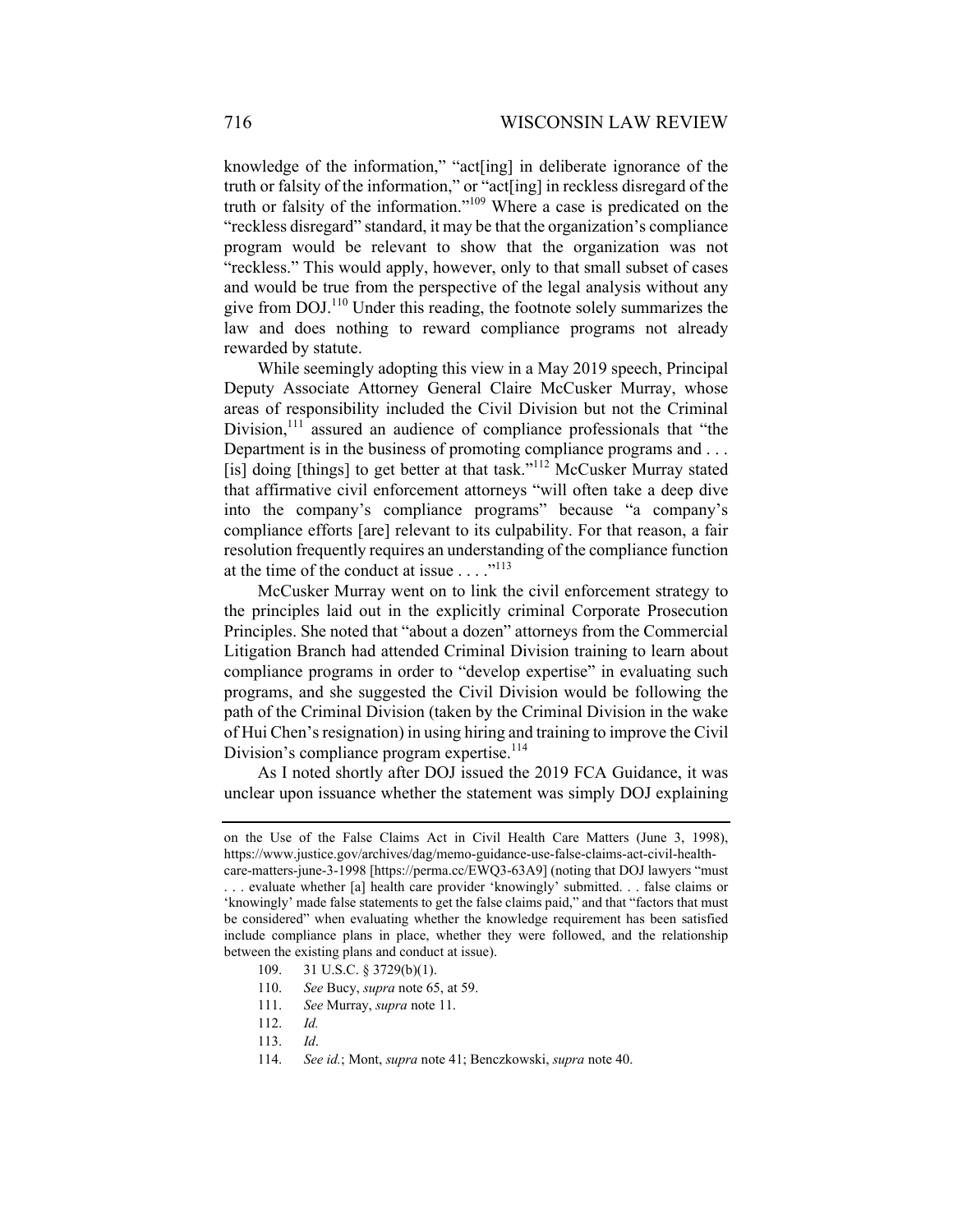the relevance of a "pre-existing compliance program for a legal determination of whether the conduct was committed 'knowingly'—an element under the FCA"—or was meant to imply a benefit available to defendants "whose conduct is deemed to meet the elements of the FCA despite having a meaningful pre-existing compliance program."<sup>115</sup>

### *B. Analysis of Civil Settlement Agreements*

Since the 2019 FCA Guidance was issued, however, I have collected and analyzed hundreds of FCA resolutions dating back to early 2018, all of which support the conclusion that it is solely the former—that DOJ does not offer a reward for FCA defendants for maintaining an effective compliance program. I first published results of this empirical analysis based on cases between early 2018 and June 2019 (then focused on the variation in multipliers). I have continued to review the Civil Settlement Agreements (CSAs) from civil-only FCA settlements between health care business organizations and DOJ, as well as the accompanying DOJ press releases and other public statements of DOJ or the settling defendants.<sup>116</sup> Among other things, I have tracked the dollar amounts of the resolutions and the restitution amounts, where indicated, and whether DOJ claimed to credit the settling defendants for engaging in compliant behaviors.

A review of civil-only FCA settlements between health care business organizations and DOJ from early 2018 to August 30, 2021, found that none of the more than 300 Civil Settlement Agreements (CSAs) nor associated DOJ press releases made positive reference to a defendant's preexisting compliance program or noted that the defendant had received a reduced multiplier based on its preexisting compliance program.<sup>117</sup>

The lack of reference to preexisting compliance programs in the CSAs and associated press releases is particularly notable, as recent press releases have increasingly identified instances whn the other three compliant behaviors purportedly led to reduced multipliers.<sup>118</sup> Dozens of

 118. *See, e.g.*, Press Release, U.S. Att'y's Off. Middle Dist. of Tenn., U.S. Dep't of Just., Jacksonville Radiology Practice Agrees to Pay \$1.4 Million to Resolve Health Care Fraud Allegations (Nov. 20, 2020), https://www.justice.gov/usao-

 <sup>115.</sup> Elberg, *A Path to Data-Driven Health Care Enforcement*, *supra* note 4, at 1190.

 <sup>116.</sup> *See id.* at 1171–72, 1193.

 <sup>117.</sup> To be clear, this does not definitively establish that DOJ is not rewarding preexisting compliance programs. It may be that DOJ is taking preexisting compliance programs into account—for better or for worse—but without transparency that would allow the public to see those impacts. Even if it is solely an issue of transparency, however, given DOJ's focus on general deterrence in FCA matters, that lack of transparency would have effectively the same impact as not taking compliance programs into account at all. *See* DOJ Jan. 14, 2021, Press Release, *supra* note 7 ("[T]he Department's vigorous pursuit of health care fraud prevents billions . . . in losses by deterring those who might otherwise try to cheat the system for their own gain.").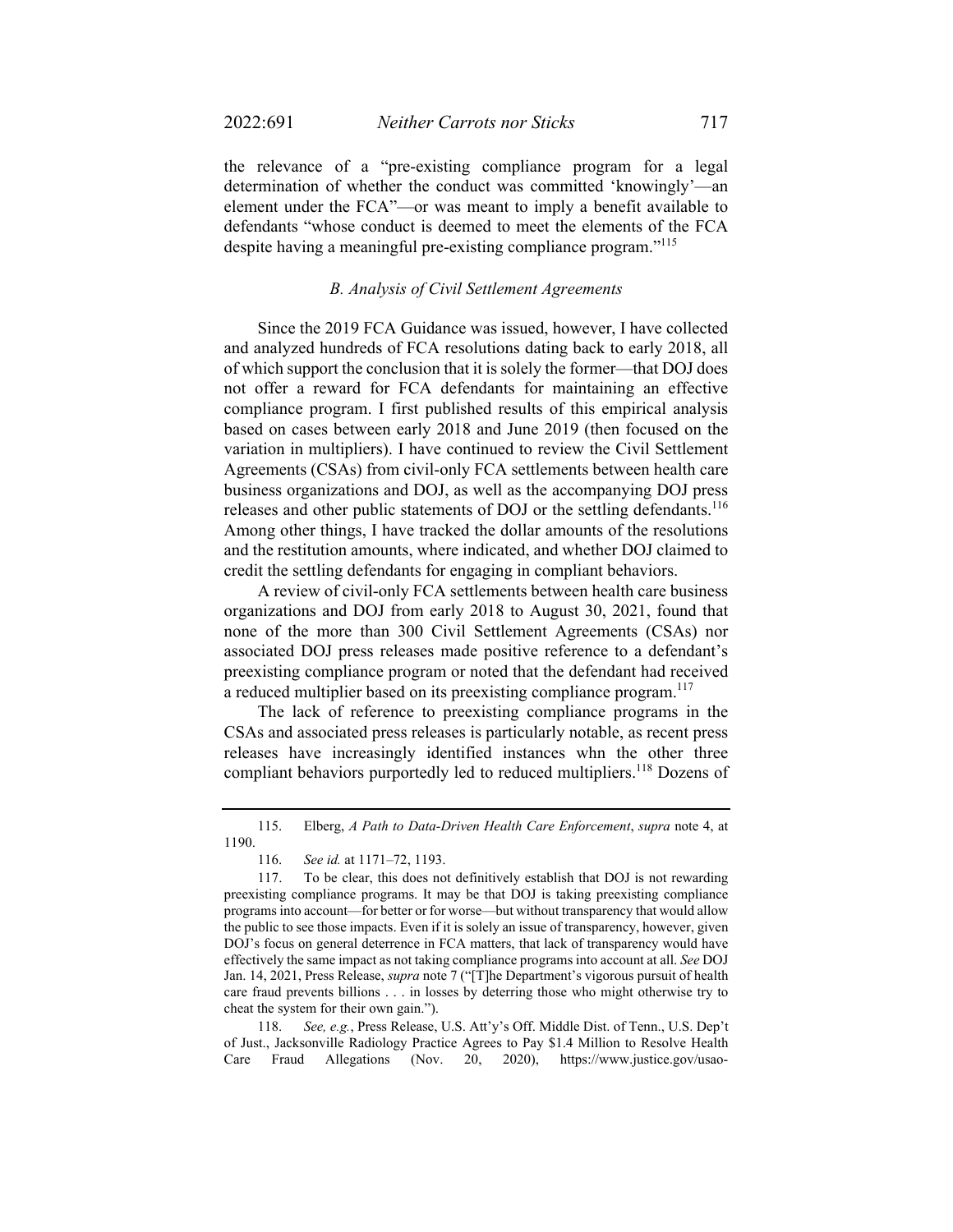resolutions referenced defendants' cooperation, often including selfdisclosure.<sup>119</sup> Consistent with the goals of the 2019 FCA Guidance, DOJ has recently sought to use press releases announcing FCA resolutions to encourage compliance by pointing out the presence of one or more of the three compliant behaviors and assuring the public that defendants were rewarded with a reduced multiplier.<sup>120</sup>

DOJ's clear policy statement that self-disclosure, cooperation, and improvements to a preexisting compliance program are worthy of a potentially reduced multiplier, along with DOJ's recent demonstrations of those benefits in action, makes DOJ's treatment of preexisting compliance programs more noticeable and more surprising. There are only a few possible explanations for DOJ's failure to call out and reward any preexisting compliance programs in the more than 300 CSAs reviewed for purposes of this analysis. First, it is possible that DOJ actually is rewarding preexisting compliance programs and that the issue is solely one of transparency.121 Given DOJ's willingness to identify other compliant

119. *See, e.g.*, *supra* note 118 and accompanying text.

mdfl/pr/jacksonville-radiology-practice-agrees-pay-14-million-resolve-health-care-fraud [https://perma.cc/JD3J-PJQQ] (noting that the defendant "successfully reduced the amount owed to the government through diligent and effective cooperation"); Press Release, U.S. Att'y's Off. Dist. of Vt., U.S. Dep't of Just., United States Attorney's Office Resolves False Claims Act Investigation into Improper Submission of Federal Health Care Claims by Health Care & Rehabilitation Services of Southeastern Vermont (June 29, 2021), https://www.justice.gov/usao-vt/pr/united-states-attorney-s-office-resolves-false-claimsact-investigation-improper [https://perma.cc/JD7N-WLZE] ("The settlement amount reflects a cooperation credit in light of HCRS's self-disclosure of the violation, assistance with the investigation, and voluntary adoption of remedial measures to guard against improper employment and claim submission in the future."); Press Release, U.S. Dep't of Just., Northern Ohio Health System Agrees to Pay over \$21 Million to Resolve False Claims Act Allegations for Improper Payments to Referring Physicians (July 2, 2021), https://www.justice.gov/opa/pr/northern-ohio-health-system-agrees-pay-over-21-millionresolve-false-claims-act-allegations [https://perma.cc/XUZ8-DPZD] ("The Clinic voluntarily disclosed to the government its concerns with these compensation arrangements, which were put in place by AGHS's prior leadership, and received credit for its cooperation in the resolution reached by the parties.").

 <sup>120.</sup> While my prior work called into question whether DOJ was properly rewarding self-disclosure, cooperation, and remedial measures, anecdotal evidence suggests DOJ may be improving in that area in the wake of that criticism. *See* Elberg, *A Path to Data-Driven Health Care Enforcement*, *supra* note 4, at 1201–05; Civil Settlement Agreement, *United States v. Health Care & Rehab. Servs. of Se. Vt.*, D. Vt. (2021), https://www.justice.gov/usao-vt/press-release/file/1413426/download

<sup>[</sup>https://perma.cc/7GXM-B9BN] (reflecting a reduced multiplier of 1.50 based on selfdisclosure, cooperation, and remedial measures); Civil Settlement Agreement, *United States v. Akron Gen. Health Sys.*, N.D. Ohio (2021) (reflecting a reduced multiplier of 1.25 based on self-disclosure and cooperation).

 <sup>121.</sup> It may also be that individual DOJ components are rewarding preexisting compliance without transparency while others are not. For a further example of the lack of consistency revealed by the analysis of FCA multipliers, see Elberg, *A Path to Data-Driven Health Care Enforcement*, *supra* note 4, at 1212–13.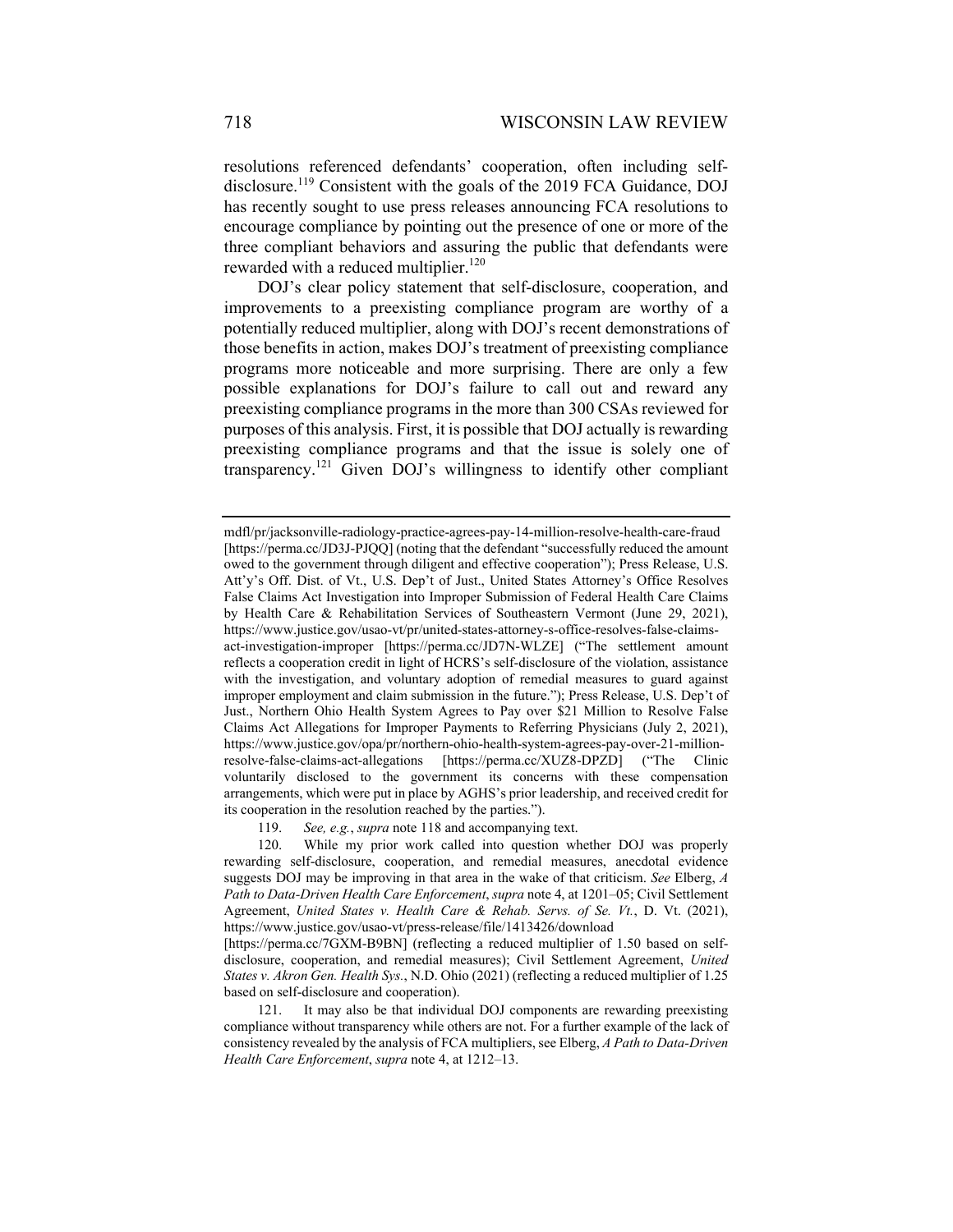behaviors and note their impact, there is reason to be skeptical of this possibility. And for the reasons discussed below, such lack of transparency still would be a substantial problem.

Second, it may be that DOJ has taken the position that none of the more than 300 organizations had in place effective compliance programs—essentially, that the organizations must not have had effective compliance programs in place because if they had, the misconduct would not have occurred. This possibility is discussed in further detail in Part V. Such a position would represent a failure to understand the realities of compliance within large organizations despite DOJ statements recognizing that even an ideal compliance program will not necessarily stop all misconduct. The Corporate Prosecution Principles acknowledge that fact explicitly, stating, "[T]he Department recognizes that no compliance program can ever prevent all criminal activity by a corporation's employees . . . ."<sup>122</sup> And notably, it is not the case that all FCA resolutions represent widespread misconduct. While periodic eightand nine-figure settlements dominate FCA headlines and discourse, the vast majority of FCA cases settle, with a multiplier included, for below \$5 million, with a significant percentage settling for less than \$1 million, multiplier included.<sup>123</sup>

Third, it is possible that DOJ takes the view that even effective preexisting compliance programs are not supposed to be rewarded in FCA resolutions. Such a view would presumably be premised on the idea that compliance programs carry with them sufficient intrinsic rewards (they reduce fraud and thus the organization's exposure to enforcement actions and consequences) such that it is unnecessary for DOJ to provide additional benefits. This might make sense from an economic analysis perspective but would be impossible to square with DOJ's policy of rewarding post-enforcement adoption of an effective compliance program in FCA resolutions.<sup>124</sup>

DOJ's failure to reward (or at least publicly reward) preexisting compliance programs in FCA cases is surprising in that there are additional reasons to take into account such conduct in civil cases beyond the reasons present in criminal cases. The Corporation Prosecution Principles language that "it may not be appropriate to impose liability upon a corporation, particularly one with a robust compliance program in place, under a strict *respondeat superior* theory for the single isolated act of a rogue employee"<sup>125</sup> seemingly would apply with equal force to civil cases, at least in the health care context, where the FCA serves as DOJ's primary

 <sup>122.</sup> U.S. Dep't of Just., Just. Manual § 9-28.800 (2019).

 <sup>123.</sup> *See* Elberg, *Health Care Fraud Means Never Having to Say You're Sorry*, *supra* note 4, at 380–81.

 <sup>124.</sup> *See* U.S. Dep't of Just., Just. Manual § 4-4.112 (2019).

 <sup>125.</sup> *Id.* § 9-28.500 (2008).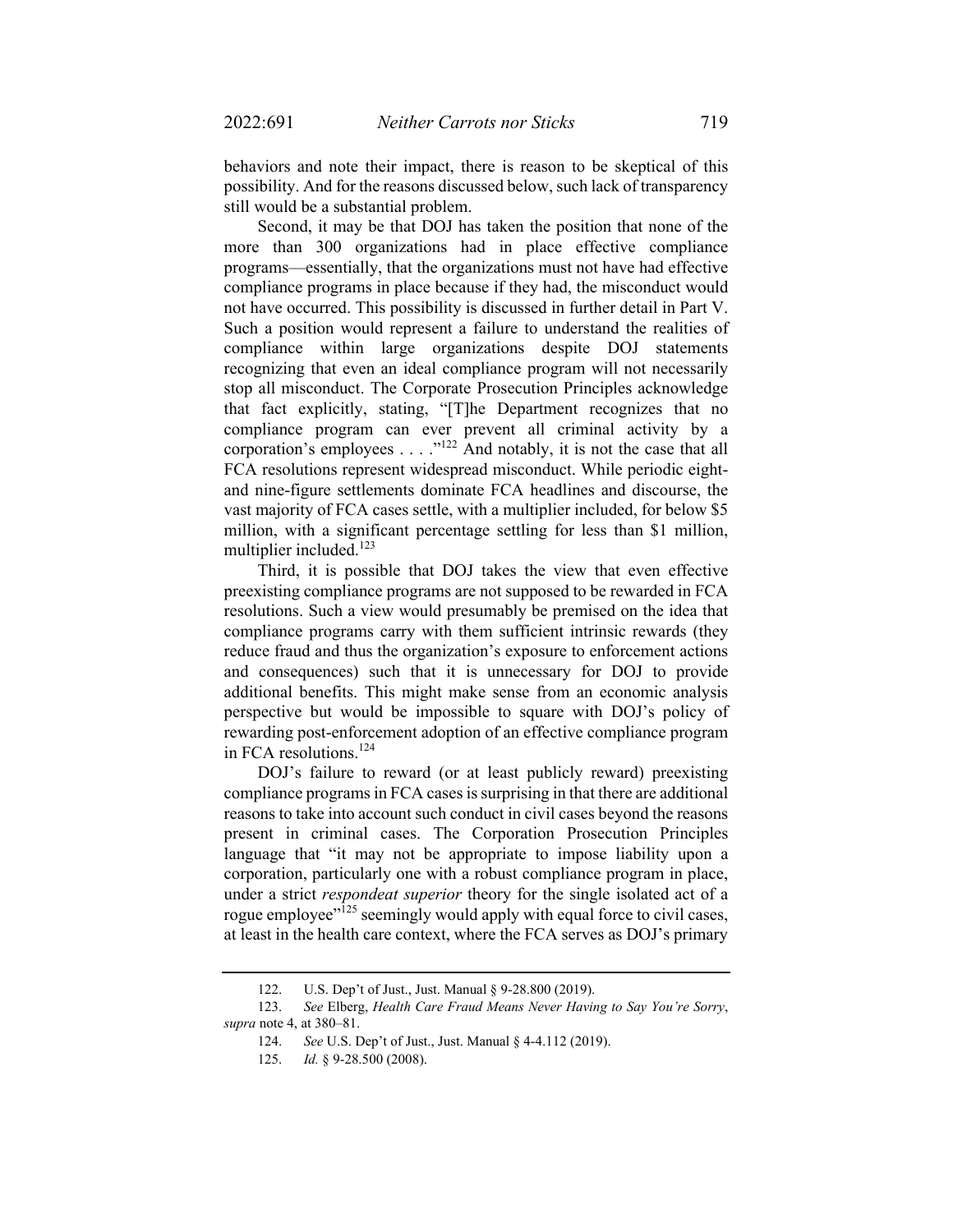enforcement mechanism.<sup>126</sup> The FCA's more lenient mens rea standard, however, presumably makes it more, rather than less, necessary to use preexisting compliance programs as governors to prevent over-aggressive prosecutions of organizations without moral culpability and that have already been sufficiently incentivized to put in place the type of compliance program DOJ would like to encourage. $127$ 

## IV. DOJ'S FAILURE TO SPECIFICALLY REWARD COMPLIANCE IN CIVIL CASES UNDERMINES ITS ENFORCEMENT GOALS

Whether intentional or not, DOJ's failure to reward preexisting compliance programs in FCA cases not only represents a departure from long-standing DOJ policy, but also undermines DOJ's enforcement goals.128 This Part examines the consequences for DOJ's practices in this area, which range from economic incentives to less concrete, but no less important, risk to the perceptions of fairness and legitimacy of DOJ's enforcement regime.

To be clear, as noted above, a compliance program's ability to reduce corporate misconduct, and thus enforcement exposure itself, provides a powerful economic incentive for organizations to invest in compliance if sanctions are being set appropriately.<sup>129</sup> Were the goal only to create the

127. 31 U.S.C. § 3729(b)(1).

 128. As recently as November 2019—six months after the 2019 FCA Guidance was issued—the assistant attorney general responsible for the Criminal Division stated, "The corporate compliance function is in some ways more important than the prosecution function. It can actually prevent misconduct in the first place through robust systems of controls, and by fostering a culture where compliance is valued and rewarded." Benczkowski, *supra* note 74.

 129. The American Law Institute's Principles of Corporate Enforcement note that benefits for adopting an effective compliance program should include not only (1) preventing misconduct and thus reducing organizational exposure, but also (2) increasing the chances of detecting misconduct and obtaining the benefits of self-reporting, (3) facilitating investigations and obtaining credit for full cooperation, and (4) obtaining a reduced criminal fine and avoiding having an outside monitor imposed as part of a criminal resolution. PRINCIPLES OF THE L. OF COMPLIANCE & ENF'T FOR ORGS. § 6.17 (AM. L. INST., Tentative Draft No. 2, 2021). It is unclear, however, whether these incentives are in place under DOJ's current practices for resolving FCA cases.

 It may be that DOJ's current enforcement of the FCA applies insufficient penalties to deter misconduct. Elberg, *A Path to Data-Driven Health Care Enforcement*, *supra* note 4, at 1206–07 (quoting Jost & Davies, *supra* note 65, at 308) ("[A] large number of FCA settlements [between early 2018 and June 2019] recovered no more—and often less—than the amount of damages plus interest. No complex analysis of economic incentives is necessary to conclude that such settlements . . . 'undermine even optimal deterrence and . . . risk encouraging improper billing.'"). Whether DOJ enforcement is deficient in that way, however, is an issue separate and apart from DOJ's treatment of preexisting compliance programs.

 <sup>126.</sup> Elberg, *A Path to Data-Driven Health Care Enforcement*, *supra* note 4, at 1182–83.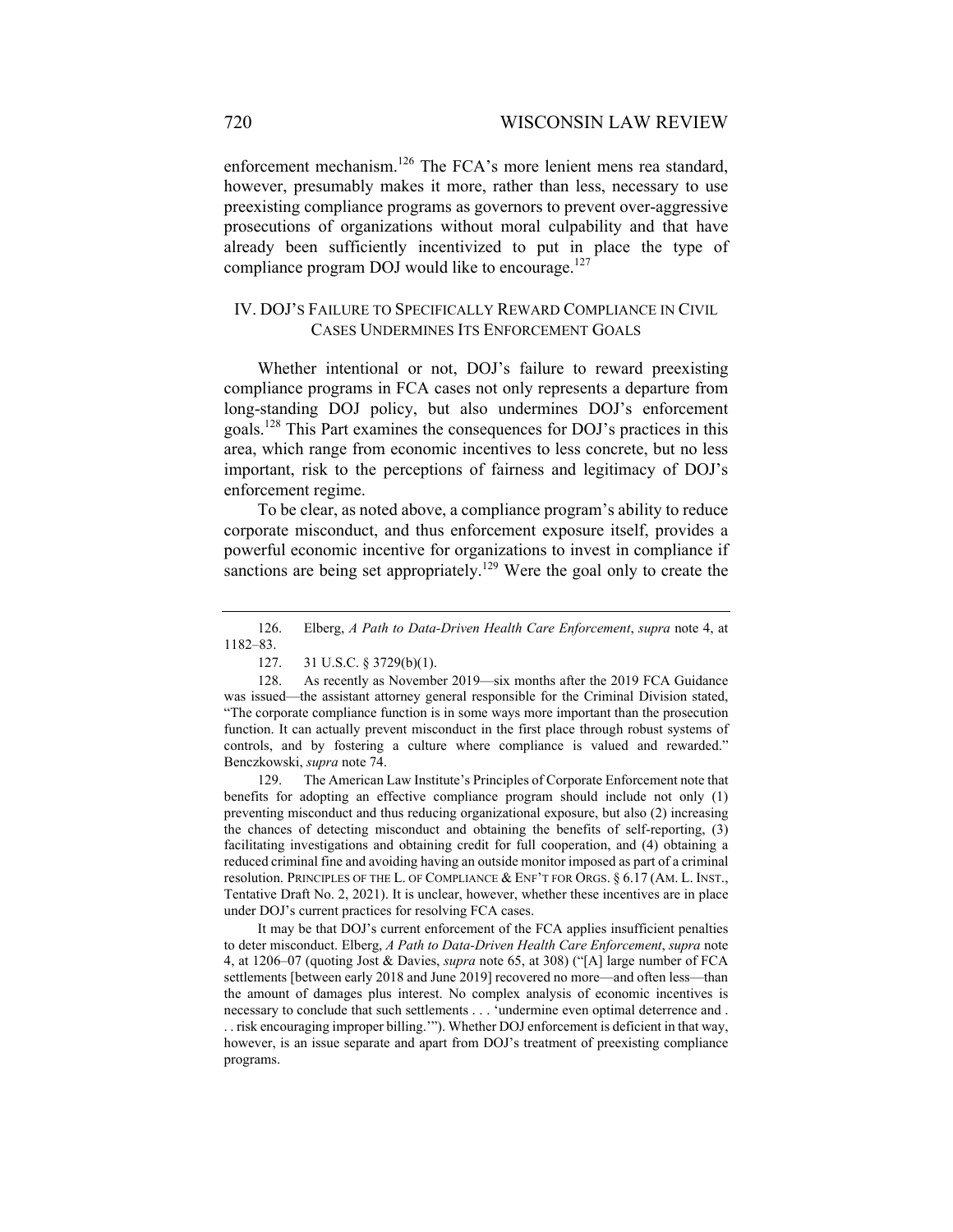proper economic incentives, it might be unnecessary for DOJ to separately reward organizations for maintaining effective compliance programs or punish them for failure to do so. But there is more to motivation than economic incentives, as described below.

## *A. Failure to Capitalize on Noneconomic Incentives to Encourage Compliance*

Because corporations can act only through individuals, a purely economic analysis is insufficient—even corporations are thus not motivated by economic incentives alone. Through a body of research and scholarship, John Braithwaite has argued that corporate actors are motivated not solely by economic incentives, but often by a desire to do the right thing separate and apart from any potential impact on profits, reputational concerns, and other non-monetary factors.<sup>130</sup> Through a course of research in which he and colleagues, among other things, conducted interviews with pharmaceutical company executives, nursing home workers, and others, Braithwaite concluded that "[c]orporate actors are not just value maximizers . . . . They are also often concerned to do what is right, to be faithful to their identity as a law abiding citizen, and to sustain a self-concept of social responsibility."<sup>131</sup> While Braithwaite does not deny that business actors frequently are motivated by economic concerns, he argues against an enforcement strategy based solely on punishment and economic incentives. Notably, Braithwaite concludes that "a strategy based mostly on punishment will undermine the good will of actors when they are motivated by a sense of responsibility . . . a more noble calling than making money."132 In no industry is that as likely to be true as in health care—the source of Braithwaite's paradigmatic example. $^{133}$ 

Braithwaite urges an enforcement regime that is "contingently ferocious and forgiving."134 Of course, that requires distinguishing between truly bad corporate actors and those that have made their best efforts but have been less than 100% successful—a near inevitability given the complex nature of health care regulations and the broad reach of the FCA.

 <sup>130.</sup> IAN AYRES & JOHN BRAITHWAITE, RESPONSIVE REGULATION: TRANSCENDING THE DEREGULATION DEBATE 22 (1992).

<sup>131.</sup> *Id.* at 23 ("We should not scoff at a top pharmaceutical executive who says that concern for improving human health motivates her and her staff to maintain high standards more than the fear of regulatory sanctions, where this is a company that can be observed to maintain fairly high standards in a Third World country that effectively has no pharmaceuticals regulation.").

 <sup>132.</sup> *Id.* at 24.

 <sup>133.</sup> *See id.* at 23.

 <sup>134.</sup> *Id.* at 27.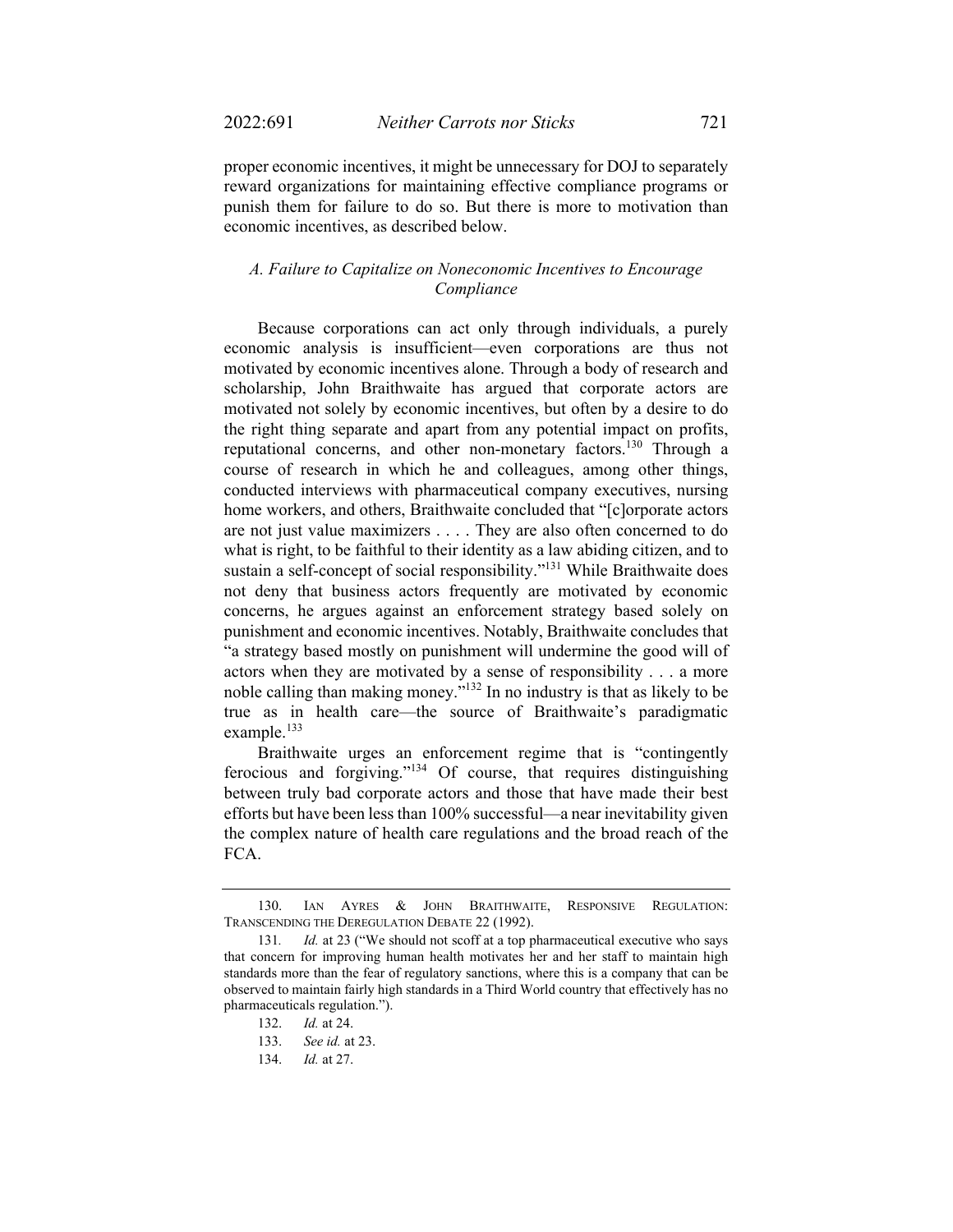The failure to identify which FCA defendants had devoted resources to an effective compliance program is perhaps the most significant part of DOJ's failure to identify which entities have committed misconduct truly worthy of moral condemnation and those that have not.<sup>135</sup> Given the broad reach of respondeat superior and the wide range of conduct the FCA's mens rea standard covers, FCA resolutions inevitably capture both types of defendants.

Take, for example, two hypothetical cases: Company One invests only minimally in compliance and makes little effort to discourage, identify, or stop fraud from occurring. Inevitably, fraud occurs. Company Two devotes substantial resources and maintains what would by even tough standards be considered an effective compliance program. Still, inevitably, in the context of health care's complex regulations and the FCA's broad reach, a violation of the FCA occurs. Under the current system, the public, the health care industry, the defense bar, and even employees of the defendant companies are unable to tell which of DOJ's announced FCA settlements falls into the former category, the latter, or somewhere in between. Of the more than 300 civil-only resolutions I have reviewed, none gave any clear indication.

Failure to clarify for each of those audiences brings its own concerns. For the public, the result is that although the FCA is DOJ's primary means of health care fraud enforcement, FCA resolutions carry with them virtually no social opprobrium. With multiple FCA resolutions announced against health care entities on a weekly basis and insufficient details to separate the good actors from the bad, every company is guilty, so no company is guilty.<sup>136</sup> This matters both to the public, which is deprived of the ability to learn which entities should be trusted and which should be avoided, and to defendants, many of whom likely care a great deal about their reputations.<sup>137</sup> Having conducted case studies and interviews with

 <sup>135.</sup> This is also a problem with DOJ's failure to require FCA defendants to admit wrongdoing and DOJ's settlement model, which prevents the public, in most cases, from differentiating allegations that the government could clearly prove from those that were largely speculative. Elberg, *Health Care Fraud Means Never Having to Say You're Sorry*, *supra* note 4, at 385.

 <sup>136.</sup> *See* BRENT FISSE & JOHN BRAITHWAITE, THE IMPACT OF PUBLICITY ON CORPORATE OFFICERS 265 (1983). DOJ's failure to comment on the state of corporate FCA defendants' preexisting compliance programs is "particularly problematic . . . because the mechanics of DOJ's settlement model [already] prevents the public, in most cases, from differentiating allegations which the government could clearly prove from those which were largely speculative." Elberg, *Health Care Fraud Means Never Having to Say You're Sorry*, *supra* note 4, at 385*.* And it is further exacerbated by DOJ's practice of allowing large numbers of health care defendants to deny wrongdoing when their settlements are announced. *Id.* at 382.

 <sup>137.</sup> *See* FISSE & BRAITHWAITE, *supra* note 136, at 246–47. Failure to properly educate the public is a particularly notable loss in the area of health care because providers, patients, and insurance companies are regularly making choices about which health care entities to deal with. *See* Cindy R. Alexander & Jennifer Arlen, *Does Conviction Matter?*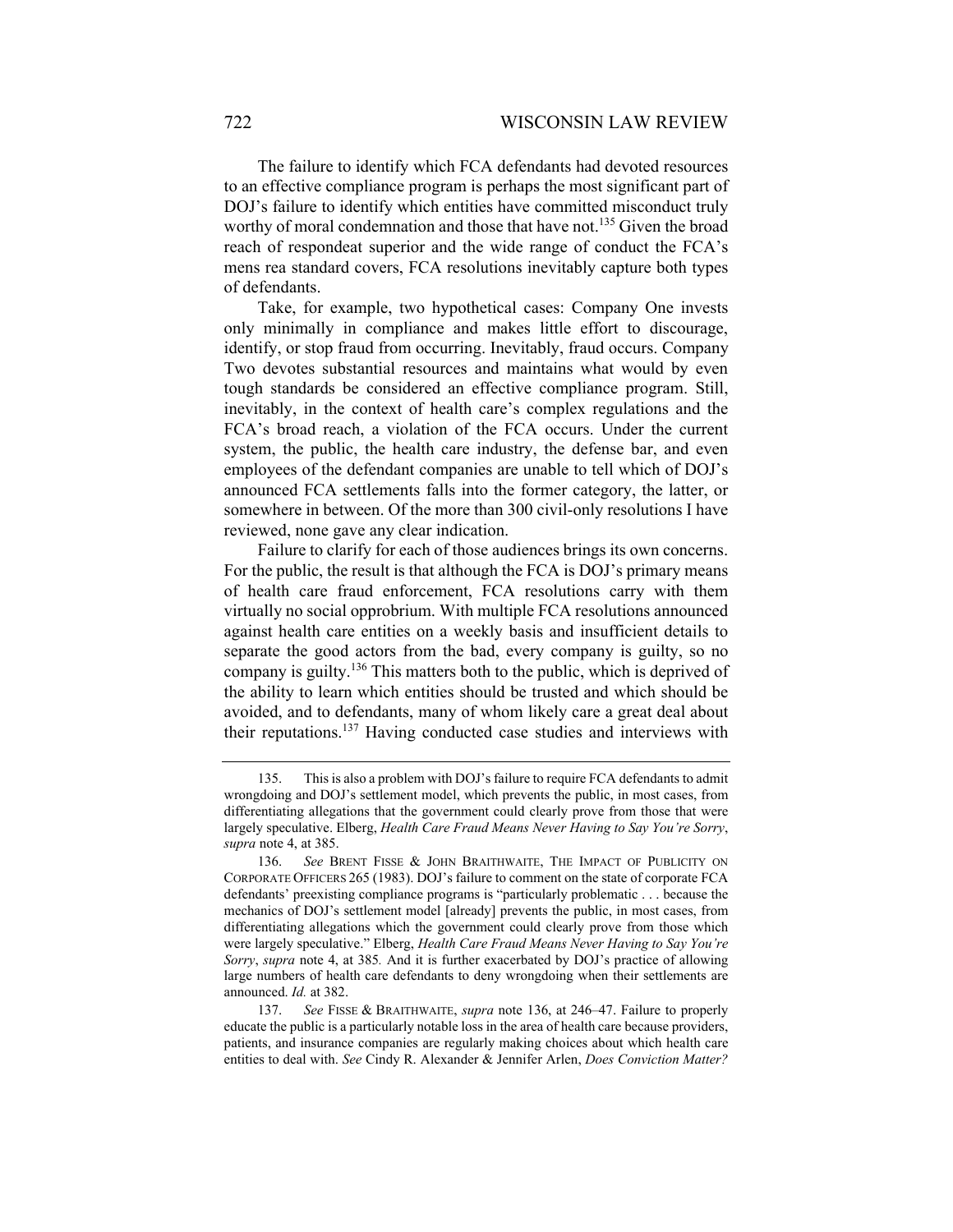executives of large corporations and having reviewed opinion surveys, Braithwaite concluded that "individual executives and the corporation collectively generally valued a good reputation for its own sake" separate and apart from any economic impact resulting from reputation.<sup>138</sup>

DOJ's current FCA enforcement regime sends the message to executives that even if they do everything DOJ would hope—ex ante that they would do, these executives will be labeled as bad corporate citizens if misconduct occurs and DOJ discovers it (whether through a bounty-seeking whistleblower or otherwise) before the organization's compliance program. This fails to capitalize on the likelihood that executives and their organizations would be substantially motivated to enact effective compliance programs if they trusted their reward will not vanish when an inevitable failure occurs.<sup>139</sup>

For the health care industry and the defense bar, the demotivating impact is clear: if DOJ will neither recognize nor reward investments in compliance, the only enforcer-imposed reason to make them is the economic calculus that the investments will reduce enforcement exposure. In that scenario, the good will of actors motivated by social responsibility is wasted. If DOJ prosecutors appear to forget that "the existence of misconduct does not, by itself, mean that a compliance program did not work or was ineffective at the time of the offense," they will be viewed as far apart from health care executives who surely do not. $140$ 

 139. Miriam Baer has posited that DOJ's FCPA Pilot Program (which provides leniency, including potential declination of prosecution in qualifying cases, where a corporation has self-disclosed misconduct) has been successful in part because it

allow[s] corporate actors to maintain their self-perceptions as law-abiding people, and to maintain the perception of the firm as a 'good corporate citizen[]' . . . [in part] because [in addition to providing reduced or eliminated charges] it also imbued [companies] with a valuable *intangible* benefit, which was the government's imprimatur of good corporate citizenship.

Miriam H. Baer, *Designing Corporate Leniency Programs*, *in* CAMBRIDGE HANDBOOK OF COMPLIANCE 351, 364 (Benjamin van Rooij & D. Daniel Sokol eds., 2021).

*The Reputational and Collateral Effects of Corporate Crime*, *in* RESEARCH HANDBOOK ON CORPORATE CRIME AND FINANCIAL MISDEALING 87, 101–03 (Jennifer Arlen ed., 2018) (noting that unlike in other situations, such as environmental crime or antitrust, customers may rationally avoid doing business with a corporate entity found to have committed health care fraud given increased fear of being defrauded by the entity in the future, and that outsiders "may take into account the prosecutor's determination of whether the firm's compliance program was effective" when that information is provided).

 <sup>138.</sup> FISSE & BRAITHWAITE, *supra* note 136, at 248 ("One should never underestimate the importance to senior business executives (who, more often than not, are status-conscious people) of being perceived by their middle class peers as working for a prestigious company. And quite apart from these extrinsic rewards, for most people there is basic satisfaction in the feeling they are working with a reputable team.").

 <sup>140.</sup> CRIM. DIV., U.S. DEP'T OF JUST., EVALUATION OF CORPORATE COMPLIANCE PROGRAMS 14 (2020), https://www.justice.gov/criminal-fraud/page/file/937501/download [https://perma.cc/RR6W-T5FV].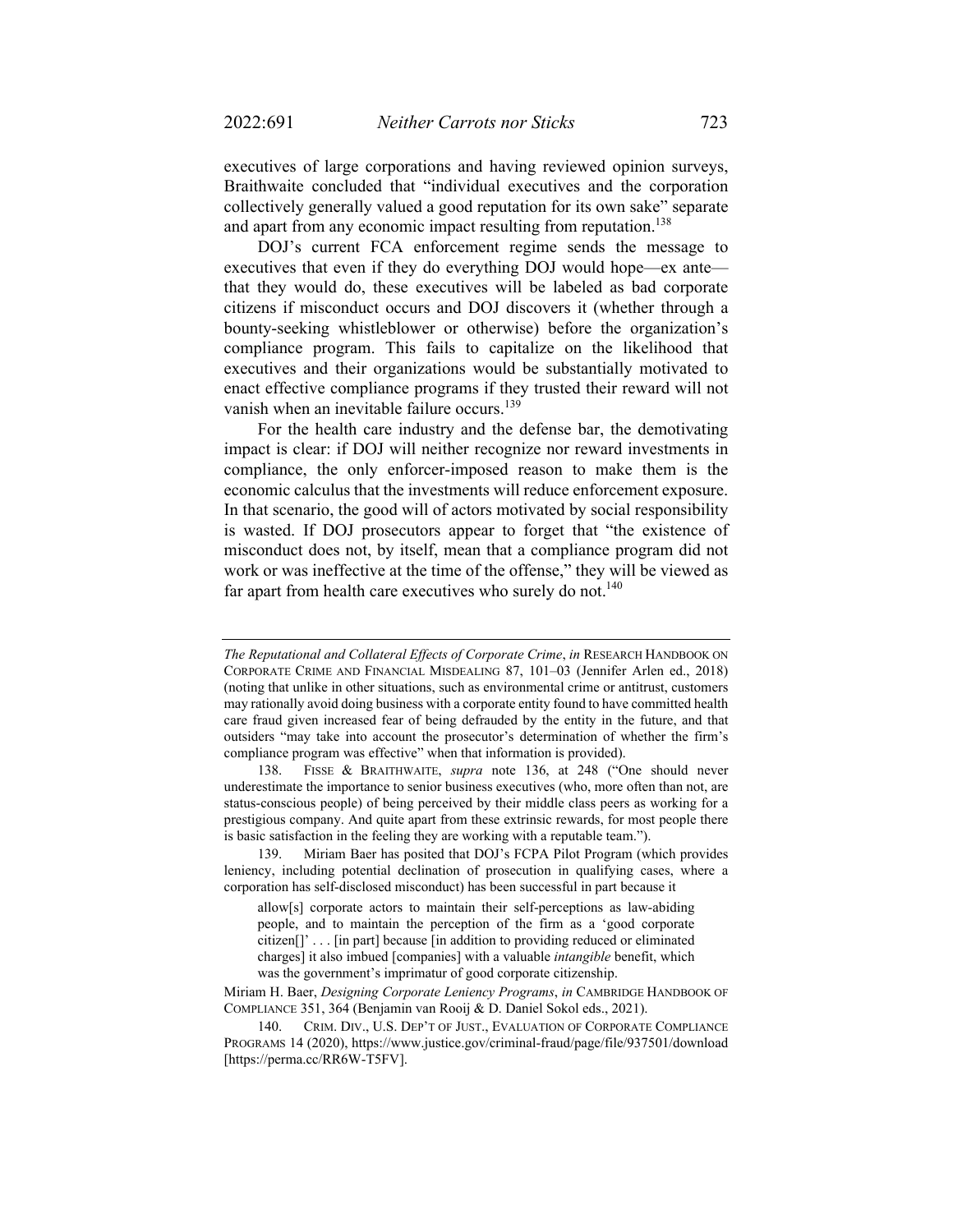### *B. Undermining Perceptions of Fairness and Legitimacy*

DOJ's failure to separate good from bad corporate actors is a failure from both deterrence and retributive perspectives. DOJ's failure also undermines perceptions of fairness and legitimacy—a problem with potentially far-reaching consequences.

DOJ's health care enforcement regime through the FCA has faced decades of criticism and cynicism from the health care industry. Examining the health care "industry's distrust of FCA enforcement [and its] important implications for the future of the health care anti-fraud agenda" two decades ago, Joan Krause pointed to theorists' arguments that "the perceived *legitimacy* and *moral credibility* of the law are crucial to effective crime control because they influence conduct through normative—rather than coercive—forces."<sup>141</sup> Even where there is seemingly sufficient enforcement to create deterrence, Krause concluded, "lack of legitimacy is likely to lead to greater noncompliance."<sup>142</sup> Studies have shown that legal authorities can motivate compliance when the public views the law and law enforcement as legitimate and thus feels an obligation to follow the rules, as well as when individuals believe "legal authorities share the values, purposes and goals of the community."143

The importance of public perception has not been lost on DOJ. As noted in the Justice Manual, public perception of DOJ's enforcement actions depends not only on results, but also on the manner in which DOJ arrives at those results.<sup>144</sup> The Justice Manual reminds prosecutors that they "should be mindful of the common cause [they] share with responsible corporate leaders who seek to promote trust and confidence."<sup>145</sup>

 <sup>141.</sup> Joan H. Krause, *Health Care Providers and the Public Fisc: Paradigms of Government Harm Under the Civil False Claims Act*, 36 GA. L. REV. 121, 127 (2001) (first citing PAUL H. ROBINSON & JOHN M. DARLEY, JUSTICE, LIABILITY AND BLAME: COMMUNITY VIEWS AND THE CRIMINAL LAW 202 (1995) ("Our conclusion is that the moral credibility of the criminal law is its single most important asset."); and then citing TOM R. TYLER, WHY PEOPLE OBEY THE LAW 22–24 (1990) ("Two such bases [for securing public compliance with the law] are commonly noted: social relations . . . and normative values.")).

 <sup>142.</sup> *Id.* at 212.

 <sup>143.</sup> Tom R. Tyler & Jonathan Jackson, *Popular Legitimacy and the Exercise of Legal Authority: Motivating Compliance, Cooperation, and Engagement*, 20 PSYCH. PUB. POL'Y & L. 78, 79–87 (2014).

 <sup>144.</sup> U.S. Dep't of Just., Just. Manual § 9-28.100 (2015) ("Prosecutors should also be mindful that confidence in the Department is affected both by the results we achieve and by the real and perceived ways in which we achieve them. Thus, the manner in which we do our job as prosecutors . . . affects public perception of our mission. Federal prosecutors must maintain public confidence in the way in which we exercise our charging discretion.").

 <sup>145.</sup> *Id.*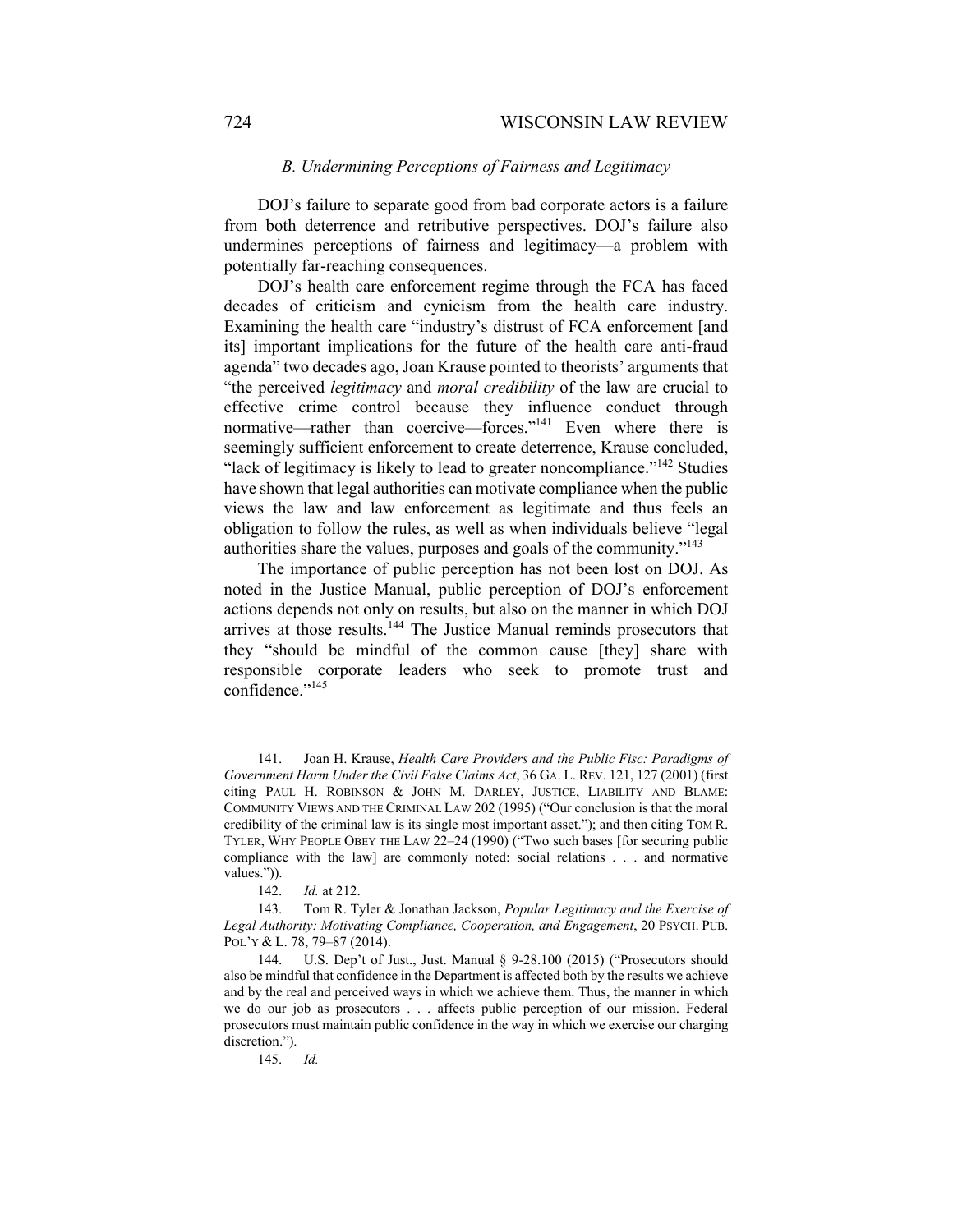Krause expressed concern that the health care industry would come to view enforcement as illegitimate due to expanding theories of FCA liability and the perception that innocent defendants settle FCA matters with DOJ because of the potentially exorbitant penalties under the FCA (as well as potential exclusion from participation in government health care programs).<sup>146</sup> I expressed a similar concern with regard to DOJ's willingness to allow large numbers of FCA defendants to deny wrongdoing at the time of settlement.<sup>147</sup>

The FCA's whistleblower program only adds to potential cynicism, as it allows relators to bring *qui tam* actions even if they have not first reported wrongdoing internally through their companies' compliance programs, and the program does not incentivize internal reporting the way the SEC's whistleblower program does.<sup>148</sup> While an exhaustion requirement is inadvisable for numerous substantial reasons, including potentially chilling whistleblowers, without a mechanism for DOJ to reward preexisting compliance programs, the health care industry understandably may view the system as one set up to create FCA cases against well-meaning corporate actors that had in place systems designed to stop or promptly address any instances of wrongdoing.<sup>149</sup>

The same concern is present here and raises questions about whether DOJ views the purpose of the FCA to be maximizing monetary recoveries rather than rewarding good corporate citizenship. Where DOJ is perceived as treating truly bad actors no more harshly than those who undertook best efforts to ensure compliance, that perception cannot be squared with DOJ's claims that enforcers share a set of values with the compliance industry.<sup>150</sup>

 <sup>146.</sup> Krause, *supra* note 141, at 204–05.

 <sup>147.</sup> Elberg, *Health Care Fraud Means Never Having to Say You're Sorry*, *supra* note 4, at 409.

 <sup>148.</sup> Dodd-Frank Rulemaking, 76 Fed. Reg. 34,329, 34,366 (June 13, 2011) (codified at 17 C.F.R.  $\S$  240.21F-6(a)(4) (2021)) (The SEC "will assess whether, and the extent to which, the whistleblower and any legal representative of the whistleblower participated in internal compliance systems.").

 <sup>149.</sup> David Freeman Engstrom has analyzed the significant debate regarding "how to harmonize bounty regimes with internal corporate compliance systems to achieve the 'right' mix of internal and external whistleblower reports," including the question of whether an internal reporting mandate would positively or negatively impact compliance. David Freeman Engstrom, *Bounty Regimes*, *in* RESEARCH HANDBOOK ON CORPORATE CRIME AND FINANCIAL MISDEALING, *supra* note 137, at 334, 343–44.

 <sup>150.</sup> *See, e.g.*, Brian A. Benczkowski, Assistant Att'y Gen., U.S. Dep't of Just., Keynote Address at the Ethics and Compliance Initiative (ECI) 2019 Annual Impact Conference (Apr. 30, 2019), https://www.justice.gov/opa/speech/assistant-attorneygeneral-brian-benczkowski-delivers-keynote-address-ethics-and [https://perma.cc/PC42- 2KCN] (noting that "the interests of the Department and private industry to root out corporate crime are very much aligned" and referring to their "collective efforts").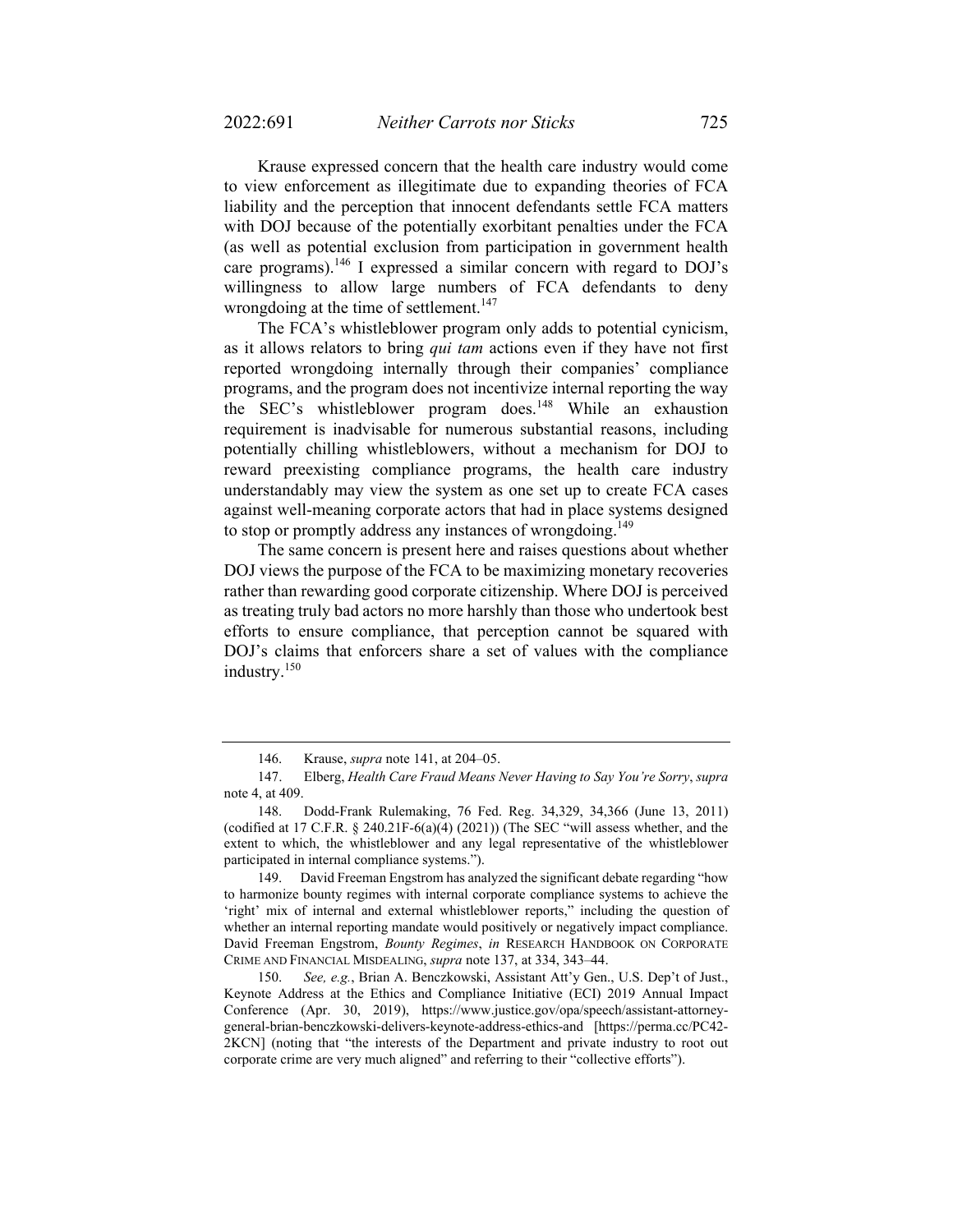### 726 WISCONSIN LAW REVIEW

### *C. The Civil Problem Extends Beyond Civil Cases*

The harm from failing to properly reward compliance programs in the context of civil cases cannot help but spill over to other areas, as efforts to incentivize corporate actors through the Corporate Prosecution Principles and the U.S. Sentencing Guidelines inevitably are diminished when those same corporate actors make decisions taking into account contradictory rewards and incentives offered by different enforcers.<sup>151</sup> The problem is especially stark here, where those enforcers with contradictory rewards and incentives are housed within the same agency.

DOJ's Criminal Division has made great efforts to convince corporations that their compliance programs matter not only for stopping wrongdoing from occurring, but also for impacting how DOJ will treat such corporations if there is misconduct.<sup>152</sup> Much of that effort centers on the Foreign Corrupt Practices Act,<sup>153</sup> an area in which health care companies have been frequent defendants.<sup>154</sup> At least for the health care industry, the message from DOJ's Criminal Division is undercut by the fact that companies know they are far more likely to interact with DOJ's civil attorneys, who offer a far different message.<sup>155</sup>

 <sup>151.</sup> *See* Veronica Root, *Coordinating Compliance Incentives*, 102 CORNELL L. REV. 1003, 1046–47 (2017) (noting that the "incentivizing of corporations to adopt ethics and compliance programs" is harmed by "the coordination and responsibility challenges associated with inter- and intra-agency coordination").

 <sup>152.</sup> *See supra* Sections I.A–B.

 <sup>153.</sup> In 2020, for example, the Criminal Division's Fraud Section entered into thirteen corporate resolutions. Eight were FCPA resolutions. FRAUD SECTION 2020 YEAR IN REVIEW, *supra* note 63, at 6.

 <sup>154.</sup> *See, e.g.*, Press Release, U.S. Att'y's Off. Dist. of N.J., U.S. Dep't of Just., Novartis AG and Subsidiaries to Pay \$345 Million to Resolve Foreign Corrupt Practices Act Cases (June 25, 2020), https://www.justice.gov/usao-nj/pr/novartis-ag-andsubsidiaries-pay-345-million-resolve-foreign-corrupt-practices-act-cases

<sup>[</sup>https://perma.cc/8HUV-CU6D]; Press Release, U.S. Dep't of Just., Fresenius Medical Care Agrees to Pay \$231 Million in Criminal Penalties and Disgorgement to Resolve Foreign Corrupt Practices Act Charges (Mar. 29, 2019), https://www.justice.gov/opa/pr/fresenius-medical-care-agrees-pay-231-million-criminalpenalties-and-disgorgement-

resolve#:~:text=KGaA%20(Fresenius)%2C%20a%20German,FCPA)%20in%20connecti on%20with%20Fresenius's [https://perma.cc/2BTJ-JPMM].

 <sup>155.</sup> In fact, the health care FCPA defendants from 2019 and 2020 settled FCA cases with DOJ both before and after their FCPA resolutions. Press Release, U.S. Dep't of Just., Novartis Pharmaceuticals Corp. to Pay More than \$420 Million to Resolve Off-Label Promotion and Kickback Allegations (Sept. 30, 2010), https://www.justice.gov/opa/pr/novartis-pharmaceuticals-corp-pay-more-420-millionresolve-label-promotion-and-kickback [https://perma.cc/ENK3-H3KG]; Press Release, U.S. Dep't of Just., Novartis Pays over \$642 Million to Settle Allegations of Improper Payments to Patients and Physicians (July 1, 2020), https://www.justice.gov/opa/pr/novartis-pays-over-642-million-settle-allegationsimproper-payments-patients-and-physicians [https://perma.cc/ADP8-ANRS]; Eric H. Holder, Jr., Deputy Att'y Gen., U.S. Dep't of Just., Announcement of Criminal Pleas and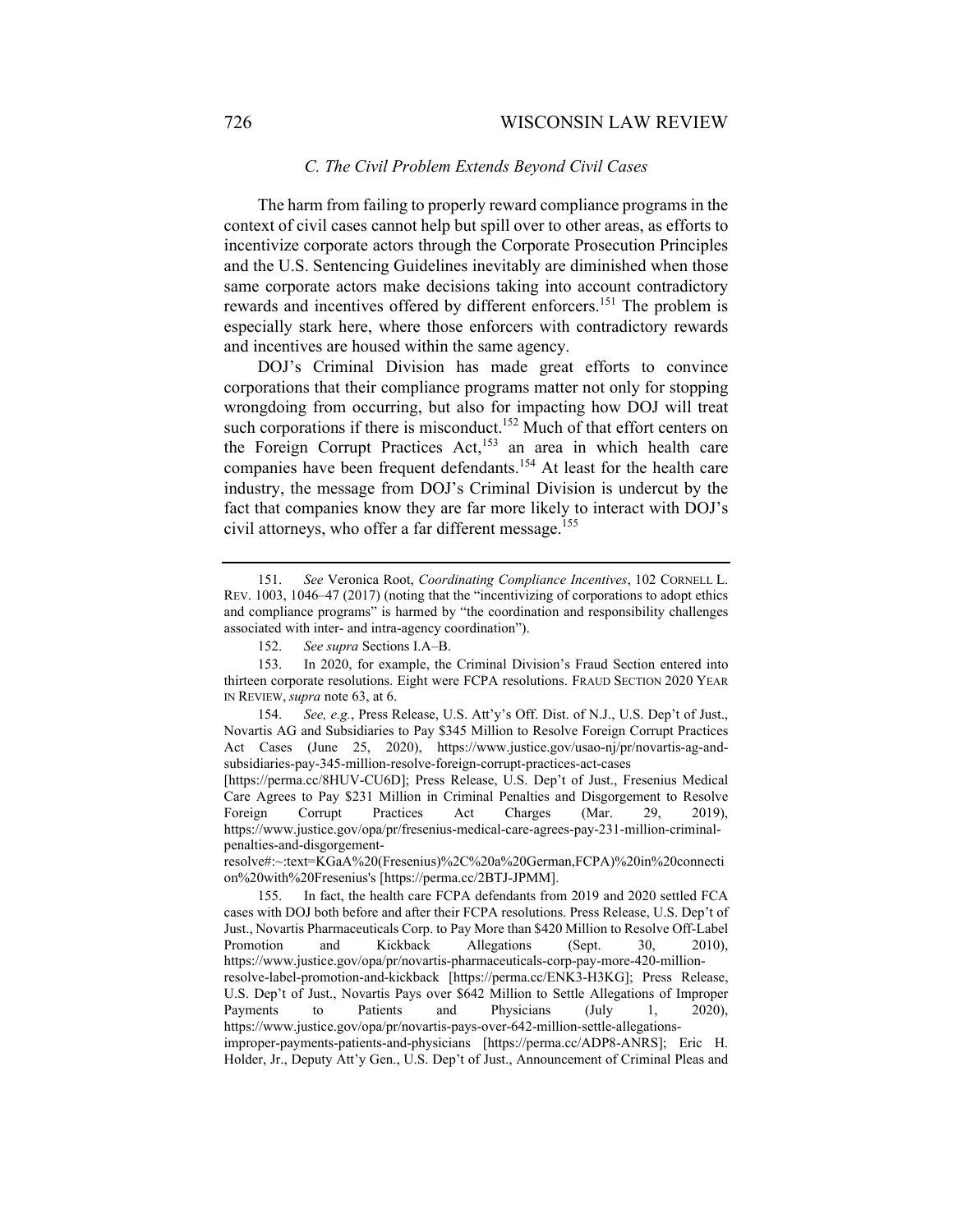### *D. A Missed Opportunity to Educate Industry*

DOJ's failure to consider preexisting compliance programs in resolving FCA cases has another more concrete and direct harm. Government enforcement actions provide a rare opportunity for industries to learn from the compliance successes and failures of others because individual entities have little incentive to share such information themselves and corporate compliance activity is "overwhelmingly *nontransparent.*"<sup>156</sup> The information sharing thus occurs only when it is forced through government action, and then only if industry knows not only the wrongdoing that occurred, but also the compliance context in which it took place.

In the criminal context, DOJ has sought to educate companies about compliance expectations not only through issuing guidance documents, but also to some degree through its resolutions. Assistant Attorney General Leslie Caldwell encouraged industry to look to resolutions for guidance about what works and what does not, stating,

In addition to their use as enforcement tools, our plea agreements, DPAs and NPAs provide a transparent explanation of the department's expectations when it comes to compliance programs. Companies seeking to measure their own compliance programs need look no further than many of the resolutions we have made publicly available.<sup>157</sup>

In FCA cases, however, that information is absent. Because DOJ does not share any information publicly regarding the compliance programs in place at the time of misconduct, organizations lack the opportunity to engage in the evaluation suggested by Assistant Attorney General

Civil Settlements *United States v. Fesenius* (National Medical Care) (Jan. 19, 2000), https://www.justice.gov/archive/dag/speeches/2000/nmichaelhealthremarks.htm

<sup>[</sup>https://perma.cc/TU3V-RUVH] (last visited Mar. 21, 2022); Press Release, U.S. Att'y's Off. Dist. of Mass., U.S. Dep't of Just., Fresenius Agrees to Pay \$5.2 Million to Resolve Allegations that It Overbilled Medicare for Hepatitis B Tests (Oct. 9, 2019), https://www.justice.gov/usao-ma/pr/fresenius-agrees-pay-52-million-resolve-allegationsit-overbilled-medicare-hepatitis-b [https://perma.cc/T89Y-3GUJ].

 <sup>156.</sup> Baer, *supra* note 139, at 358; Brandon L. Garrett & Gregory Mitchell, *Testing Compliance*, 83 LAW & CONTEMP. PROBS. 47, 69–70 (2020).

 <sup>157.</sup> Leslie R. Caldwell, Assistant Att'y Gen., U.S. Dep't of Just., Remarks at New York University Law School's Program on Corporate Compliance and Enforcement (Apr. 17, 2015), https://www.justice.gov/opa/speech/assistant-attorney-general-leslie-rcaldwell-delivers-remarks-new-york-university-law [https://perma.cc/YS7Q-PV95]. This is not to say DOJ's current criminal model is perfect. Many, including Garrett and Mitchell, have criticized DOJ for sharing insufficient levels of detail regarding its assessments of corporate compliance programs in criminal resolutions. Garrett & Mitchell, *supra* note 156, at 63–64; *see also* Baer, *supra* note 139, at 363.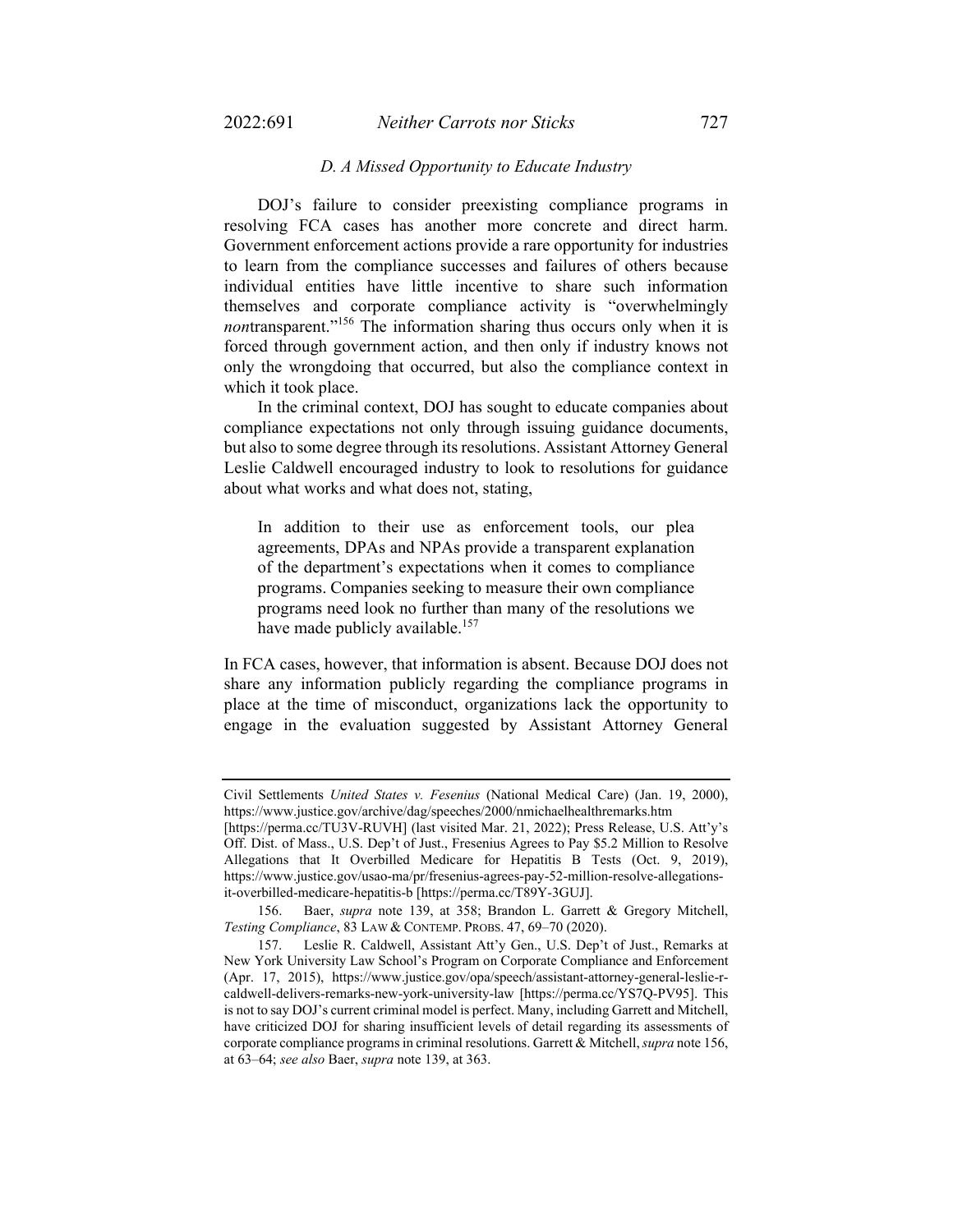Caldwell.158 This missed opportunity is particularly noticeable given the sophistication of the health care compliance industry.

#### V. CHALLENGES AND PATHS FORWARD

Fortunately, there is cause for optimism. DOJ is in the midst of making substantial changes to its FCA policies, offering increased transparency for the first time.<sup>159</sup> With this increased transparency comes an opportunity to address DOJ's failure to analyze and reward compliance programs. But fixing the problem will not be easy. This Part details challenges to DOJ efforts to change its policies and practices in this area and with those challenges in mind examines potential solutions. This Part concludes that DOJ would be best served by implementing a structure that borrows from the Civil Division's practice for considering ability-to-pay settlements and the Criminal Division's recent practice of hiring compliance experts to review corporate compliance programs.

#### *A. Challenges to Rewarding Preexisting Compliance Programs*

First, the current compression in FCA resolution multipliers makes it difficult to apply any economic reward in a meaningful way. The empirical analysis referenced in Section III.B now reflects 264 CSAs for which the restitution amount and thus the multiplier could be determined.<sup>160</sup> For the 264 CSAs, the mean multiplier was 1.78, and the median multiplier was 2.0. Of those 264 CSAs, 228 (86%) were at or below double damages— 104 were at double damages, and 124 were between 1.0 and 1.9—while only 36 CSAs were above 2.0.<sup>161</sup>

 <sup>158.</sup> The availability of Corporate Integrity Agreements with Health and Human Services, Office of the Inspector General in many health care cases, which do outline compliance requirements going forward and are valuable tools analyzed by the health care industry, are not a replacement for information regarding the state of the compliance program at the time the misconduct occurred. OFF. OF THE INSPECTOR GEN., DEP'T OF HEALTH & HUM. SERVS., CRITERIA FOR IMPLEMENTING SECTION 1128(B)(7) EXCLUSION AUTHORITY (2016), https://oig.hhs.gov/exclusions/files/1128b7exclusion-criteria.pdf [https://perma.cc/23VP-X8SH].

 <sup>159.</sup> *See* Elberg, *A Path to Data-Driven Health Care Enforcement*, *supra* note 4, at 1189.

 <sup>160.</sup> The more-than-300 figure with regard to lack of references to preexisting compliance programs includes resolutions that did not reference a restitution figure or that contained arrangements that made determination of the intended multiplier impossible. *See supra* Section III.B.

 <sup>161.</sup> Additional details regarding the analysis's methodology can be found at Elberg, *A Path to Data-Driven Health Care Enforcement*, *supra* note 4, at 1193–94. There has been little change in the distribution of CSA multipliers between May 31, 2019 (the final date for the previously published analysis), and June 30, 2021 (the final date for this analysis). The previously published analysis, based on 89 CSAs for which the multiplier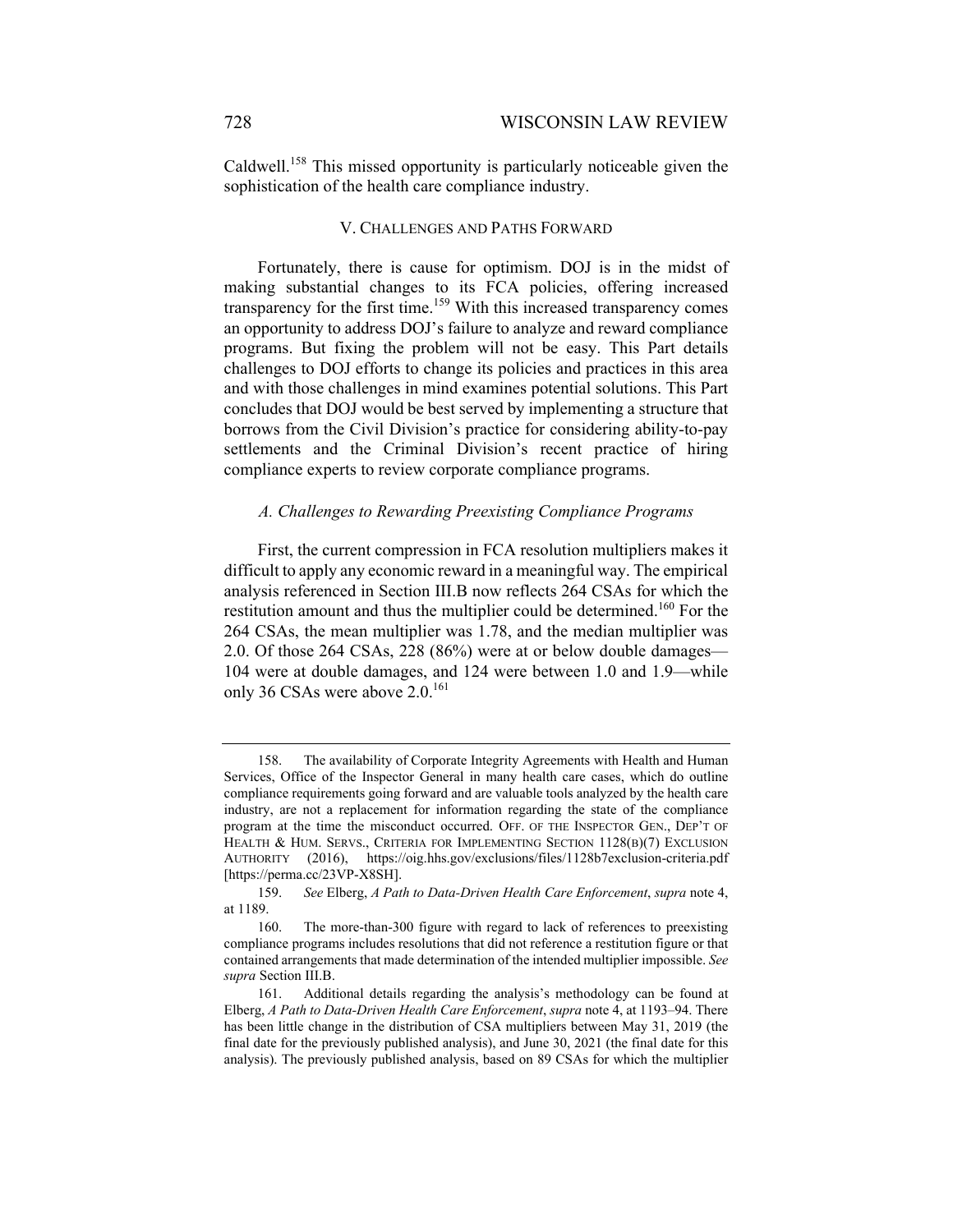| <b>Multiplier</b> | # of $CSAs$ |
|-------------------|-------------|
| > 2.0             | 36          |
| 2.0               | 104         |
| < 2.0             | 124         |

When the mean multiplier is 1.78—and all resolutions must be sufficiently above 1.0 so that the government is made whole when considering lost interest, cost of investigation, and relator's share (in the case of a *qui tam*)—there is very little room for reward.<sup>162</sup> It will be difficult for DOJ to meaningfully reward good corporate citizens when misconduct occurs despite their best efforts *unless* DOJ begins using higher damages multipliers to deal more harshly with the truly bad corporate actors.

The compression evident in the settlement multipliers represents not only a failure to reward good corporate citizens, but also a failure to more severely punish truly bad corporate actors. Both failures are problematic and are best solved in tandem through a more nuanced—and more fulsome—use of the range permitted under the FCA. While rewarding preexisting compliance programs necessarily will mean a reduction in recoveries in appropriate cases, the effort should not reduce overall recoveries, as conducting the analysis will leave DOJ better prepared and more motivated to extract harsher (larger) settlements from those entities that DOJ determines did not have effective preexisting compliance programs.

Second, DOJ remains largely reliant on *qui tams* to further its FCA enforcement initiatives, and the structure of the *qui tam* system may disincentivize individual U.S. Attorney's Offices (which handle more than sixty percent of FCA cases without the involvement of the Commercial Litigation Branch in Washington, D.C.) from providing settlementlowering deductions.<sup>163</sup> Individual U.S. Attorney's Offices are incentivized to compete for the attention of potential relators' counsel, who frequently are repeat players, largely control the distribution of cases among U.S. Attorney's Officers by deciding where to file their cases, and file their cases where the resolution is likely to be highest (as relators' share is a percentage of the government's recovery).<sup>164</sup> Civil prosecutors

could be determined, found a mean multiplier of 1.78, a median multiplier of 2.0, and 88% of CSAs at or below double damages. *Id.* 

 <sup>162.</sup> *See generally* 2019 FCA Guidance, *supra* note 9; *see also* Elberg, *A Path to Data-Driven Health Care Enforcement*, *supra* note 4, at 1195–96.

 <sup>163.</sup> Elberg, *A Path to Data-Driven Health Care Enforcement*, *supra* note 4, at 1199–1200.

 <sup>164.</sup> *See* David Freeman Engstrom, *Harnessing the Private Attorney General: Evidence from Qui Tam Litigation*, 112 COLUM. L. REV. 1244, 1249 (2012) (analyzing *qui*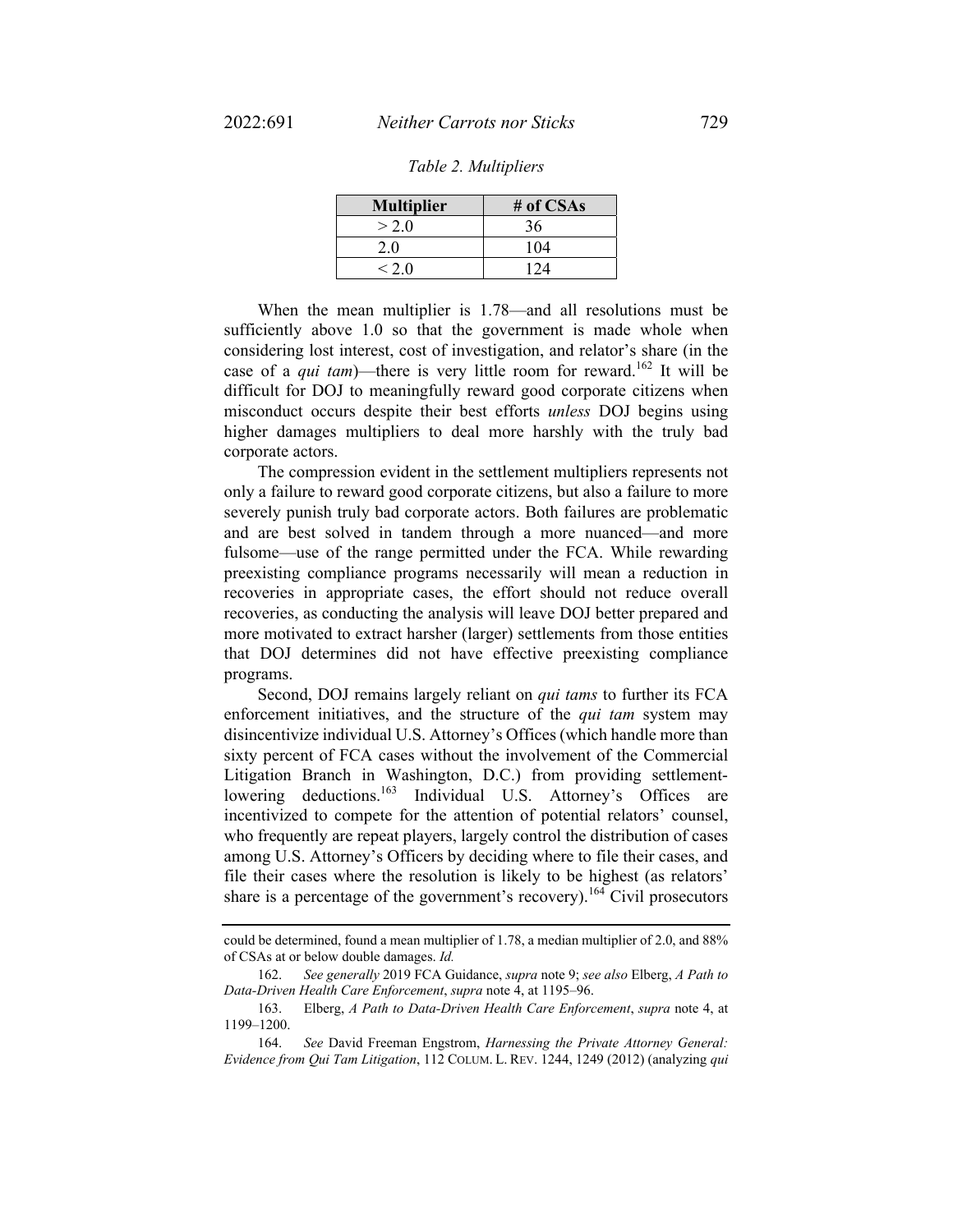may face resistance to rewarding compliance programs: any reduction in the government's settlement demand means less money for relators and their counsel.<sup>165</sup>

But these problems apply with equal force to DOJ's efforts to reward the other compliant behaviors—self-disclosure, cooperation, and postenforcement adoption of an effective compliance program—and DOJ has been willing to make those rewards a matter of official policy.<sup>166</sup> This raises the question of what else makes DOJ reluctant to judge compliance programs.

The answer likely was implicit in the DOJ Criminal Division's hiring of compliance experts to aid in evaluating compliance programs. The hiring of these experts can be seen as an admission of something already apparent: DOJ lacks the internal expertise necessary to confidently pass judgment on complex corporate compliance programs. DOJ made this admission explicitly decades ago in the Corporate Prosecution Principles, noting, "Many corporations operate in complex regulatory environments outside the normal experience of criminal prosecutors."167 Even the most experienced health care prosecutors are not compliance experts by virtue of that work, and many corporate health care cases are not handled by DOJ attorneys who specialize in corporate health care matters.<sup>168</sup> The task of determining whether an organization's compliance program is both properly structured and resourced and is more than a "paper program" is a difficult one that DOJ attorneys are largely unqualified to undertake, leading DOJ to bring in compliance experts to work alongside DOJ criminal attorneys not only to develop compliance guidance, but also to examine and pass judgment on compliance programs in individual cases.<sup>169</sup>

Adding to the lack-of-knowledge problem is a challenge of imagination and lack of understanding of what can be expected of even the best compliance programs. Because of their role, DOJ prosecutors are necessarily reviewing compliance programs when they have failed.<sup>170</sup> It is

*tam* filings and noting superior litigation outcomes in the large number of *qui tams* filed by repeat players); *see also* 31 U.S.C. § 3730(b)(2), (d).

 <sup>165.</sup> Elberg, *Health Care Fraud Means Never Having to Say You're Sorry*, *supra* note 4, at 410–11 (noting that the same disincentives apply when U.S. Attorney's Offices are considering demanding admissions of guilt from FCA defendants).

 <sup>166.</sup> *See* 2019 FCA Guidance, *supra* note 9.

 <sup>167.</sup> U.S. Dep't of Just., Just. Manual § 9-28.800 (2019).

 <sup>168.</sup> *Cf.* Miriam H. Baer, *Compliance Elites*, 88 FORDHAM L. REV. 1599 (2020) (discussing the specialized field of compliance separate and apart from subject-matter expertise).

 <sup>169.</sup> U.S. Dep't of Just., Just. Manual § 9-28.800 (2019). DOJ's initiatives to hire compliance experts, to hire DOJ attorneys with prior compliance experience, and to train current DOJ attorneys all indicate an awareness by DOJ that its attorneys currently are unprepared to confidently do the necessary analysis. Benczkowski, *supra* note 40.

 <sup>170.</sup> *See* Garrett & Mitchell, *supra* note 156, at 49–50.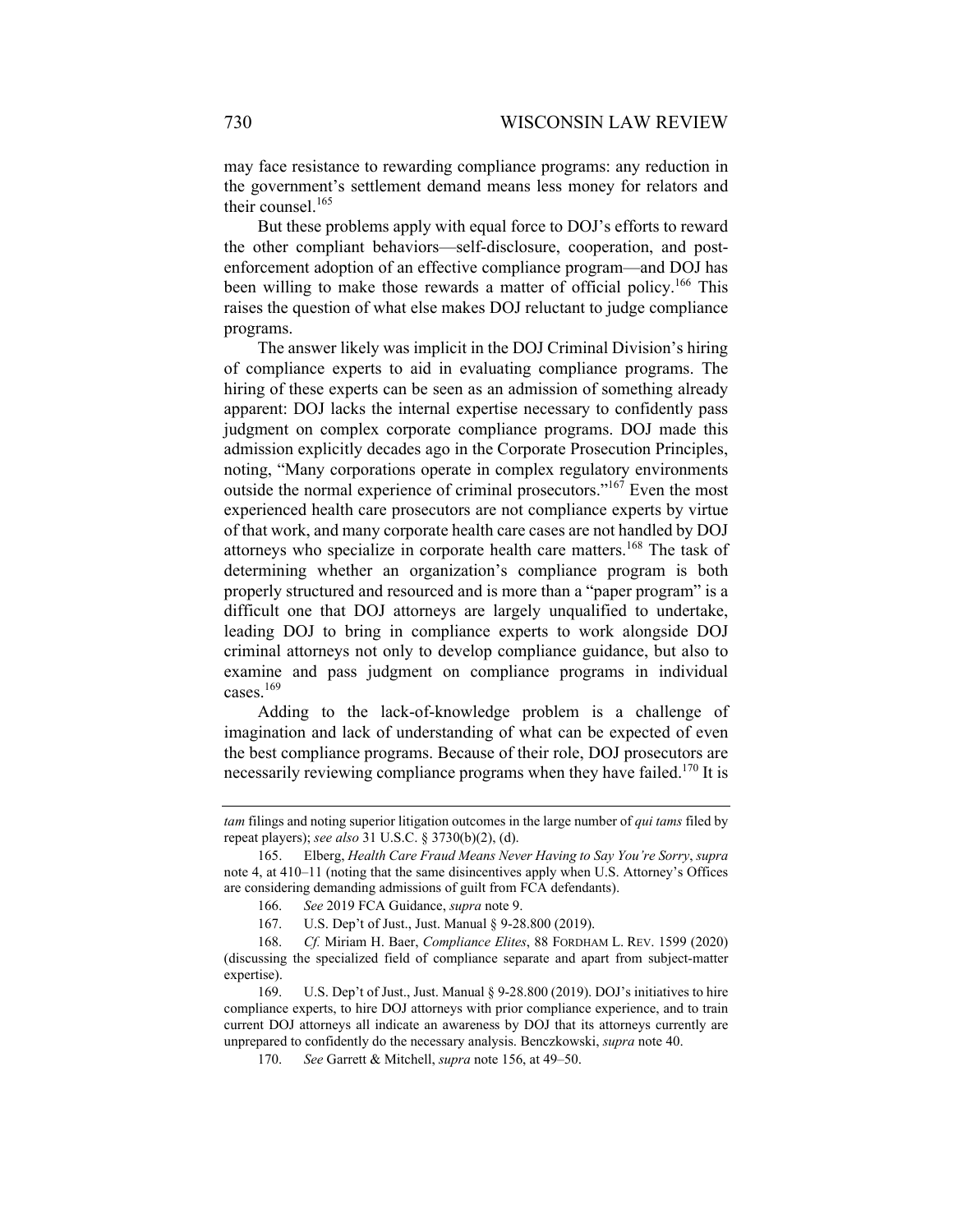difficult in that context to conclude anything other than "the compliance program must not have been effective—it didn't work." DOJ policy acknowledges that a compliance program may be effective even if wrongdoing has occurred, but it remains far easier to credit postenforcement improvements to a compliance program (which by their very nature are so new that they have not had time to fail) than to defend to the public rewarding a compliance program while simultaneously denouncing the misconduct that occurred under its watch.<sup>171</sup> When outcome bias is combined with lack of compliance expertise, it would be understandable for civil prosecutors around the country to shy away from rewarding preexisting compliance programs. This is perhaps the only explanation for DOJ's seemingly indefensible policy in FCA cases of rewarding postenforcement remedial measures to implement or improve a compliance program but not rewarding an organization whose compliance program was already effective before remediation.<sup>172</sup> Perhaps DOJ is ill-equipped to find in practice what it has acknowledged in theory—that a compliance program can be effective and still not prevent all misconduct.

#### *B. Weighing the Potential Paths Forward*

The question then becomes how to fill that knowledge gap. The Criminal Fraud Section presumably could rely on an individual expert in seeking to resolve a few dozen cases per year. With all Criminal Fraud Section prosecutors reporting up to leadership in Washington, D.C., the structure is well-suited to having all defendants seeking a resolution sit for a compliance meeting or meetings with a DOJ compliance expert in attendance.<sup>173</sup> Differences in the structure of civil enforcement, however, make such a system unworkable. The handling of civil FCA cases involves many more cases and is far less centralized.<sup>174</sup> That more than sixty percent of FCA resolutions are handled by individual U.S. Attorney's Offices without the involvement of the Commercial Litigation Branch in Washington, D.C., has profound implications for any DOJ effort to systematically and consistently evaluate compliance programs.<sup>175</sup> The

 <sup>171.</sup> U.S. Dep't of Just., Just. Manual § 9-28.800 (2019) ("[T]he Department recognizes that no compliance program can ever prevent all criminal activity by a corporation's employees . . . ."); *see also id.* § 9-28.500 (2008) ("[I]t may not be appropriate to impose liability upon a corporation, particularly one with a robust compliance program in place, under a strict *respondeat superior* theory for the single isolated act of a rogue employee.").

 <sup>172.</sup> *See supra* Sections III.A–B.

 <sup>173.</sup> FRAUD SECTION 2020 YEAR IN REVIEW, *supra* note 63, at 1–3; FRAUD SECTION 2019 YEAR IN REVIEW, *supra* note 63, at 1–2.

 <sup>174.</sup> *See* Elberg, *A Path to Data-Driven Health Care Enforcement*, *supra* note 4, app. 1, at 1216.

 <sup>175.</sup> *See id.*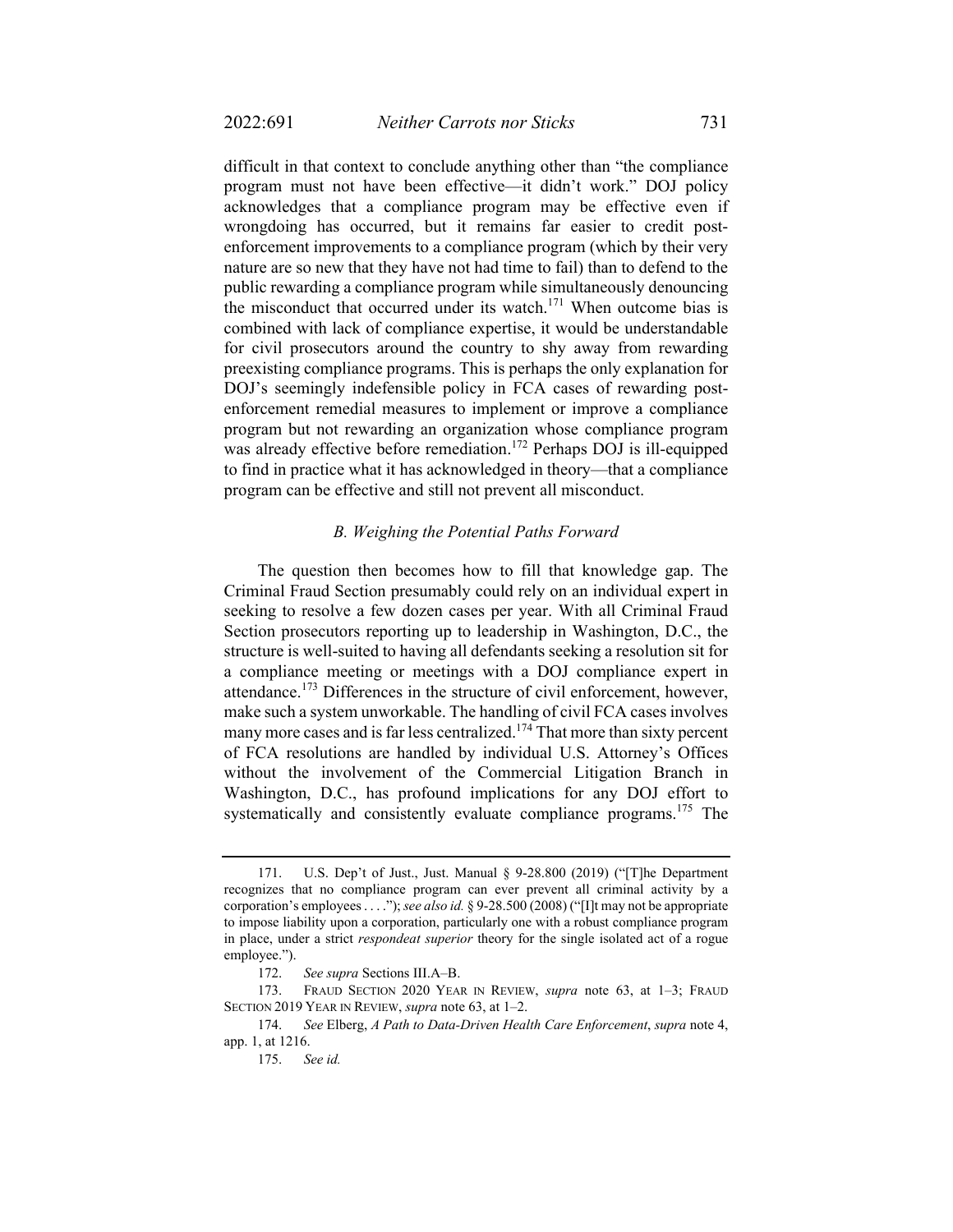large number of FCA cases DOJ-wide may appear to provide ample opportunity for DOJ to build an expertise in evaluating compliance programs, but as the system is currently structured, that is easier said than done: cases are spread throughout the country so that dozens of different U.S. Attorney's Offices are involved in resolving FCA matters, many handling only one or two cases per year.<sup>176</sup> Even were development of this expertise to be done by the Commercial Litigation Branch based on the significant volume of cases in which it is involved, that expertise would be applied only to the fewer than forty percent of FCA resolutions in which the Commercial Litigation Branch is involved, creating a problematic disparity. The problem is thus not only lack of policy, but also lack of the structure necessary to implement a policy of rewarding compliance programs. Without a significant structure in place, troubling inconsistency in application of any policy would be likely if not certain.<sup>177</sup>

One possible solution would be for DOJ to make use of the expertise already employed by the federal government at the Department of Health and Human Services. The Justice Manual directs criminal prosecutors to "consult with relevant federal and state agencies with the expertise to evaluate the adequacy of a program's design and implementation[—f]or instance . . . the Department of Health and Human Services . . . ."<sup>178</sup> There would be some clear synergies with this option, as Health and Human Services' Office of Counsel to the Inspector General (OCIG) is already involved in most civil FCA cases, including completing a compliance evaluation as part of determining whether to impose a corporate integrity agreement and, if it does so, what that agreement will entail. But this solution has several problems. It would require significant additional work for OCIG and would amount to an unfunded mandate from DOJ. OCIG's current compliance evaluation is focused not on the program in place at the time of the offense, but instead on the program in place at the time of the resolution.<sup>179</sup> For the same reasons, it would risk pulling OCIG

 <sup>176.</sup> *Id.* at 1198–99.

 <sup>177.</sup> As I have previously written, data analysis reveals that a lack of guidance has resulted in a lack of uniformity across the country, with U.S. Attorney's Offices seemingly calculating FCA resolutions differently when the Commercial Litigation Branch is not involved. *Id.* at 1212. This prompts the question of how (or whether) DOJ is evaluating defendants' post-enforcement improvement to compliance programs in order to reward that conduct consistent with the 2019 FCA Guidance. *See id.* 

 <sup>178.</sup> U.S. Dep't of Just., Just. Manual § 9-28.800 (2019).

 <sup>179.</sup> Notably, when conducting its risk assessment for purposes of determining whether to exclude an entity from participation in federal health care programs, require a corporate integrity agreement (CIA) in lieu of exclusion, or decline exclusion without requiring a CIA, OCIG considers self-disclosure, cooperation, and remedial measures but explicitly notes within "History of Compliance" that "[t]he existence of a compliance program . . . does not affect the risk assessment." OFF. OF THE INSPECTOR GEN., *supra* note 158, at 7. Thus, as with DOJ, health care entities cannot currently expect to receive from OCIG a benefit for having an effective compliance program in place at the time of the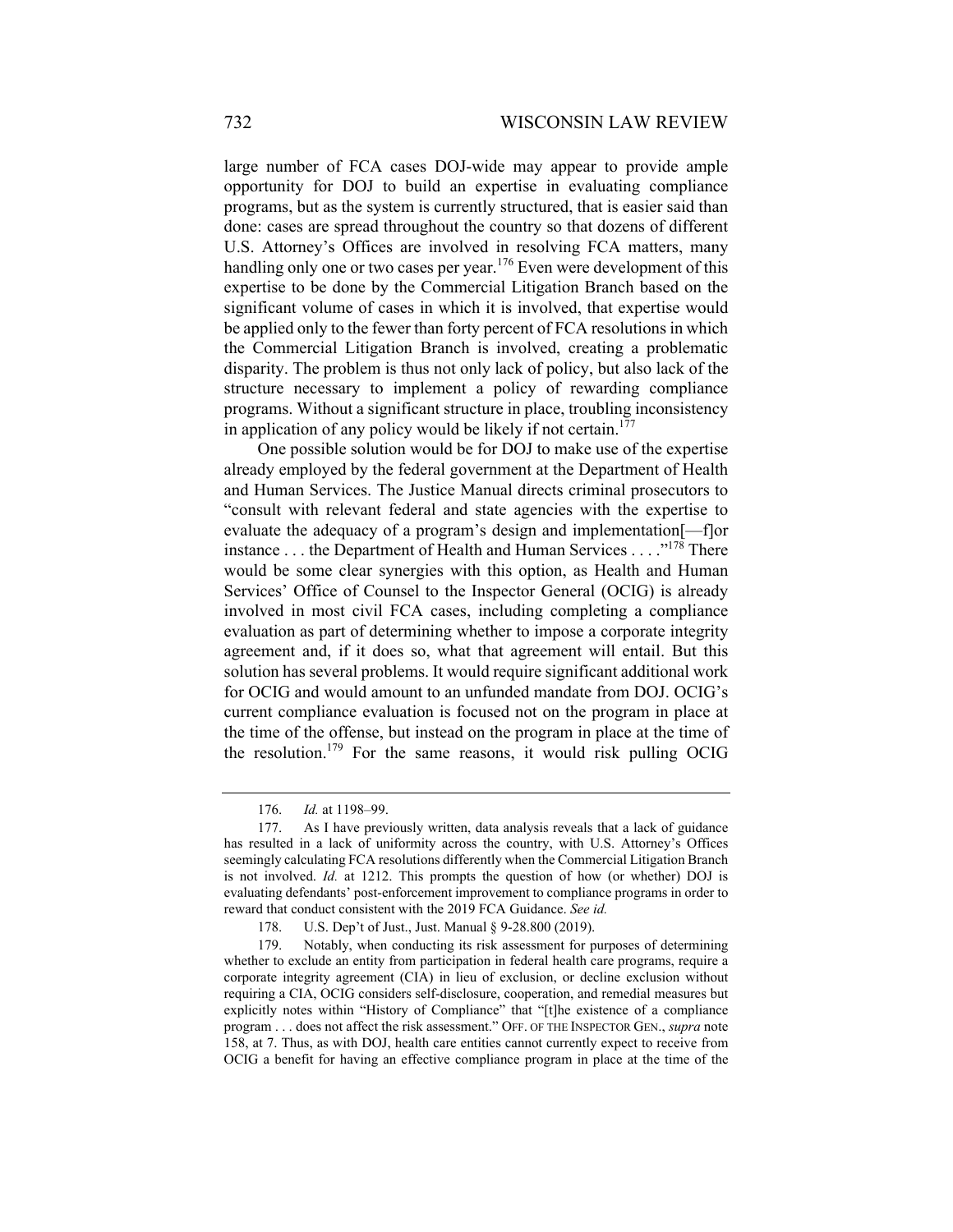personnel away from their current important functions.<sup>180</sup> It would still be insufficient to achieve consistency, as not all health care FCA matters involve OCIG. And perhaps most fatal to this solution, the Criminal Division's hiring of compliance experts evinces DOJ's preference for directly employing and supervising the people involved in this important work.

Considering the magnitude of DOJ's FCA recoveries and the importance of this issue, a preferable alternative solution would be to hire a team of compliance experts and implement a policy whereby those experts should be consulted before all resolutions in which the defendant seeks a preexisting compliance program benefit, even if the case is handled without the Commercial Litigation Branch. The team would be large enough to have an expert evaluate every case in which a defendant claimed entitlement to a preexisting compliance program benefit, but small enough to achieve consistency.

Adding compliance experts—while also issuing guidance regarding what information they will consider<sup>181</sup> and what benefits defendants may receive—would in many respects mimic the structure currently in place for evaluating FCA defendants' claims that they lack sufficient resources to satisfy the payment sought by  $DOL^{182}$  In a September 2020

180. [The OCIG] provides timely, accurate and persuasive legal advocacy and counsel to the Inspector General and OIG's other components. The OCIG, which acts as a full-service, in-house legal counsel, also:

- Offers advice and representation on HHS programs and operations, employment, administrative law issues, and criminal procedure;
- imposes program exclusions and civil monetary penalties on health care providers;
- represents OIG in the global settlement of cases arising under the civil False Claims Act, develops and monitors corporate integrity agreements, develops compliance program guidance; and
- renders advisory opinions on OIG sanctions and issues fraud alerts and other industry guidance.

*Office of Counsel to the Inspector General*, HHS-OIG, https://oig.hhs.gov/aboutoig/office-counsel-inspector-general/ [https://perma.cc/CH8U-76PM] (last visited Mar. 21, 2022).

 181. Ideally, there would be coordination between those creating civil FCA policy for evaluating compliance programs and those responsible for DOJ's Criminal Division compliance guidance.

 182. *See* Memorandum from Ethan P. Davis, Acting Assistant Att'y Gen. Civ. Div., U.S. Dep't of Just., to All Civil Division Employees 1–3 (Sept. 4, 2020),

wrongdoing. It will not increase the likelihood of avoiding a CIA. OCIG's exclusion criteria guidance notes that it determines neither exclusion nor a CIA are generally necessary in cases of small-dollar losses or where the settling entity is a successor owner, is not based on compliant behaviors, and particularly is not based on a finding of an effective preexisting compliance program. *Id.* Given OCIG's exclusion criteria, focusing on preexisting compliance programs would require OCIG to expand on its current role and analysis.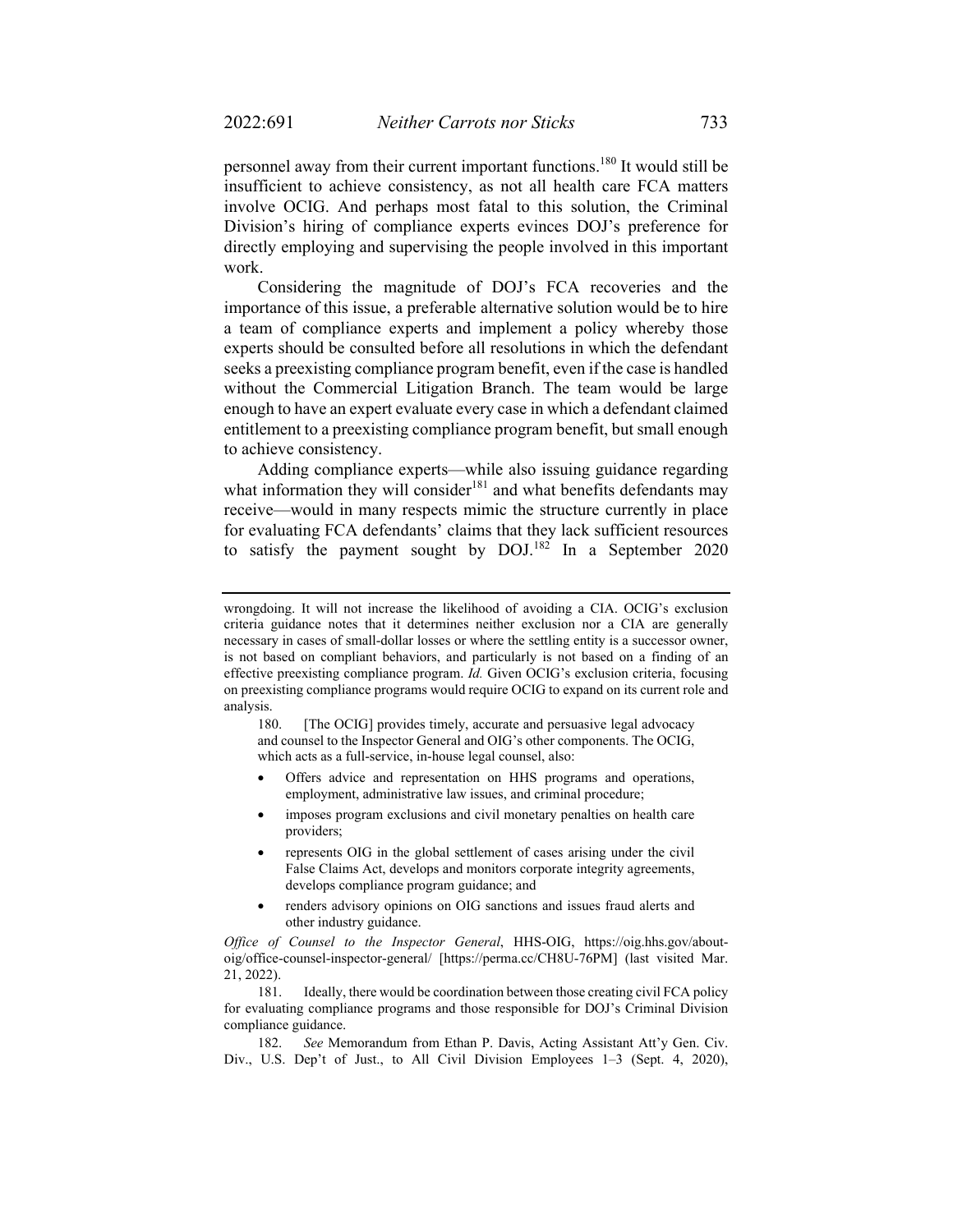memorandum, DOJ laid out a general policy regarding inability to pay, listed factors DOJ will consider when making an assessment of a defendant's inability to pay, and noted that "in evaluating such an assertion . . . [DOJ will] typically [use] the assistance of a qualified financial expert," who will consider information from a financial disclosure form along with additional factors.183 In evaluating compliance programs for purposes of an FCA resolution benefit, DOJ could similarly create a standard form, to be adjusted for the unique circumstances of each case and health care subsector, as a consistent starting point for DOJ's evaluation.

Even with a team of five or more experts, the cost would be negligible compared to DOJ's billions of dollars in health care FCA recoveries, never mind the "billions more in losses" DOJ claims to prevent through deterrence.184 Given the impact of this issue on deterrence and promoting compliance, it would seemingly be money well spent.

A final, less desirable option would be to promote transparency, acknowledging that DOJ does not separately reward preexisting compliance programs in resolving FCA cases. As noted above, there are already substantial economic incentives for organizations to adopt compliance programs even without their being singled out for a benefit.<sup>185</sup> And DOJ could (and, as I have argued previously, *should*) increase those economic incentives by increasing the settlement multiplier used in cases in which the defendant organization does not have applicable mitigating factors.<sup>186</sup>

DOJ also can increase economic incentives for maintaining an effective compliance program by increasing and publicizing benefits for self-disclosure. Because an effective compliance program will increase the chances that an organization will be in a position to make a self-disclosure, providing clear and meaningful benefits for self-disclosure will provide an economic incentive not only to self-disclose, but also to invest in compliance in the hopes of making self-disclosure possible.<sup>187</sup> As noted

 187. The inverse of this also must be kept in mind if DOJ adopts a system of rewarding preexisting compliance programs in FCA resolutions. It remains crucial that DOJ not reward entities that, through their effective compliance programs, discover misconduct, yet fail to self-disclose and cooperate. Benefits for maintaining an effective preexisting compliance program are significant where, despite the company's best efforts, they fail to detect the wrongdoing. In that situation, a reduction is necessary to avoid treating the entity the same as one who failed to invest in compliance. Where the wrongdoing is detected, however, self-disclosure and cooperation should be a prerequisite

https://www.justice.gov/civil/page/file/1313361/download [https://perma.cc/55VH-NZBP].

 <sup>183.</sup> *Id.*

 <sup>184.</sup> DOJ Jan. 14, 2021, Press Release, *supra* note 7.

 <sup>185.</sup> *See supra* Part IV.

 <sup>186.</sup> Elberg, *A Path to Data-Driven Health Care Enforcement*, *supra* note 4, at 1206–07.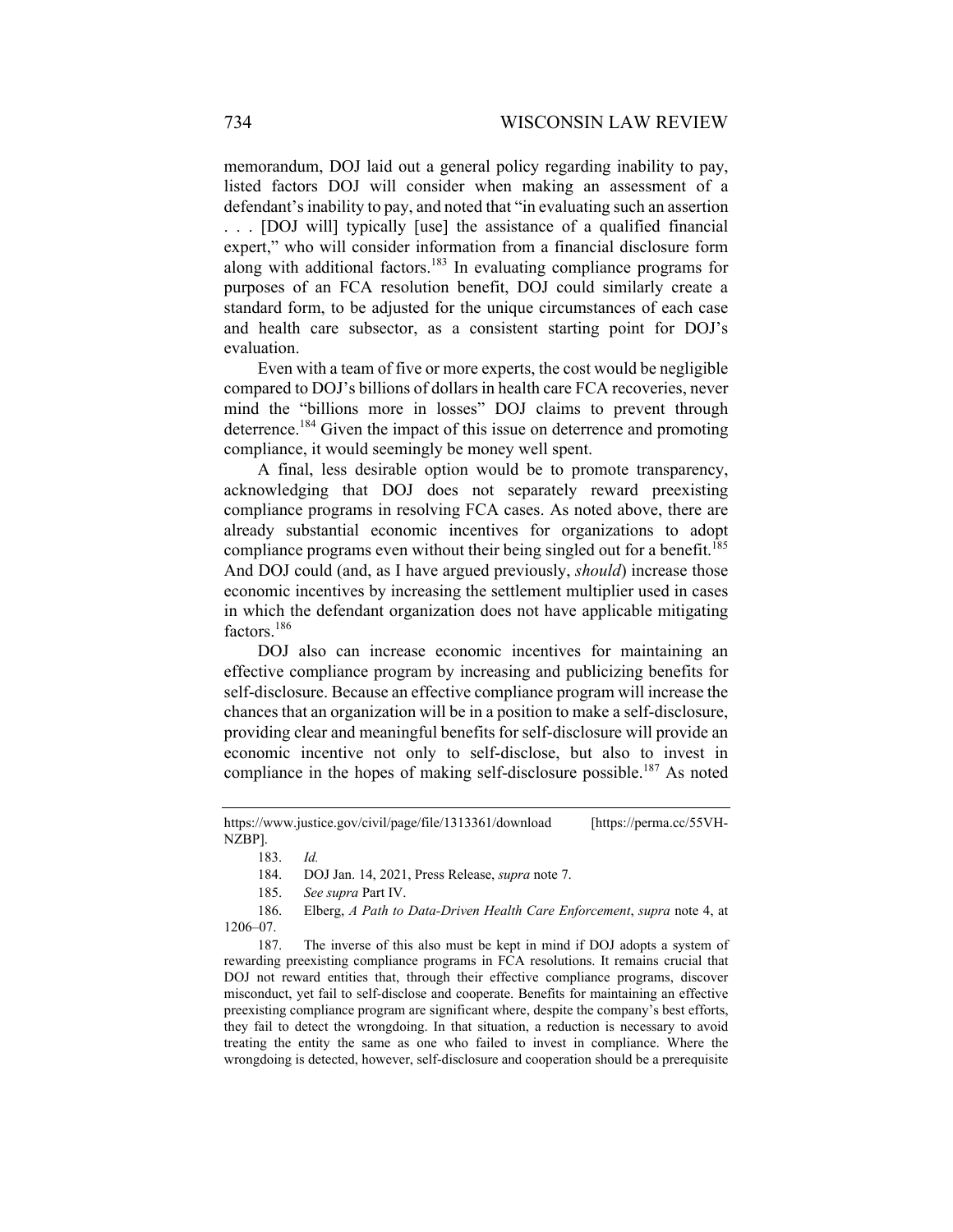above, DOJ may now be making strides in this area—a positive development regardless of what happens with treatment of preexisting compliance programs.<sup>188</sup>

And the benefits for compliance programs go beyond just avoiding financial penalties from government enforcers. Braithwaite and others have written about the extent to which avoiding reputational harm is, for many corporate executives, a substantial motivator.<sup>189</sup> As noted, these incentives would be far more significant if DOJ used public evaluation of compliance programs to separate the truly bad actors from good corporate citizens,190 but failure to do so does not mean DOJ announcements of FCA resolutions lack any reputational impact.<sup>191</sup>

A separate incentive may come not from potential reputational harm, but from the impact of effective compliance programs even in the absence of government enforcement. Surveys have shown that, particularly among younger workers, mission and values are important draws and may aid in corporate recruitment and retention. A 2018 survey found that 71% of professionals said they would be willing to accept less money to work for a company "that has a mission they believe in and shared values."192 The percentage was even higher (86%) among younger employees.<sup>193</sup> Nearly 40% of respondents said they would leave their current job "if their employer were to ask them to do something they have an ethical or moral conflict with."<sup>194</sup> It seems likely these perspectives are especially true in health care, a field those seeking a calling beyond profit and income frequently seek to enter.195

Where this transparency-only option fails, ultimately, is not in the need for increased incentives for organizations to invest in compliance

for obtaining any compliance benefit. *See* Jennifer Arlen, *Corporate Criminal Enforcement in the United States: Using Negotiated Settlements to Turn Corporate Criminals into Corporate Cops* 12–14 (N.Y. Univ. Sch. of L., Working Paper Nos. 17-12, 17-09, 2017), https://papers.ssrn.com/sol3/papers.cfm?abstract\_id=2951972.

 <sup>188.</sup> *See supra* Section III.B.

 <sup>189.</sup> FISSE & BRAITHWAITE, *supra* note 136, at 247–49.

 <sup>190.</sup> *See, e.g.*, *id.* If, for example, DOJ is regularly (or even occasionally) declining to bring a potential FCA case despite a clear violation because DOJ is exercising its discretion based on the entity's maintenance of an effective compliance program, such decisions should be publicized.

 <sup>191.</sup> *See supra* Section IV.A.

 <sup>192.</sup> Nina McQueen, *Workplace Culture Trends: The Key to Hiring (and Keeping) Top Talent in 2018*, LINKEDIN (June 26, 2018), https://blog.linkedin.com/2018/june/26/workplace-culture-trends-the-key-to-hiring-andkeeping-top-talent [https://perma.cc/HSN2-MYPY].

 <sup>193.</sup> Zameena Mejia, *Nearly 9 out of 10 Millennials Would Consider Taking a Pay Cut to Get This*, CNBC (June 28, 2018, 2:24 PM), https://www.cnbc.com/2018/06/27/nearly-9-out-of-10-millennials-would-consider-a-paycut-to-get-this.html [https://perma.cc/BJ2X-XH7U].

 <sup>194.</sup> McQueen, *supra* note 192.

 <sup>195.</sup> *See, e.g.*, AYRES & BRAITHWAITE, *supra* note 130, at 22–23.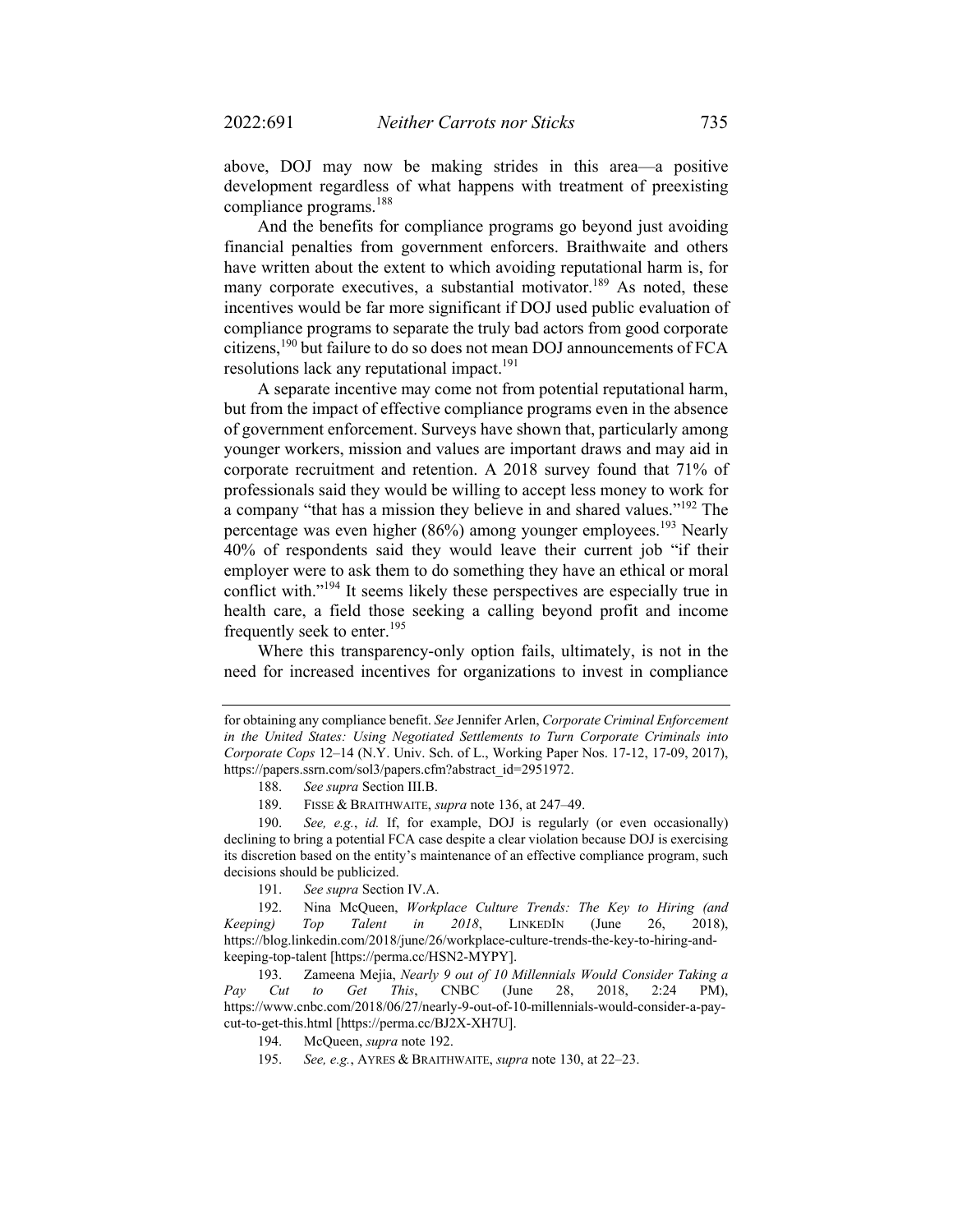programs, but in the messages sent about what DOJ values and the impact of those messages on perceptions of fairness and legitimacy of the enforcement regime. Transparency about what DOJ is not doing would be preferable to the current lack of clarity, which may lead to cynicism and lack of trust from those who feel DOJ's practice does not match its public statements and purported values.<sup>196</sup> But actually making DOJ's practice match its public statements and purported values would be even better and is necessary to show that DOJ's values match those of good corporate citizens.

#### **CONCLUSION**

With DOJ ramping up its claimed commitment to encouraging corporate compliance programs and the increased focus on DOJ's FCA practices due to recent policy changes, DOJ's failure to directly reward corporate compliance programs in FCA resolutions is indefensible and is a threat to the health care industry's views of the enforcement regime's fairness and legitimacy. Although DOJ has recognized that industry trust and faith in the values of its enforcers impact industry's commitment to compliance, DOJ thus far has not done what is necessary to properly reward—both economically and publicly—the actions of good corporate citizens to invest in compliance and attempt to stop misconduct before it occurs.

By all indications, DOJ's failure in this area is not based on a lack of desire to incentivize investments in compliance programs, but is based instead on a lack of resources currently in place to enable DOJ to perform the necessary analyses—and do it well. Fortunately, given the scope and consistency of DOJ's recoveries in FCA cases, the limited cost of a solution should not be an obstacle, and models already are in place with the Criminal Division's hiring of compliance experts and the Civil Division's use of experts to analyze ability to pay claims. As DOJ has recognized that deterrence and compliance programs prevent billions of dollars in fraud each year, a combination of the two—a team of compliance experts to analyze requests for mitigation based on an

 <sup>196.</sup> *See, e.g.*, Marcos D. Jiménez & Dana Foster, *The Importance of Compliance Programs for the Health Care Industry*, 7 U. MIA. BUS. L. REV. 503, 504 (1999) (stating that if a compliance program's "preventative function somehow fails it can reduce the penalties imposed in a . . . civil proceeding" in an article written by a law firm partner whose practice focuses on such matters and who serves on the board of trustees of an entity controlling four hospitals and other health care entities); *see also* Jack Pirozzolo & Doreen Rachal, *Expect Aggressive Health Care Scrutiny From Mass. U.S. Atty.*, LAW360 (Mar. 30, 2021, 5:56 PM) https://www.law360.com/articles/1370431/expect-aggressive-health-carescrutiny-from-mass-us-atty [https://perma.cc/6BXB-R8NM] (asserting that an organization being investigated for potential FCA violations "will find itself in a far better position" if it can show it had a "genuine commitment to providing adequate resources and expertise" in matters of compliance).